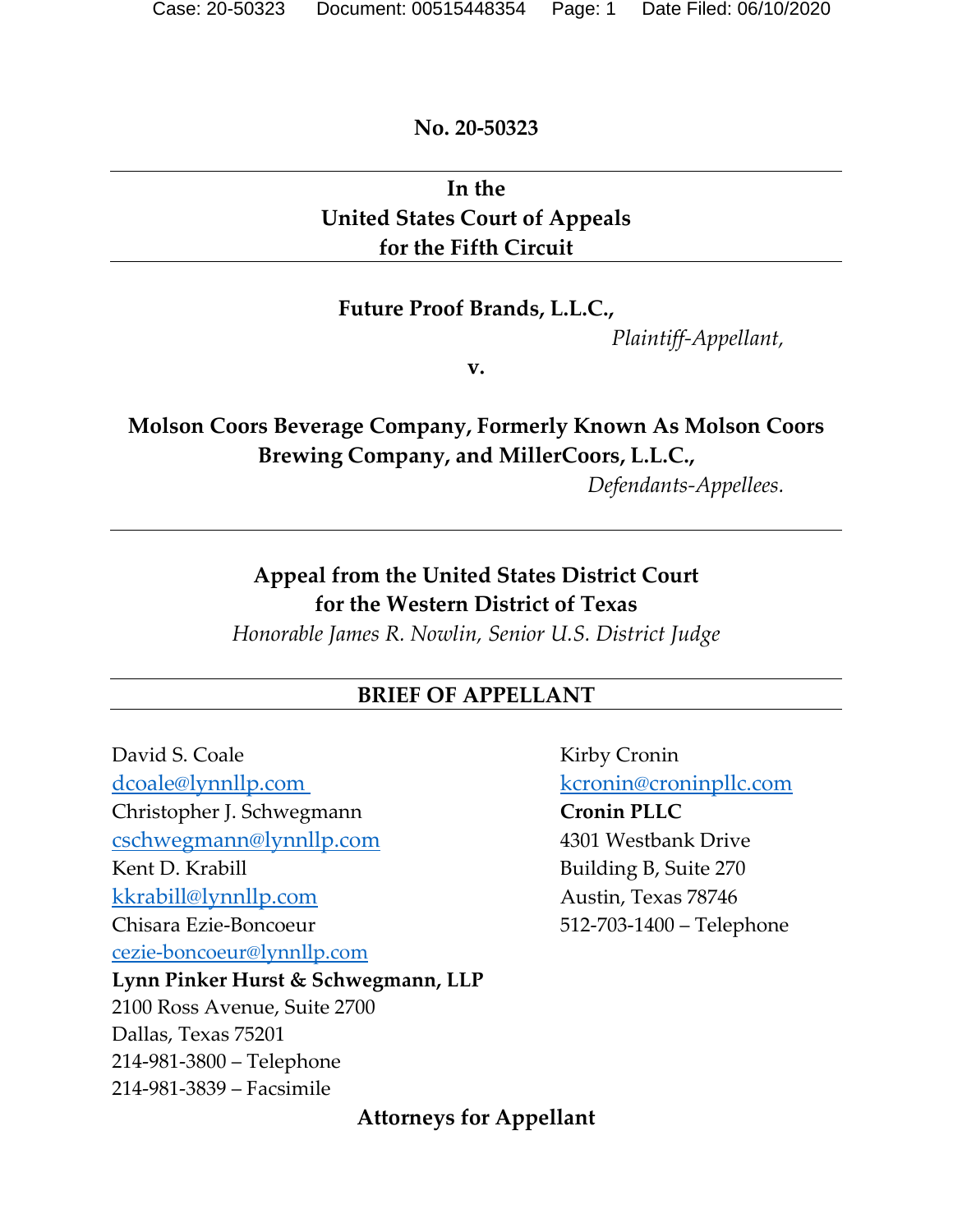Case: 20-50323 Document: 00515448354 Page: 2 Date Filed: 06/10/2020

### **Identity of Parties and Counsel**

<span id="page-1-0"></span>The undersigned counsel of record certifies that the following listed persons and entities as described in the fourth sentence of 5th Cir. R. 28.2.1 have an interest in the outcome of this case. Those representations are made in order that the judges of this Court may evaluate possible disqualification or recusal.

| 1. | Appellant:             | Future Proof Brands, LLC                                                                                                                                                                                      |
|----|------------------------|---------------------------------------------------------------------------------------------------------------------------------------------------------------------------------------------------------------|
| 2. | Counsel for Appellant: | David S. Coale<br>Christopher J. Schwegmann<br>Kent D. Krabill<br>Chisara Ezie-Boncoeur<br>Lynn Pinker Hurst &<br>Schwegmann, LLP<br>2100 Ross Avenue, Suite 2700<br>Dallas, Texas 75201                      |
| 3. | Appellees:             | Kirby Cronin<br><b>Cronin PLLC</b><br>4301 Westbank Drive<br>Building B, Suite 270<br>Austin, Texas 78746<br>Molson Coors Beverage<br>Company F/K/A/ Molson<br>Coors Brewing Company,<br>and MillerCoors, LLC |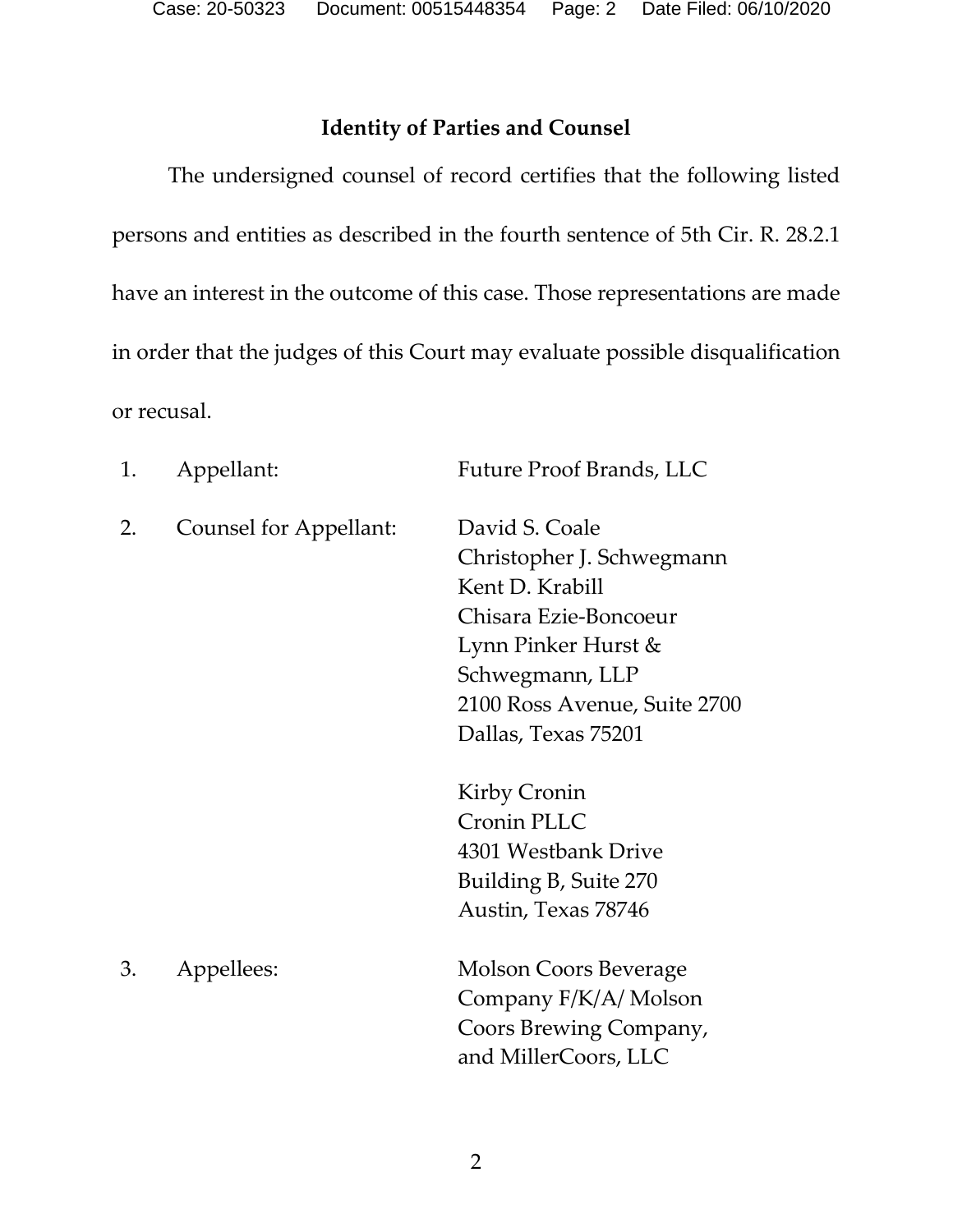4. Counsel for Appellees: Pete Marketos

Brett S. Rosenthal Reese Marketos LLP 750 N. Saint Paul Street, Suite 600 Dallas, Texas 75201

Christopher Cole Mark Klapow Vincent Galluzzo Crowell & Moring, LLP 1001 Pennsylvania Avenue NW Washington, DC 20004-2595

/*s*/ *David S. Coale*\_\_\_\_\_\_\_\_\_\_\_\_\_\_\_\_\_\_\_\_

David S. Coale *Attorney for Appellant*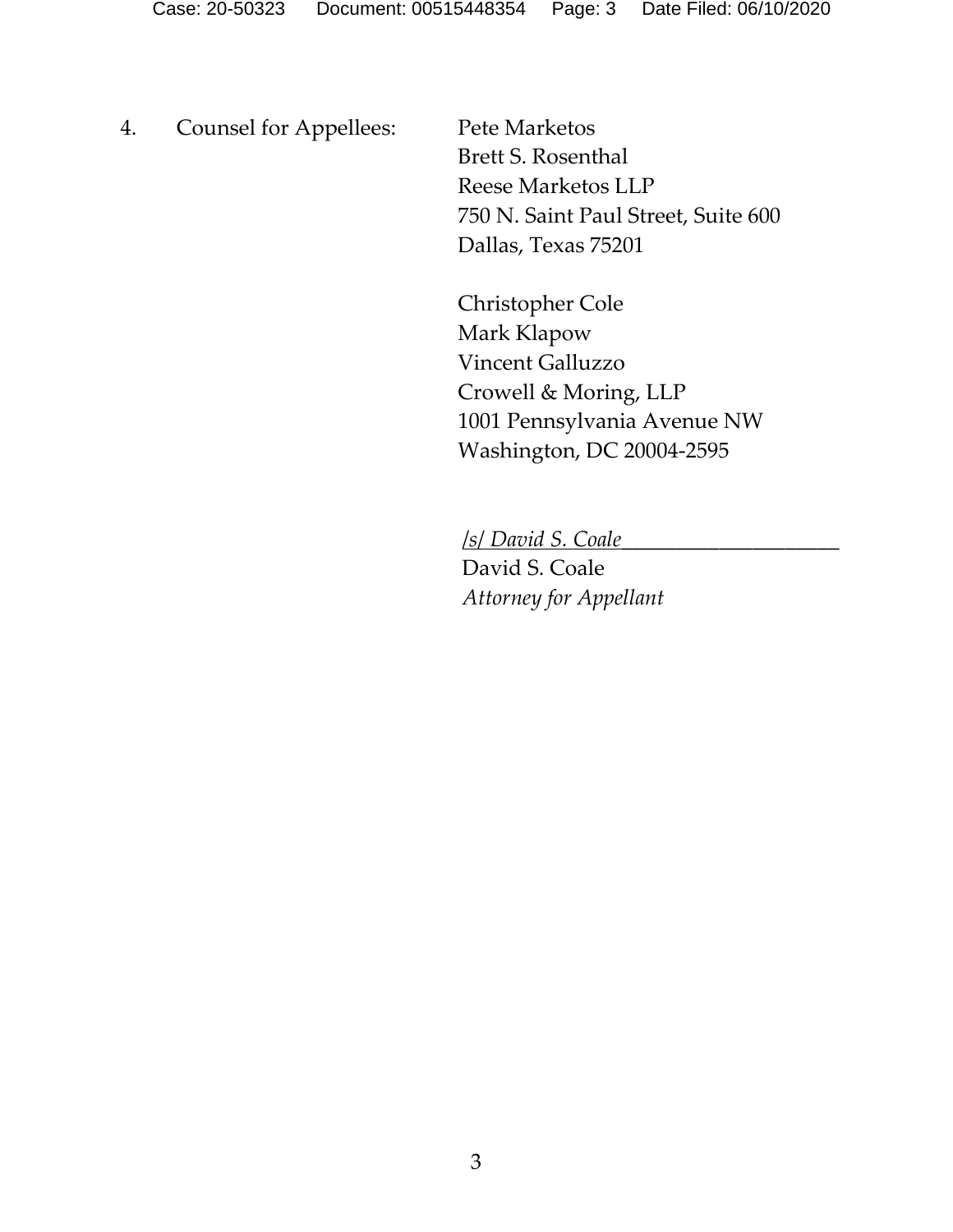### **Statement Regarding Oral Argument**

<span id="page-3-0"></span>This appeal turns on basic principles of trademark law, calling for a careful and comprehensive analysis of the likelihood-of-confusion factors as defined by this Circuit. Appellant respectfully submits that oral argument would help the Court conduct its review of the law and relevant record.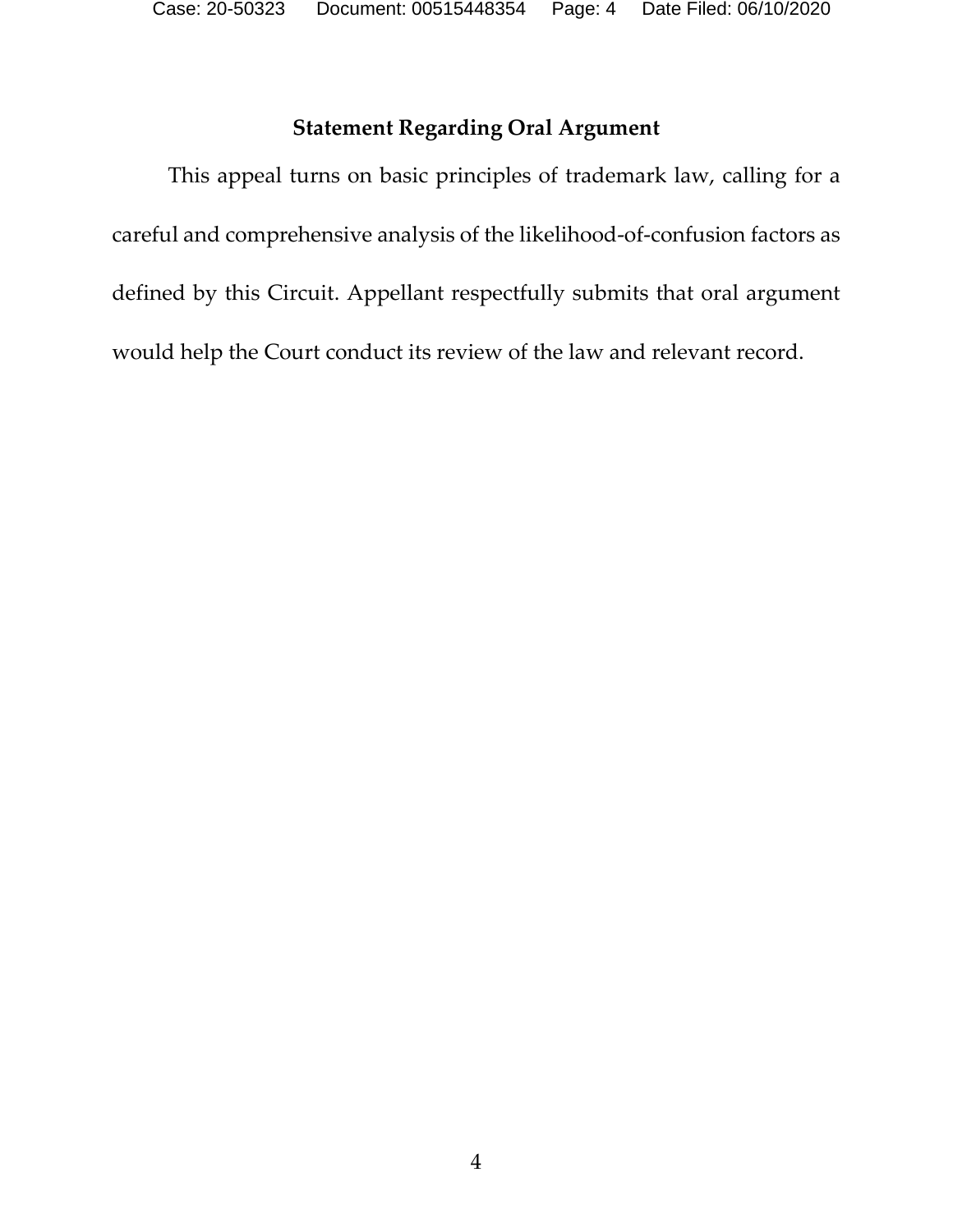# **Table of Contents**

<span id="page-4-0"></span>

| A.        |                                                                                                                |  |
|-----------|----------------------------------------------------------------------------------------------------------------|--|
|           | 1.                                                                                                             |  |
|           | Molson Coors and its new "Vizzy" drink19<br>2.                                                                 |  |
| B.        |                                                                                                                |  |
|           |                                                                                                                |  |
|           |                                                                                                                |  |
| A.        | The trial court erred in its application of this Court's<br>standards for determining the strength of a mark29 |  |
| <b>B.</b> | The trial court erred in evaluating the products'                                                              |  |
| C.        | The trial court erred in its evaluation of actual                                                              |  |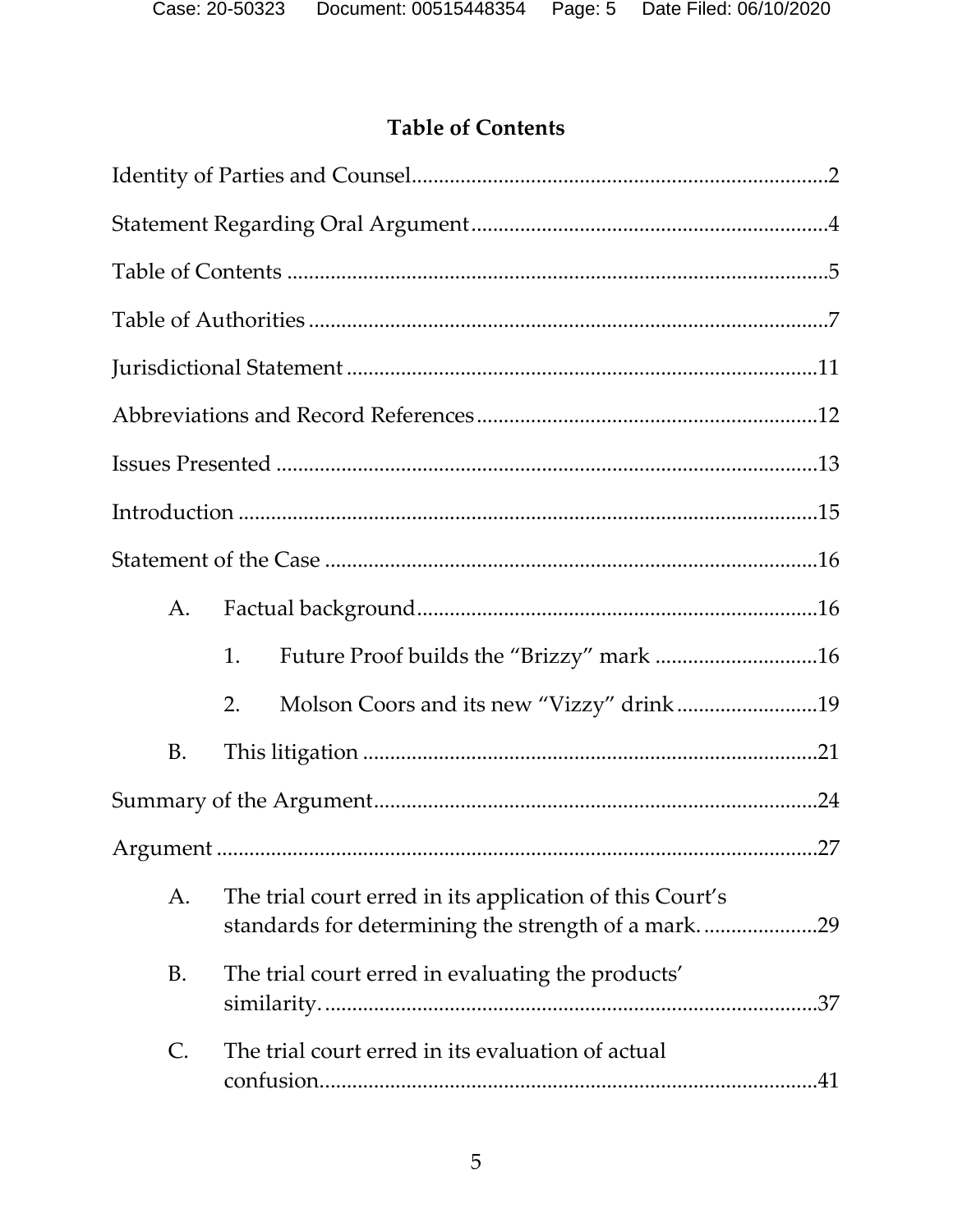| D. | The trial court erred in its evaluation of the degree of |  |
|----|----------------------------------------------------------|--|
| E. | The remaining Rule 65 factors support injunctive         |  |
|    |                                                          |  |
|    |                                                          |  |
|    |                                                          |  |
|    |                                                          |  |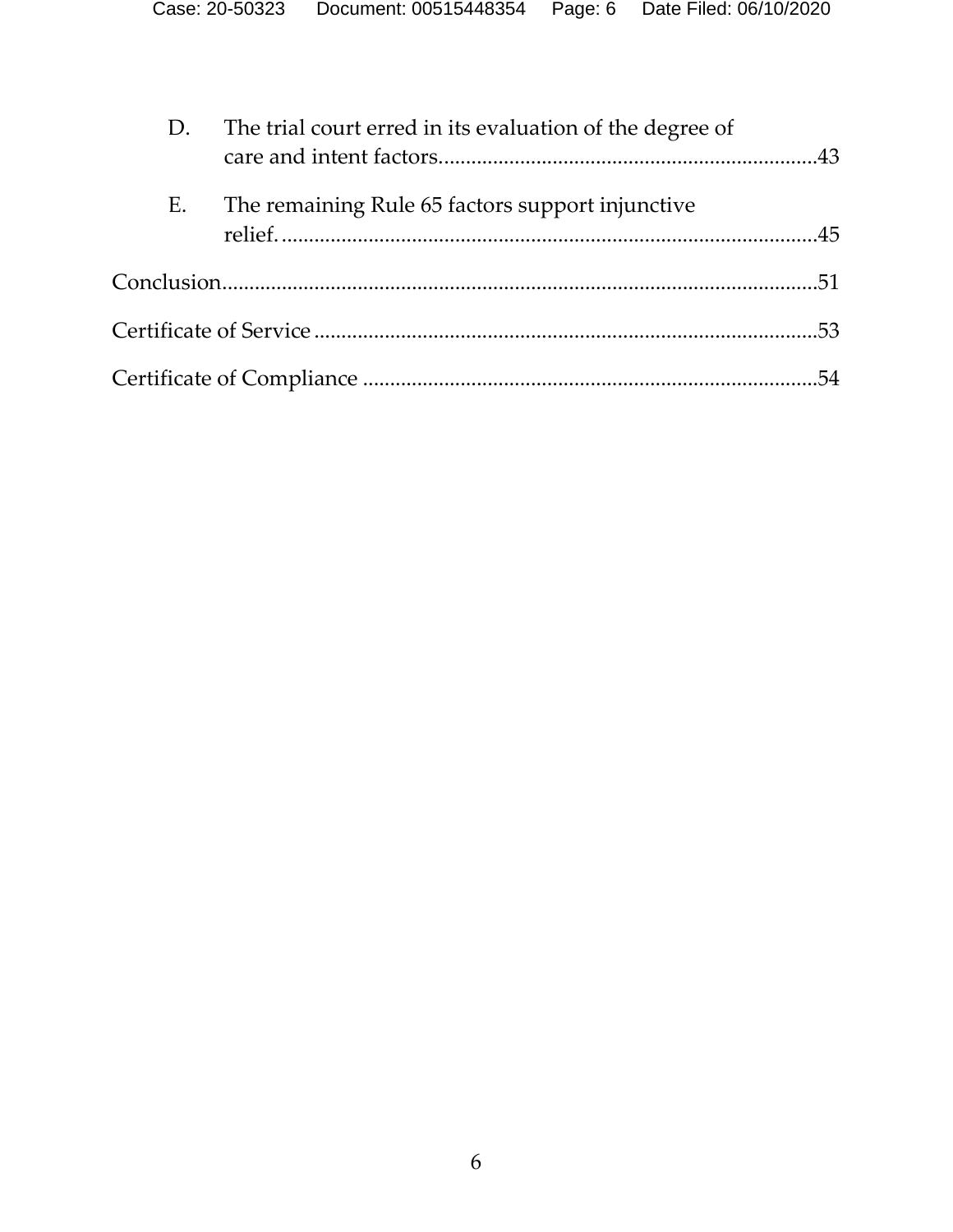# **Table of Authorities**

# <span id="page-6-0"></span>**Cases**

| Abercrombie & Fitch Co. v. Hunting World Inc., 537 F.2d 4 (2d Cir.                                                                | .30 |
|-----------------------------------------------------------------------------------------------------------------------------------|-----|
| Abraham v. Alpha Chi Omega, 708 F.3d 614 (5th Cir. 2013)46                                                                        |     |
| Alliance for Good Gov't v. Coalition for Better Gov't, 901 F.3d 498, 507-                                                         | .30 |
| Am. Rice, Inc. v. Producers Rice Mill, Inc., 518 F.3d 321 (5th Cir. 2008)                                                         | .29 |
| Amazing Spaces, Inc. v. Metro Mini Storage, 608 F.3d 225 (5th Cir.                                                                | .31 |
| Bd of Supervisors for Louisiana State Univ. Agric. & Mech. Coll. v.<br>Smack Apparel Co., 550 F.3d 465 (5th Cir. 2008) 24, 28, 29 |     |
| Big O Tire Dealers, Inc. v. Goodyear Tire & Rubber Co., 408 F. Supp.                                                              |     |
| Big O Tire Dealers, Inc. v. Goodyear Tire & Rubber Co., 561 F.2d 1365                                                             |     |
| Blendco, Inc. v. Conagra Foods, Inc., 132 F. Appx. 520 (5th Cir. 2005)                                                            |     |
| Capital Films Corp. v. Charles Fries Productions, Inc., 628 F.2d 387                                                              |     |
| Chevron Chem. Co. v. Voluntary Purchasing Grps., Inc., 659 F.2d 695                                                               |     |
| Eli Lilly & Co. v. Natural Answers, Inc., 233 F.3d 456 (7th Cir. 2000)43                                                          |     |
|                                                                                                                                   |     |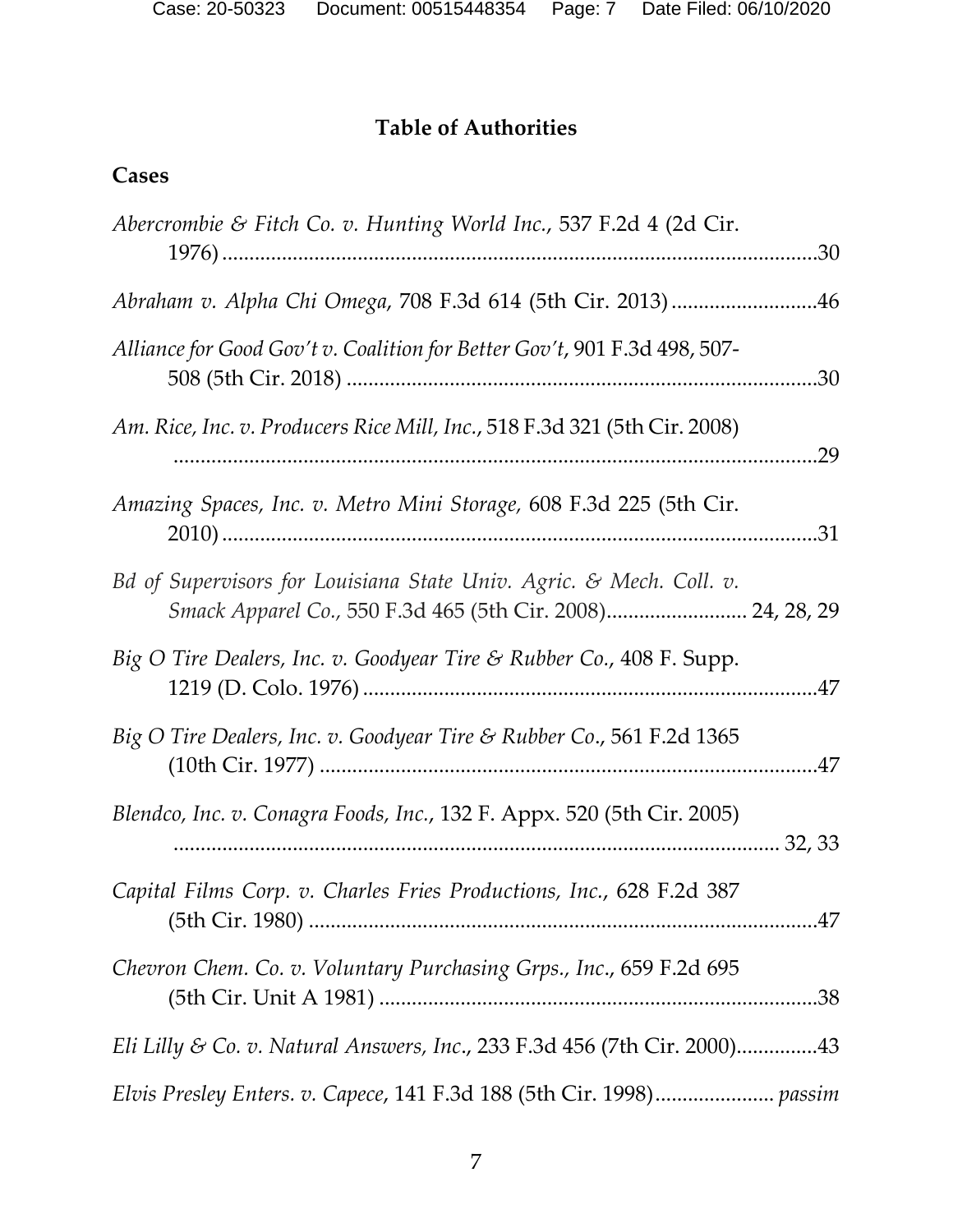| Engineered Tax Services, Inc. v. Scarpello Consulting, Inc., 958 F.3d   |     |
|-------------------------------------------------------------------------|-----|
| Fantastic Sams Franchisee Corp. v. Moseley, No. H-16-2318, 2016 WL      |     |
| Fuji Photo Film Co., Inc. v. Shinohara Shoji Kabushiki Kaisha, 754 F.2d |     |
| Goodyear Tire Rubber v. Big O Tire Dealers, 434 U.S. 1052 (1978)47      |     |
| Gruma Corp. v. Mexican Restaurants, Inc., 497 F. Appx. 392              | .38 |
| Heil Trailer Int'l Co. v. Kula, 542 F. Appx. 329 (5th Cir. 2013)46      |     |
| KP Permanent Make-Up, Inc. v. Lasting Impression I, Inc., 543 U.S.      | .32 |
| Krim-Ko Corp. v. Coca-Cola Bottling Co., 390 F.2d 728                   |     |
| La. World Exposition v. Logue, 746 F.2d 1033 (5th Cir. 1984) 41         |     |
|                                                                         |     |
| Marathon Mfg. Co. v. Enerlite Prods. Corp., 767 F.2d 214                |     |
| Myo, LLC v. Brull & York, LLC, No. 1:18-CV-370-RP, 2019 WL              |     |
| Nola Spice Designs, L.L.C. v. Haydel Enters., Inc., 783 F.3d 527        |     |
| Paulsson Geophysical Servs., Inc. v. Sigmar, 529 F.3d 303               |     |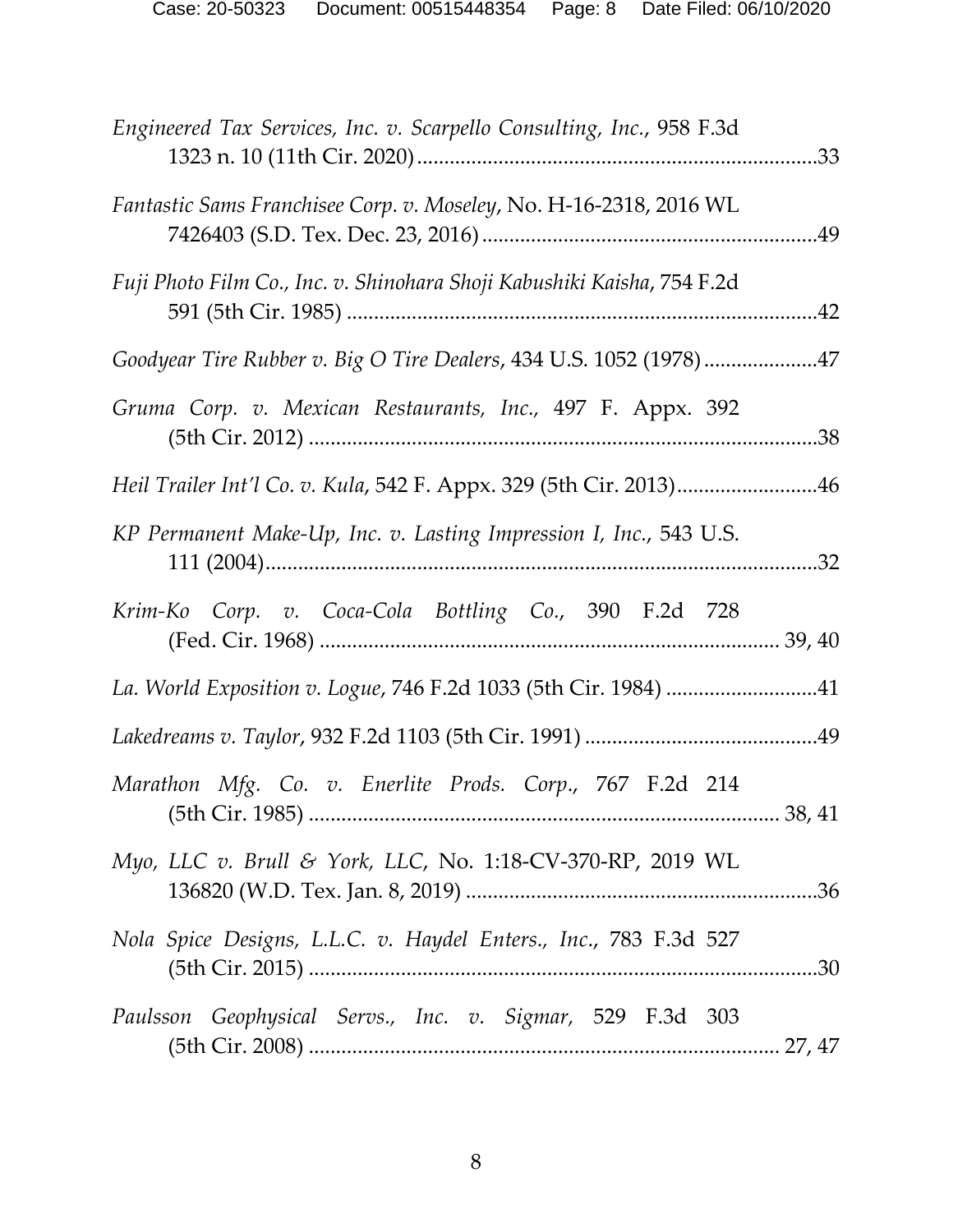| PlayNation Play Systems, Inc. v. Velex Corporation, 924 F.3d 1159      | .35 |
|------------------------------------------------------------------------|-----|
| Quantum Fitness Corp. v. Quantum LifeStyle Ctrs., LLC, 83 F. Supp.     | 50  |
|                                                                        | .28 |
| Society of Financial Examiners v. National Ass'n of Certified Fraud    | .42 |
| Streamline Prod. Sys. v. Streamline Mfg., 851 F.3d 440 (5th Cir. 2017) |     |
| Sun Banks of Fla, Inc. v. Sun Fed. Sav. & Loan Ass'n, 651 F.2d 311     | .36 |
| TGI Friday's Inc. v. Great Northwest Restaurants, Inc., 625 F. Supp.   | .49 |
| Union Nat'l Bank v. Union Nat'l Bank, 909 F.2d 839 (5th Cir. 1990) 37  |     |
| Viacom Int'l, v. IJR Capital Investments, L.L.C., 891 F.3d 178         |     |
| Waples-Platter Cos. v. Gen. Foods Corp., 439 F. Supp. 551, 575         | .29 |
| Xtreme Lashes, LLC v. Xtended Beauty, Inc. 576 F.3d 221                |     |
| Zatarains, Inc. v. Oak Grove Smokehouse, Inc., 698 F.2d 786            |     |
| <b>Statutes</b>                                                        |     |
|                                                                        |     |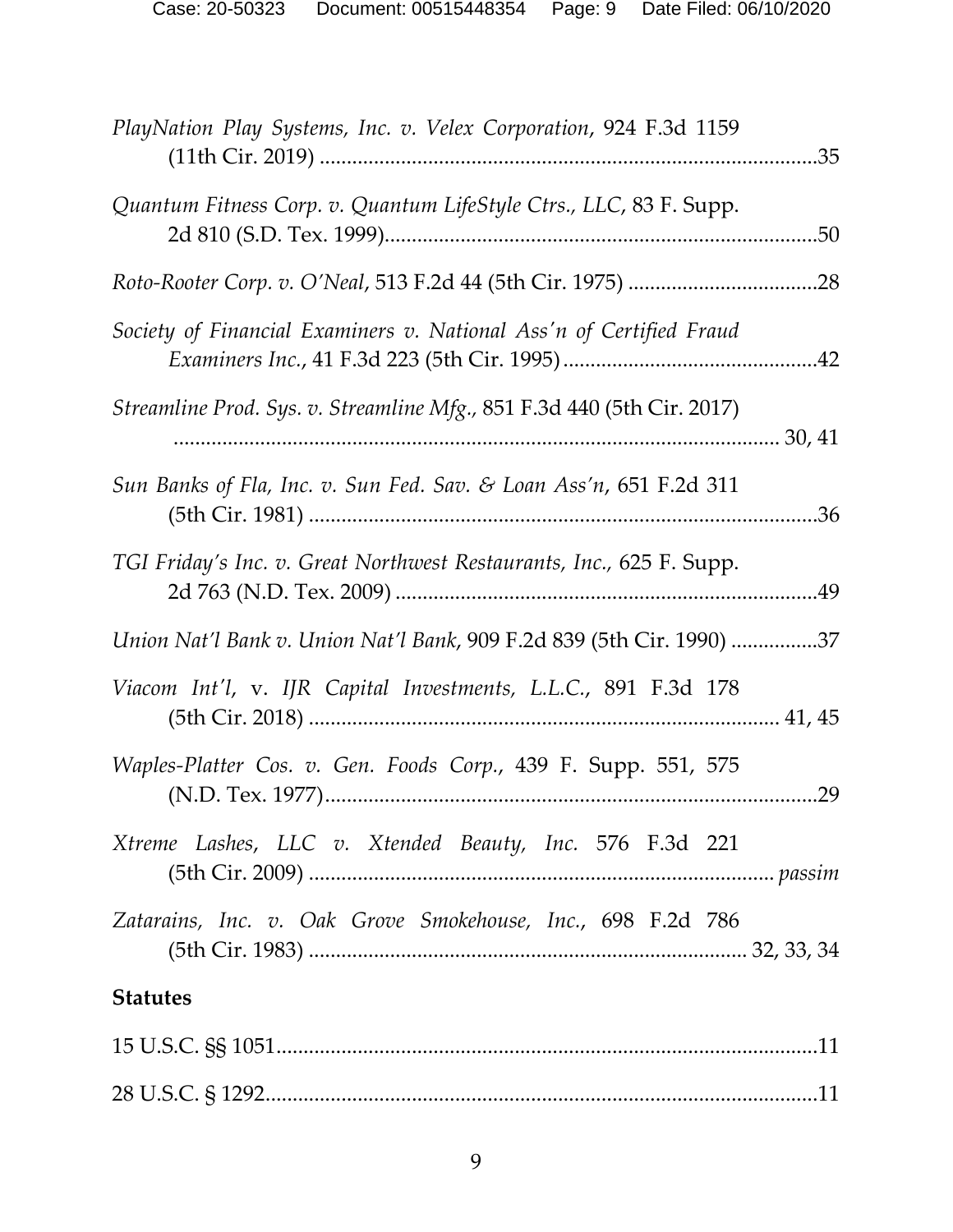# **Other Authorities**

| McCarthy on Trademarks and Unfair Competition (5th Ed. 2020) 33, 47 |  |
|---------------------------------------------------------------------|--|
| McCarthy on Trademarks and Unfair Competition (4th Ed. 2001)46      |  |
| <b>Rules</b>                                                        |  |
|                                                                     |  |
|                                                                     |  |
|                                                                     |  |
|                                                                     |  |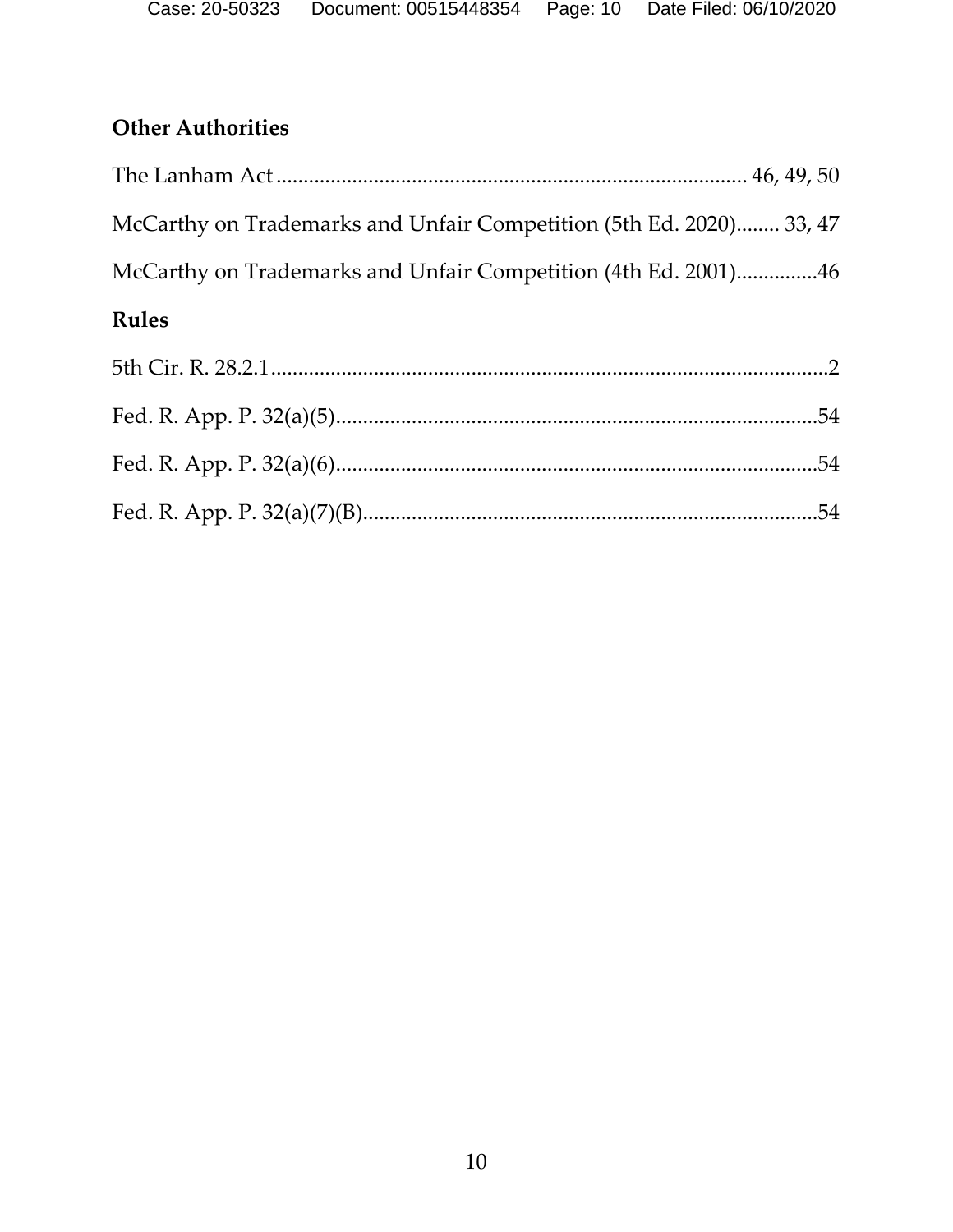# **Jurisdictional Statement**

<span id="page-10-0"></span>This action arises under federal trademark law, 15 U.S.C. §§ 1051, *et seq*. This Court has jurisdiction over the trial court's denial of a preliminary injunction pursuant to 28 U.S.C. § 1292.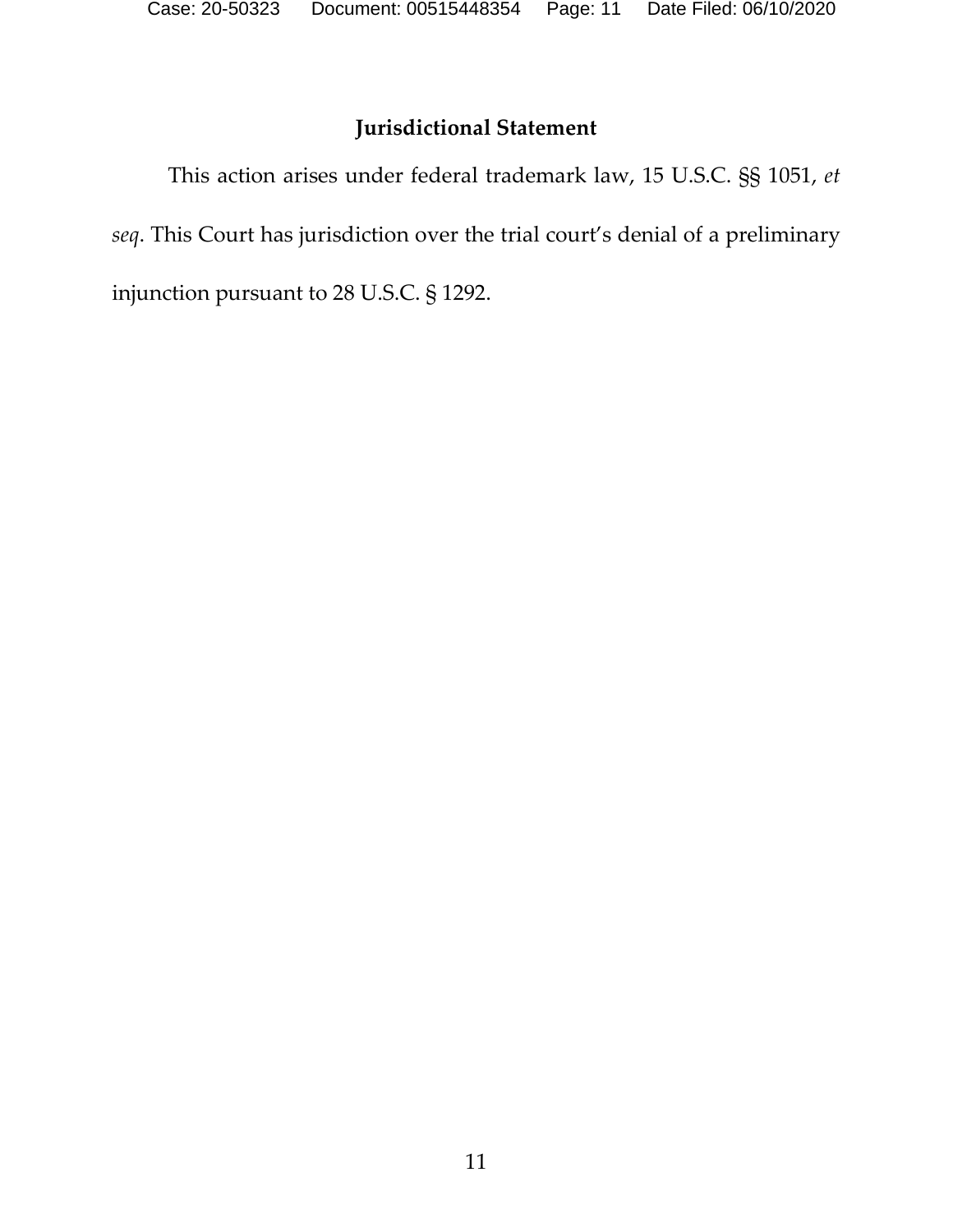#### **Abbreviations and Record References**

<span id="page-11-0"></span>"Future Proof" refers to Appellant Future Proof Brands, LLC.

"Molson Coors" collectively refers to Appellees Molson Coors Beverage Company F/K/A Molson Coors Brewing Company, and MillerCoors, LLC.

"BRIZZY" refers to the registered trademark for the word mark BRIZZY owned by Future Proof, U.S. Trademark Registration No. 5,933,791, for use on "alcoholic beverages, except beer; alcoholic fruit cocktail drinks; [and] prepared alcoholic cocktails." "Brizzy®" refers to the hard seltzer products sold to consumers using the BRIZZY mark.

"VIZZY" refers to MillerCoors LLC's trademark application for the word mark VIZZY, serial number 88631785, for use on "[a]lcoholic beverages, except beer" and "[b]eer." "Vizzy" refers to the hard seltzer products marketed by Molson Coors bearing the VIZZY mark.

"PTO" refers to the United States Patent and Trademark Office.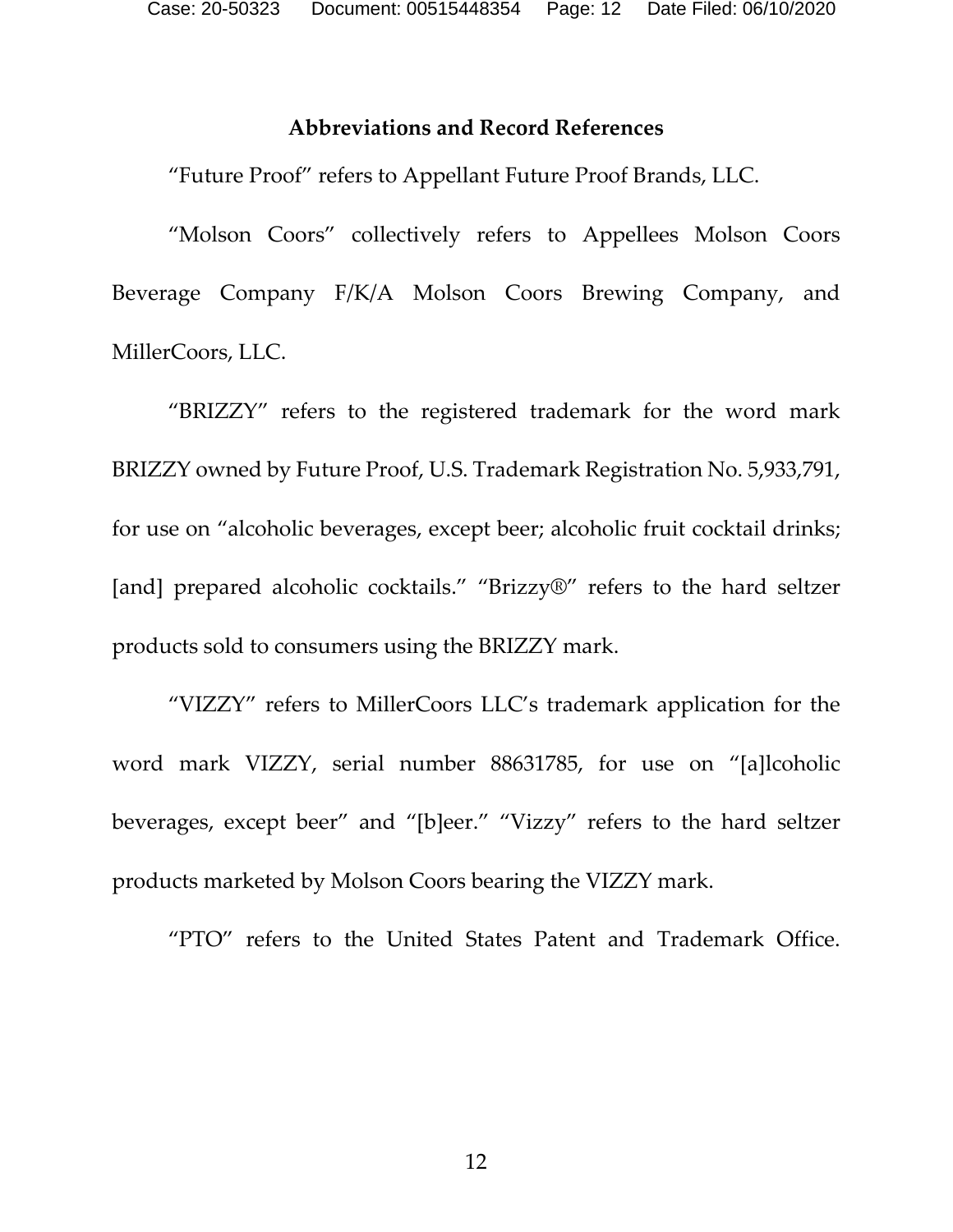#### <span id="page-12-0"></span>**Issues Presented**

Future Proof registered the trademark BRIZZY for its hard seltzer drink product. Molson Coors began to market a competing hard seltzer drink under the name VIZZY. Future Proof sued for a preliminary injunction against that trademark infringement. The trial court denied Future Proof's application, finding insufficient evidence of a likelihood of confusion.

Future Proof appeals that denial. The overarching question is whether the trial court erred in applying the factors defined by this Court for evaluating a likelihood of confusion, which in turn presents four specific issues:

1. *Strength of plaintiff's mark.* Whether the trial court erred by using the wrong legal standard to classify BRIZZY as merely "descriptive of fizzy products" and therefore "weak";

2. *Similarity of marks.* Whether the trial court erred by focusing on certain visual differences in the product packaging, over the overwhelming visual and aural similarities between the marks;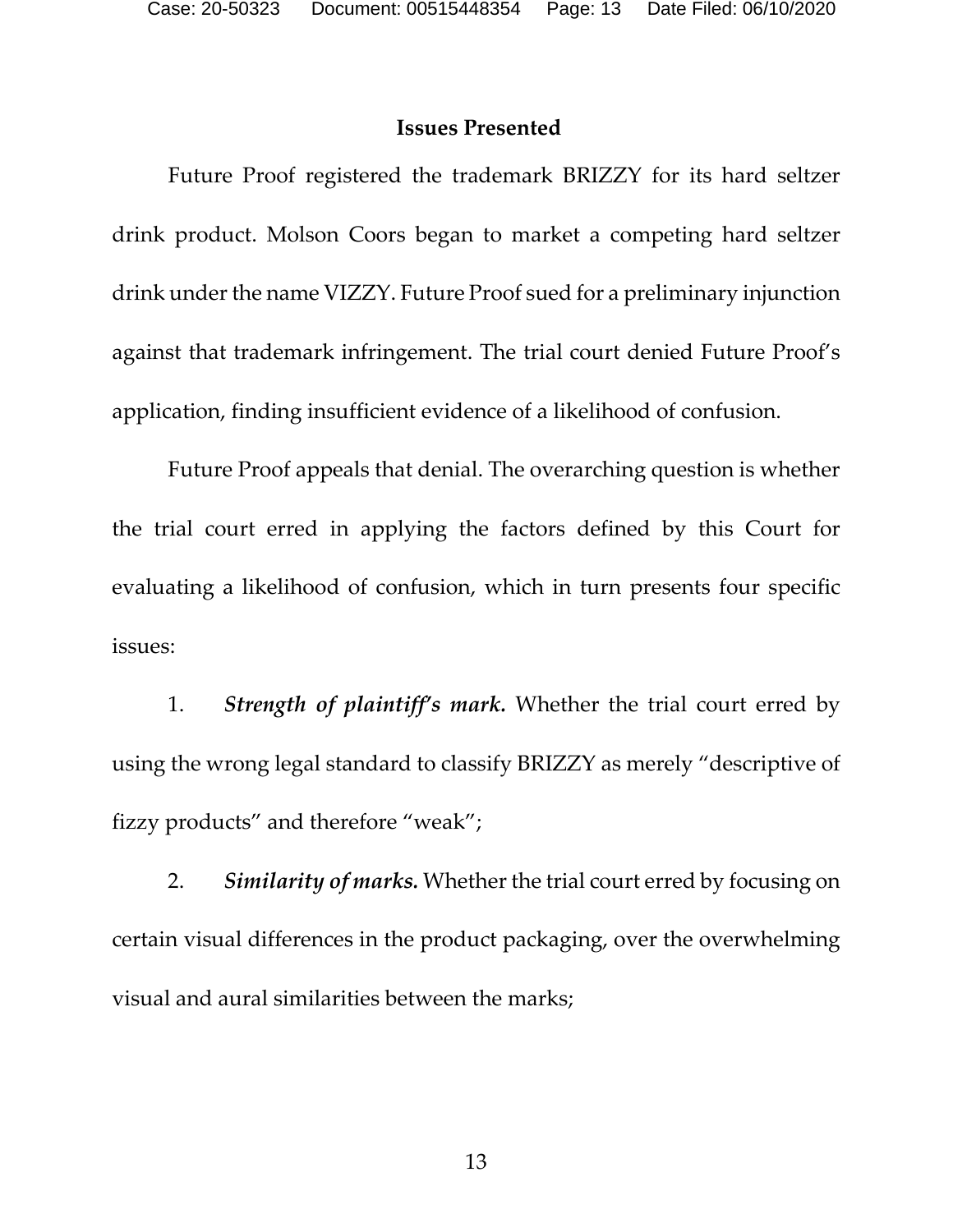3. *Actual confusion between marks.* Whether the trial court erred by using the wrong legal standard when it rejected evidence of actual confusion among product wholesalers, especially when there has been little or no opportunity yet for confusion among consumers; and

4. *Weight for degree of care and intent.* Whether the trial court erred in how it evaluated two other relevant factors—customers' degree of care and Molson Coors's intent—against Future Proof's request for an injunction.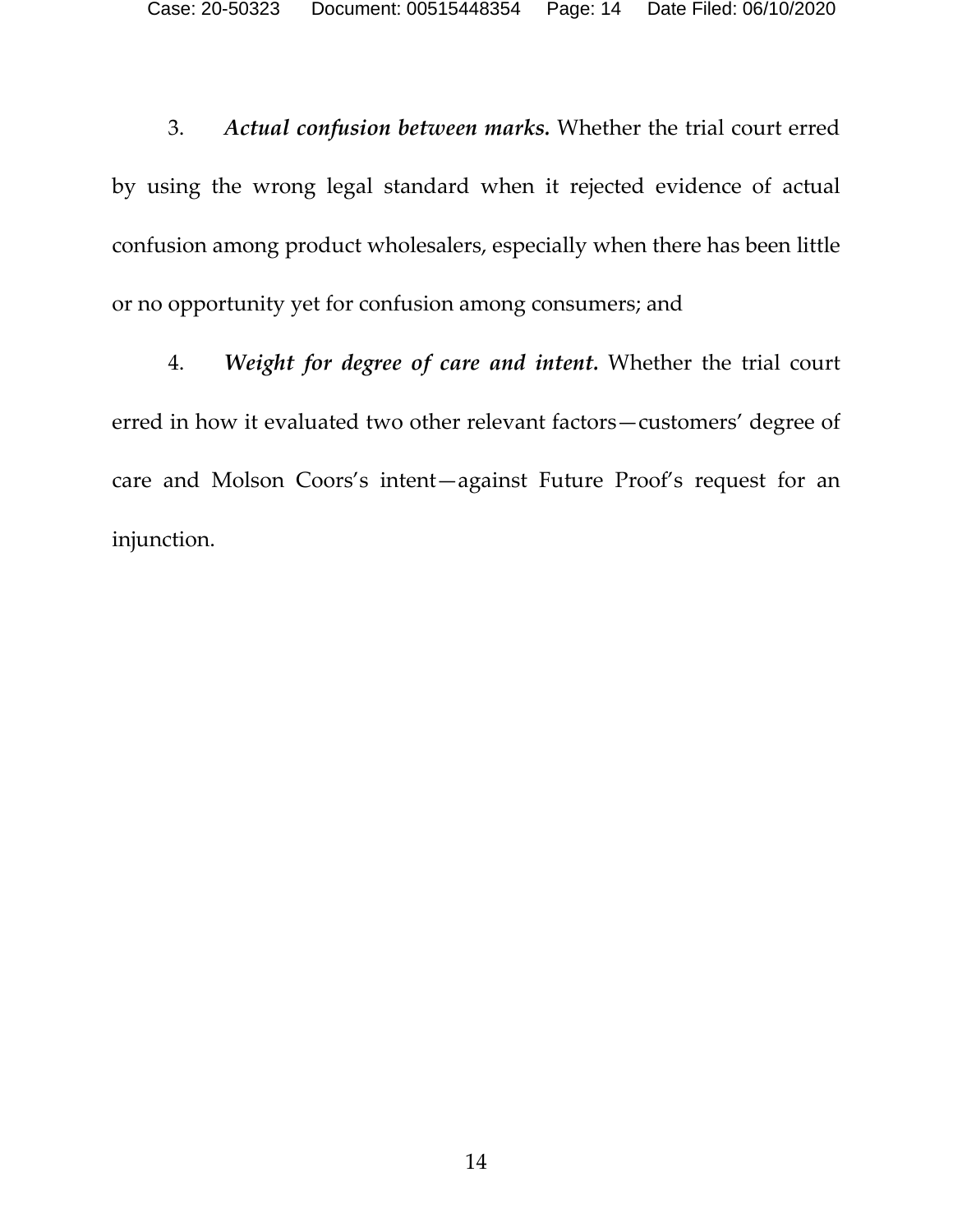#### **Introduction**

<span id="page-14-0"></span>Future Proof makes a successful "hard seltzer" drink, for which it sought and obtained the registered trademark BRIZZY. After seeing Future Proof's success, Molson Coors began to make its own hard seltzer drink, called VIZZY. That name is textbook trademark infringement—a mark nearly identical in sight and sound to BRIZZY, on the exact same type of hard seltzer products, in the exact same category of goods, and in the exact same channels of trade. The mark was clearly calculated to confuse the market and ruin Future Proof's business; indeed, Future Proof showed that Molson Coors's *pre-launch* promotion of the Vizzy products has *already* caused confusion in the marketplace.

Future Proof sought a preliminary injunction to prevent Molson Coors, the junior user of this confusingly-similar trademark, from swamping the national market with misleading advertising and product placement. The trial court denied Future Proof's application, despite acknowledging that three of the relevant likelihood-of-confusion factors "increase the likelihood of confusion," and that a fourth also weighs in favor of granting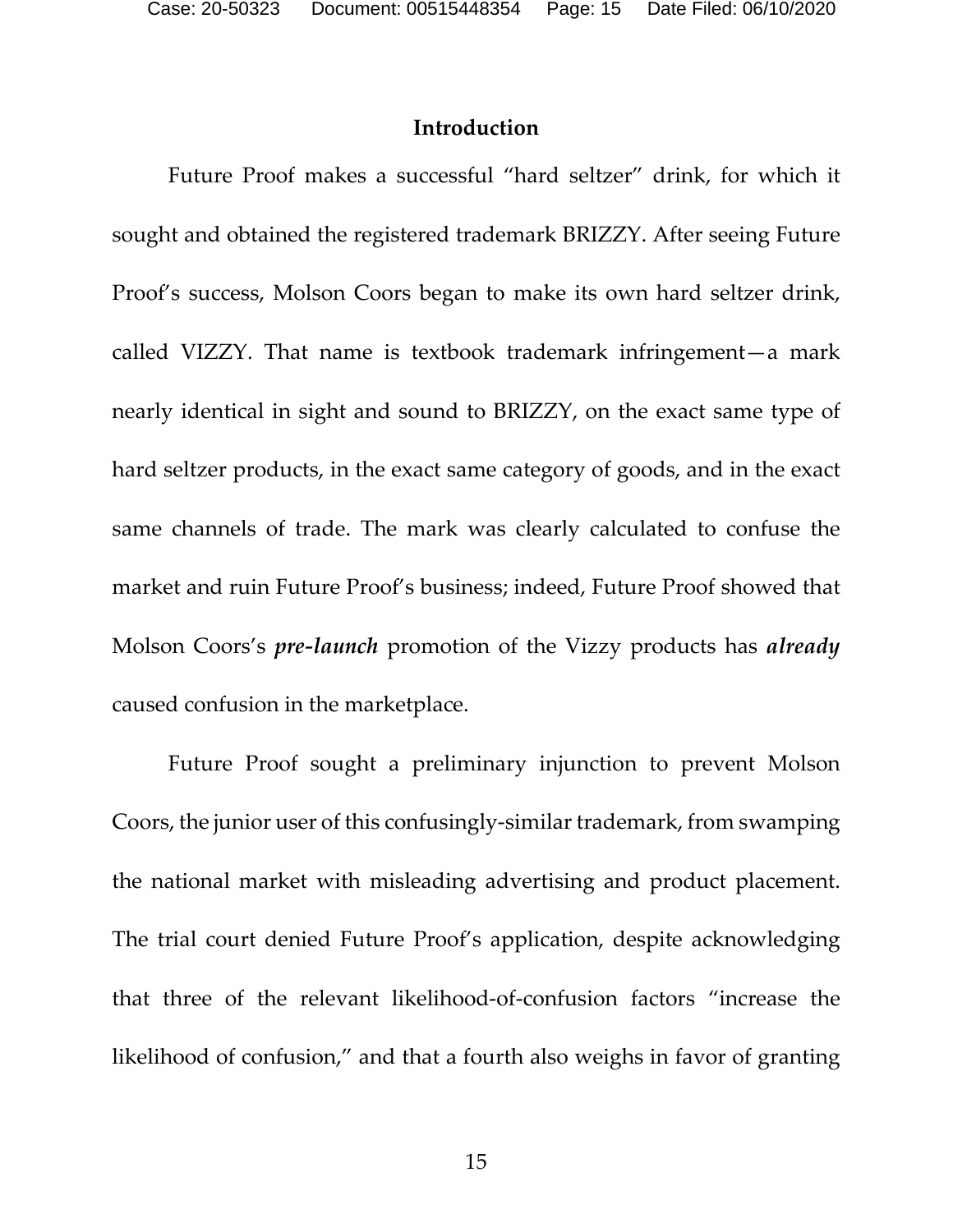the injunction. In so doing, the trial court misapplied this Court's precedents that define and implement the likelihood-of-confusion factors. Proper application of those standards to the undisputed facts compels a finding in Future Proof's favor about the likelihood of confusion, and the conclusion that Future Proof is likely to succeed on its trademark infringement claim.

#### **Statement of the Case**

#### <span id="page-15-2"></span><span id="page-15-1"></span><span id="page-15-0"></span>**A. Factual background**

#### *1. Future Proof builds the "Brizzy" mark*

Inspired by the entrepreneurial spirit of Austin, Texas, the founders of Future Proof sought to develop innovative alcoholic beverages for the next generation of drinkers. (ROA.78.) In 2014, only one year after the business's formation, the three young founders of what is now known as Future Proof—Justin Fenchel, Brad Schultz, and Aimy Steadman—pitched their beverage business, BeatBox, on the popular "Shark Tank" television show. (ROA.78.) They later walked away with a \$1 million investment from Mark Cuban, in one of the biggest investments the show had made at the time. (ROA.78.)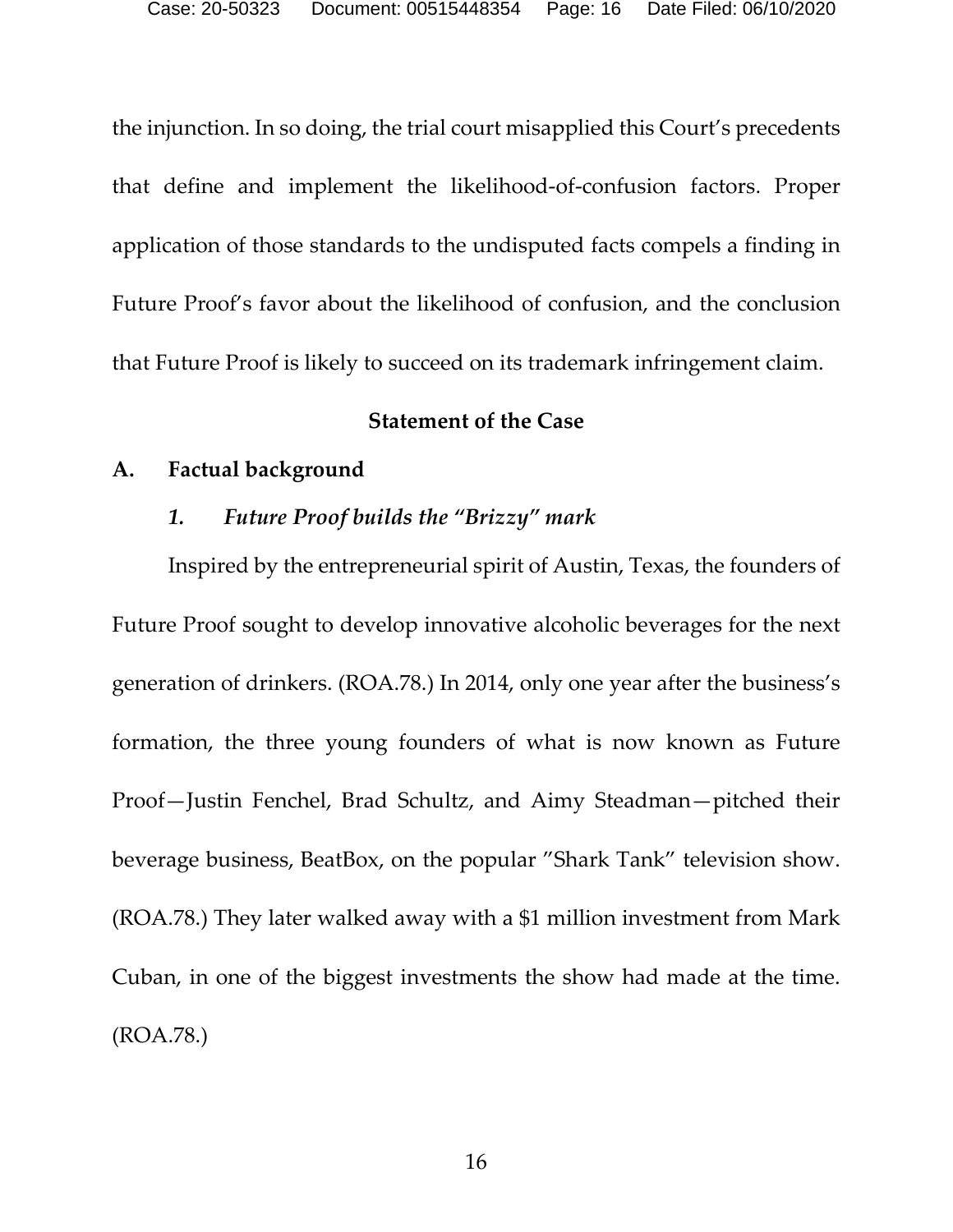Future Proof quickly developed a reputation in the industry and with its customers as a company that creates innovative and distinctive products for the millennial consumer. (ROA.78-79.) The meteoric rise of the hard seltzer category has been nothing short of a phenomenon for the US beverage industry. (ROA.79.) Within the last five years, hard seltzers have grown to account for nearly half of all US mixed drinks and have led to massive innovation within the flavored malt beverage, wine, and spiritbased ready-to-drink sparkling beverages. (ROA.79.)

On September 1, 2019, Future Proof launched the Brizzy® product line with three mixology infused flavors: Watermelon Mule, Mixed Berry Mojito, and Strawberry Rosé. (ROA.79.) Future Proof partnered with the H-E-B grocery chain, where the Brizzy® products are now available to consumers at approximately 200 H-E-B locations in Texas. (ROA.79.) In addition, the Brizzy® products can be found in approximately 200 Circle K stores, 12 Kroger's stores, and over 500 other locations. (ROA.79.) In the first ninety days after the launch, the Brizzy® products have been purchased by over 1,000 retail locations across four states. (ROA.79.)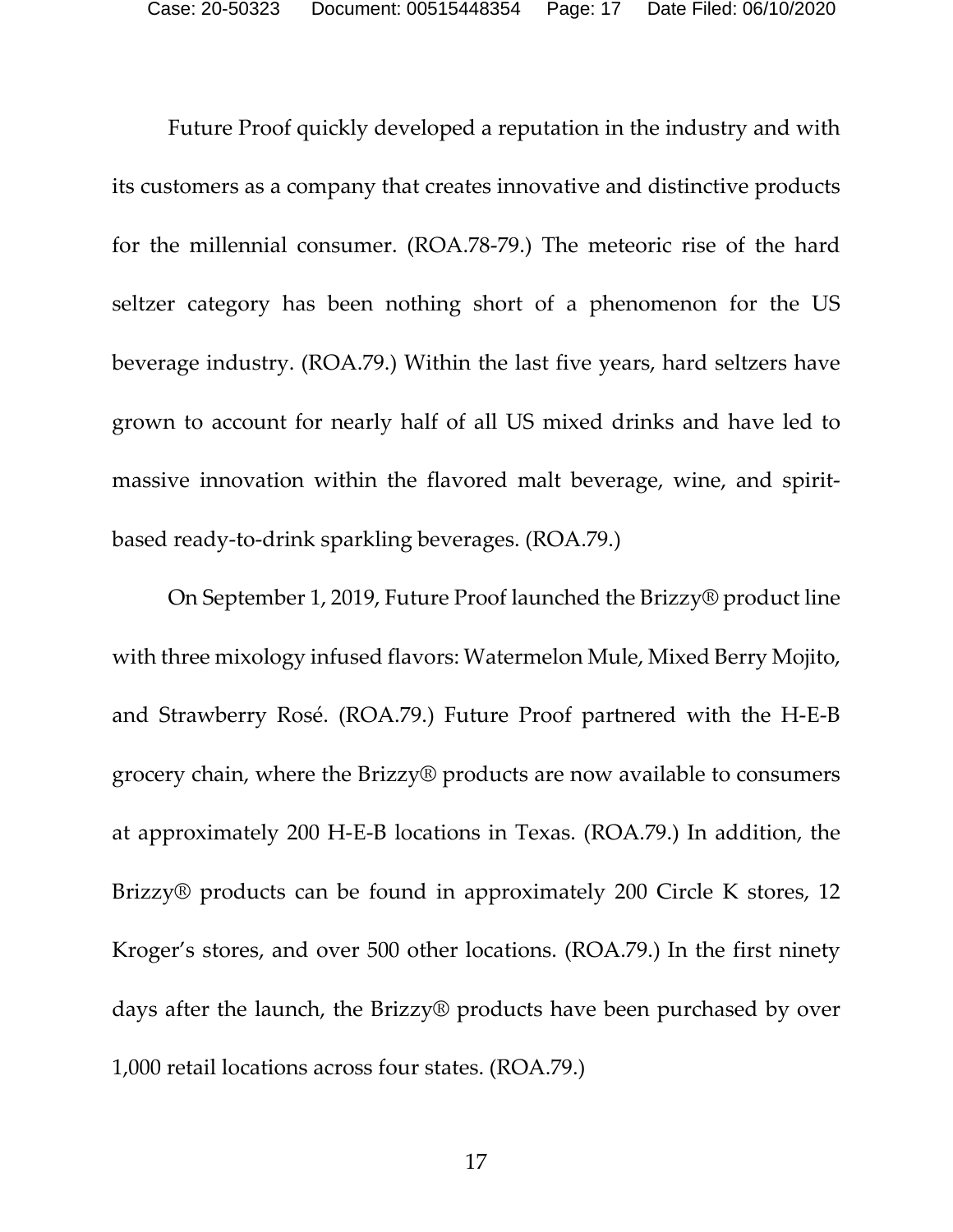To promote and protect its intellectual property, Future Proof registered the BRIZZY mark with the United States Patent and Trademark Office (Trademark Registration No. 5,933,791). (ROA.79-80, 86-90.) As a result, Future Proof became the owner of exclusive rights in the BRIZZY mark for use on "alcoholic beverages, except beer; alcoholic fruit cocktail drinks; [and] prepared alcoholic cocktails." (ROA.79-80.) Future Proof uses the BRIZZY mark in connection with the advertisement and sale of its hard seltzer products, including products shown below:



### (ROA.80.)

The Brizzy® products are popular with consumers. Future Proof has sold 11,400 cases of the Brizzy® products to distributors since September 2019 alone. (ROA.80.) Current forecasts for revenue associated with the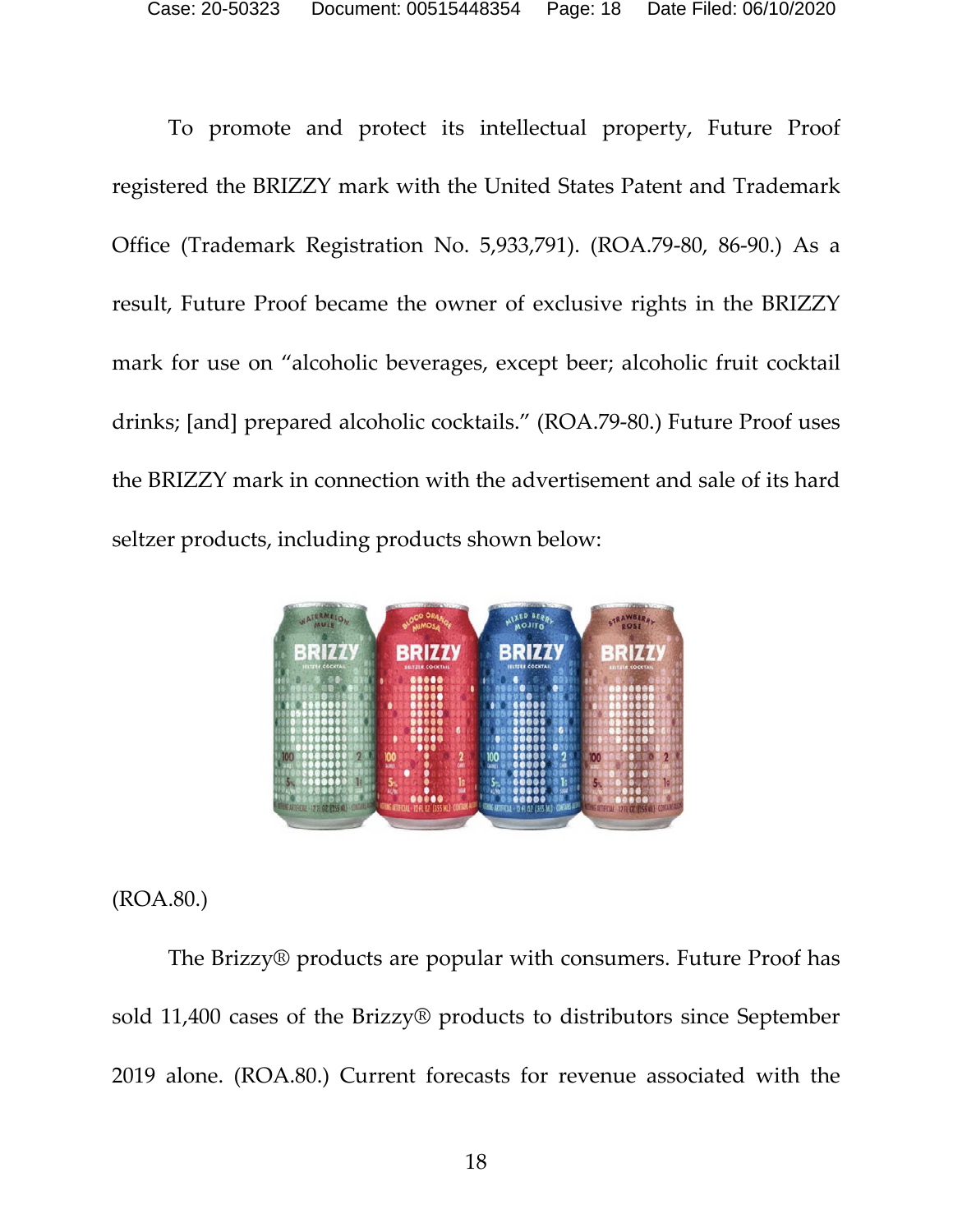Brizzy® products in 2020 exceed approximately \$2,500,000, which include new retail locations in Kansas, Virginia, California, Georgia, Oklahoma, Colorado, and potentially even more states. (ROA.80.) As a result of Future Proof's continuous and exclusive use of the BRIZZY mark, its reputation for quality, and its sales and recognition in the marketplace, Future Proof's BRIZZY mark has acquired substantial value and goodwill. (ROA.80.)

#### *2. Molson Coors and its new "Vizzy" drink*

<span id="page-18-0"></span>Molson Coors also sought to capture part of the booming hard seltzer market. To this end, it recently announced that it is investing "millions" in a new brand called "Vizzy," a product it intends to launch across the United States, using a product name and concept nearly identical to Future Proof's Brizzy® product. (ROA.80-81.) Molson Coors has released the following images of its Vizzy products:

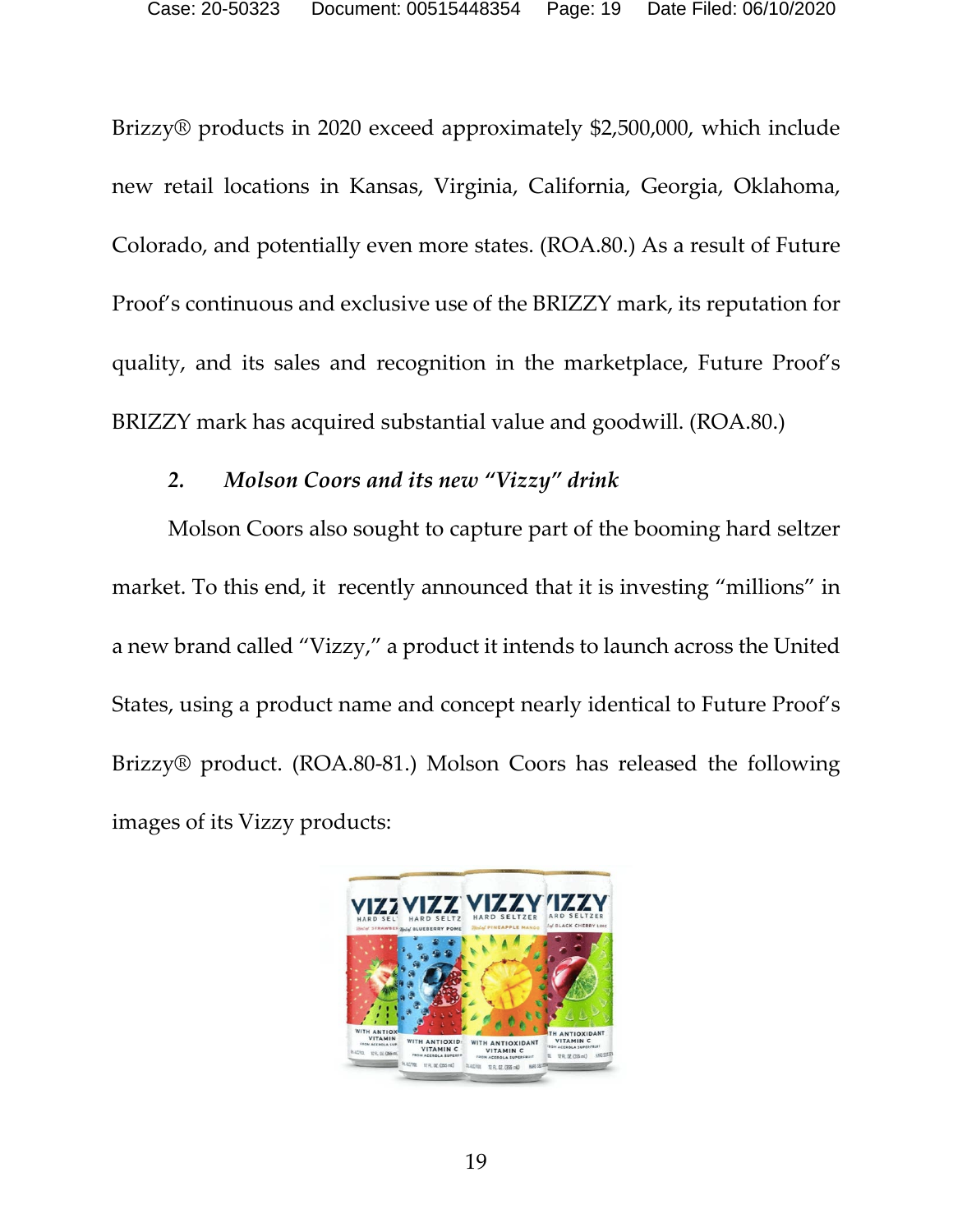(ROA.81.)

Molson Coors has already marketed its product extensively in national publications and at industry conferences using the VIZZY mark. As Dilini Fernando, Molson Coors's Director of Portfolio & Brand Strategy, said in a press release about Vizzy, "[w]e're moving fast and furious," hoping "we're catching this trend at the right time." (ROA.81, 118-121, 218.) According to Fernando, Molson Coors also intends to launch a massive media blitz at the same time the Vizzy product hits the shelves, to include national television advertisements, digital marketing, and social and out-of-home advertising. (ROA.81, 120.) Again, according to Fernando, the Vizzy product has already secured major retail support at national and regional chains. (ROA.81, 120.)

Molson Coors and its executives were keenly aware of Future Proof's use of the BRIZZY mark when they launched their recent media blitz. (ROA.82.) In a recent quote for *Beer Business Daily*, Molson Coors admitted having reviewed Future Proof's website and admitted that Future Proof's Brizzy® products were *already in distribution* when Molson Coors decided on the Vizzy name. (ROA.122, 126.) At a minimum, from Molson Coors's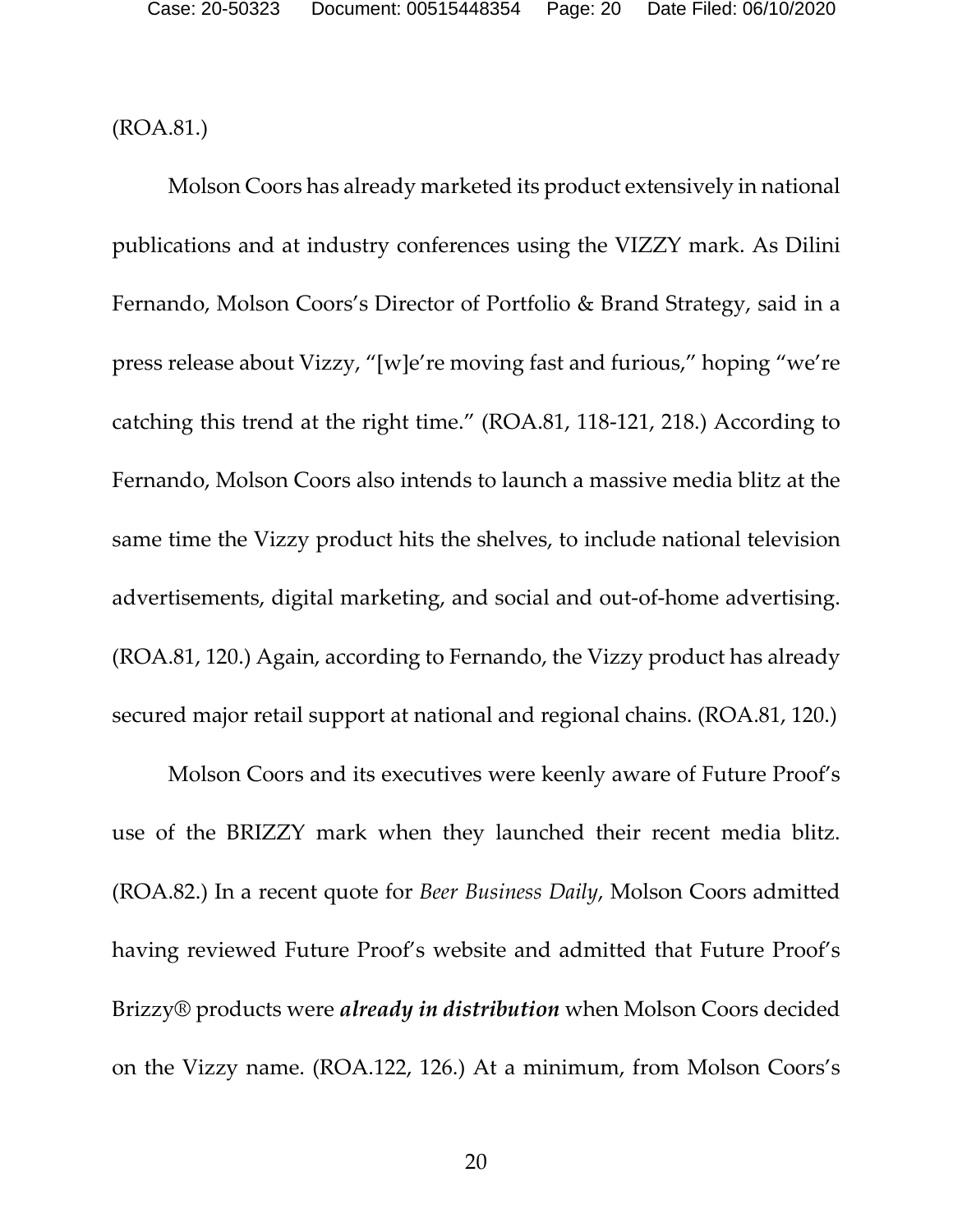position in and awareness of the market, it is undisputed in this record that it had constructive notice of Future Proof's catchy unique Brizzy name and product packaging, its distribution network, and its then-pending (and later registered) trademark, when Molson Coors decided to launch a competing product with a similar name. (ROA.82.)

Molson Coors's media blitz and its sales and marketing efforts have already caused significant confusion in the market, even before the product has been officially launched into the market. (ROA.83-84.). During annual sales meetings at the end of 2019, Molson Coors's wholesalers expressed confusion about the two products to both Molson Coors and Future Proof. (ROA.82.) In addition, one of Future Proof's largest wholesalers has expressed concern about the confusion that its sales team will experience when simultaneously selling and distributing Brizzy® products alongside the Vizzy product. (ROA.82.)

#### <span id="page-20-0"></span>**B. This litigation**

Future Proof sought injunctive relief to prevent the catastrophic, irreparable harm that the release of the Vizzy product will cause to Future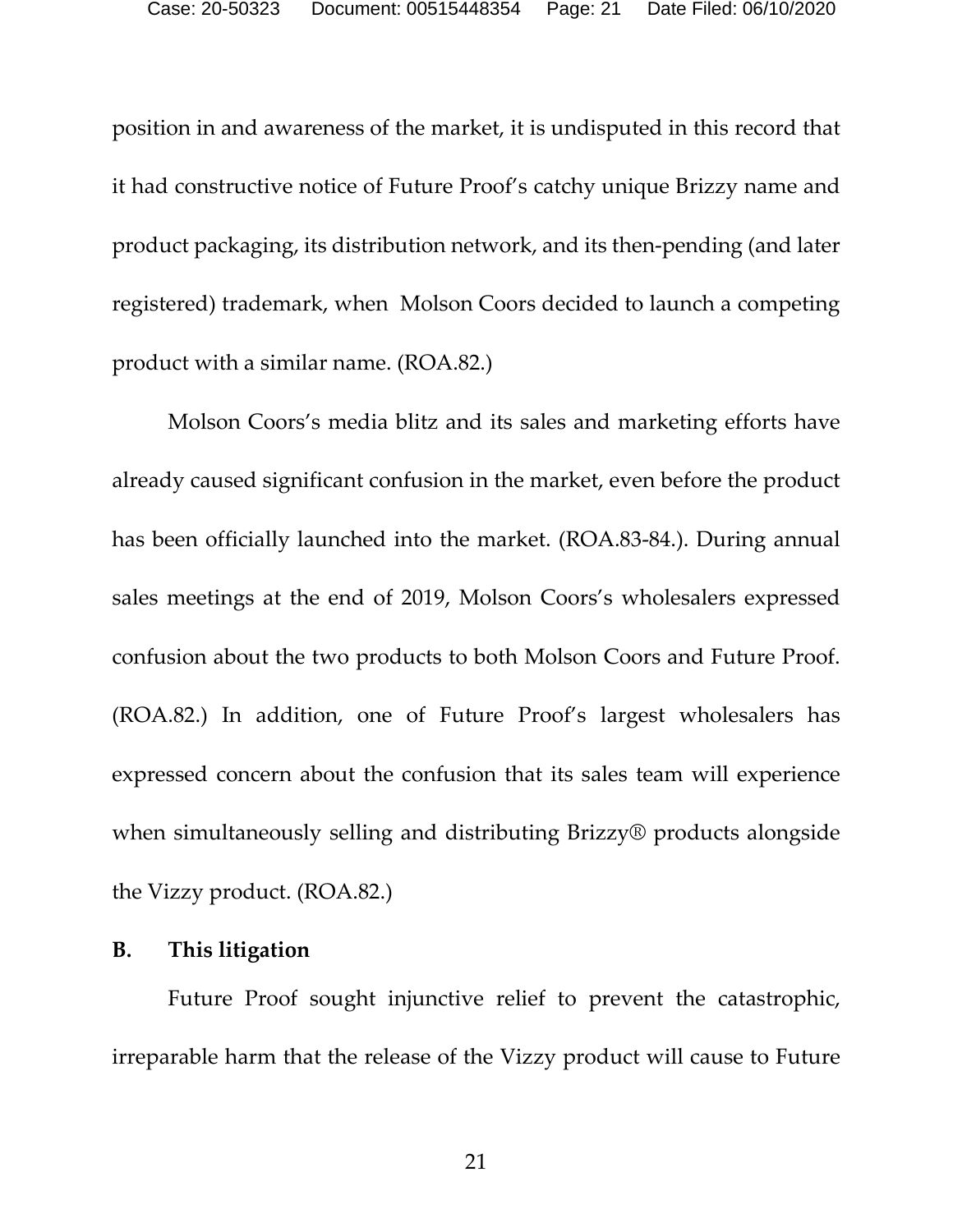Proof's ongoing business. As Future Proof's CEO explained, "if the Vizzy product launches, Brizzy® will be dead in the water." (ROA.85.) It sought immediate injunctive relief to prohibit Molson Coors from, among other things, advertising or selling alcoholic beverages bearing the VIZZY mark or any other mark confusingly similar to BRIZZY.

Future Proof asked for an evidentiary hearing. (ROA.73.) The trial court first scheduled a hearing to allow the presentation of evidence, but then cancelled it and instead issued an order denying Future Proof's request for an injunction. (ROA.496, 501-10.) The trial court focused its analysis solely on the existence of a likelihood of confusion, and did not reach any of the other factors relevant to a grant of injunctive relief. (ROA.501-10.)

The trial court's application of the law on this topic creates the issues in this appeal. First, the trial court concluded that the "conceptual strength" of the BRIZZY mark is weak, based largely on its finding that the mark is "descriptive of a fizzy product." (ROA.504-05.)[1](#page-21-0) Second, although it acknowledged the obvious similarities between the marks, the trial court

<span id="page-21-0"></span><sup>1</sup> *See* footnote five.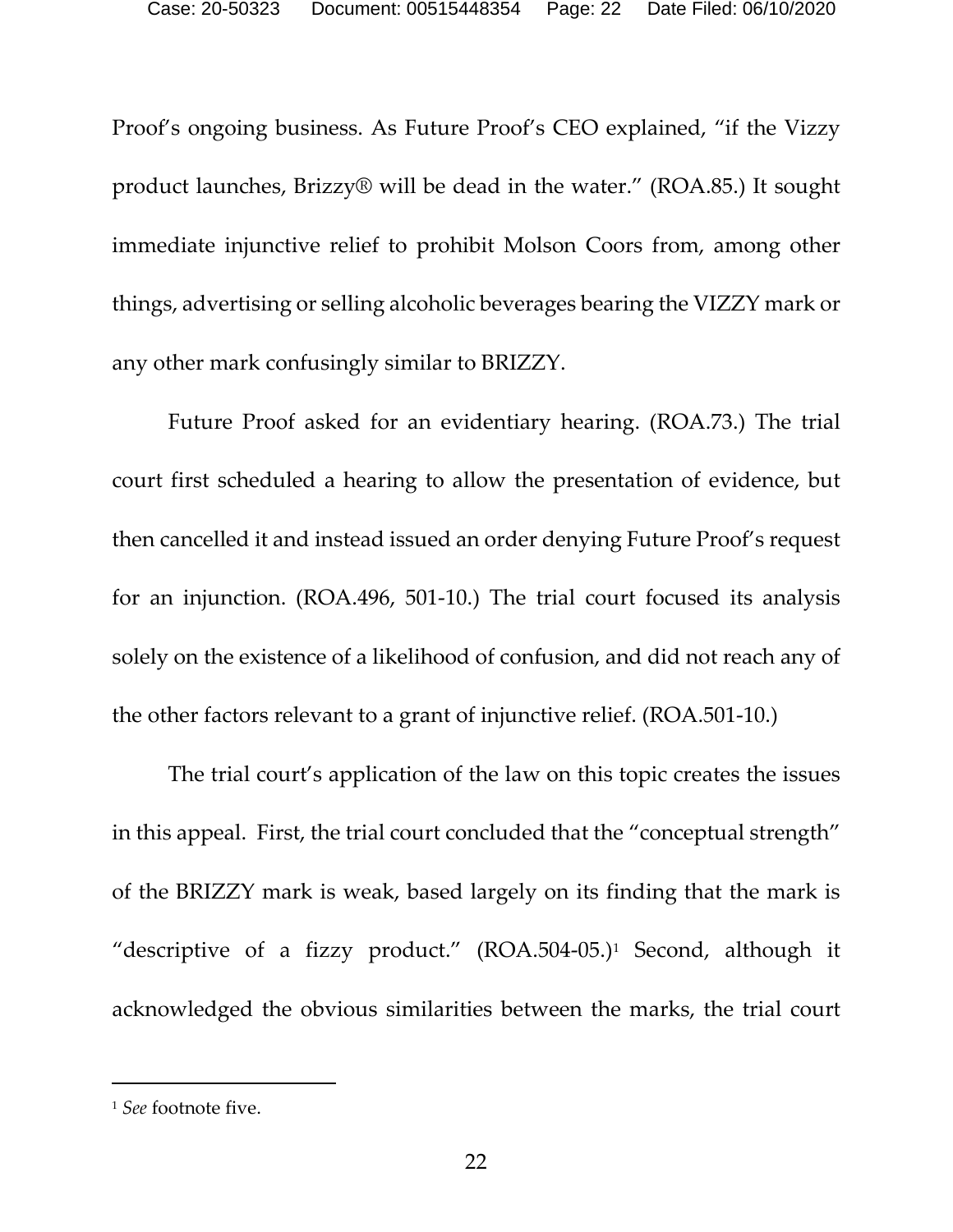instead focused on certain differences in the *product packaging* to support its belief that consumers would not see a similarity between the *marks*. (ROA.507.) Third, the trial court discounted evidence of actual confusion because the confusion occurred among wholesalers, not consumers, even though the Vizzy products had not yet launched and were not even available for purchase by consumers. (ROA.509.) Finally, the Court weighed the degree of care and intent factors as neutral and against the injunction, respectively, when they should have been considered in favor of and neutral, at worst. (ROA.508.) Future Proof appeals each of these conclusions as inconsistent with this Court's precedent.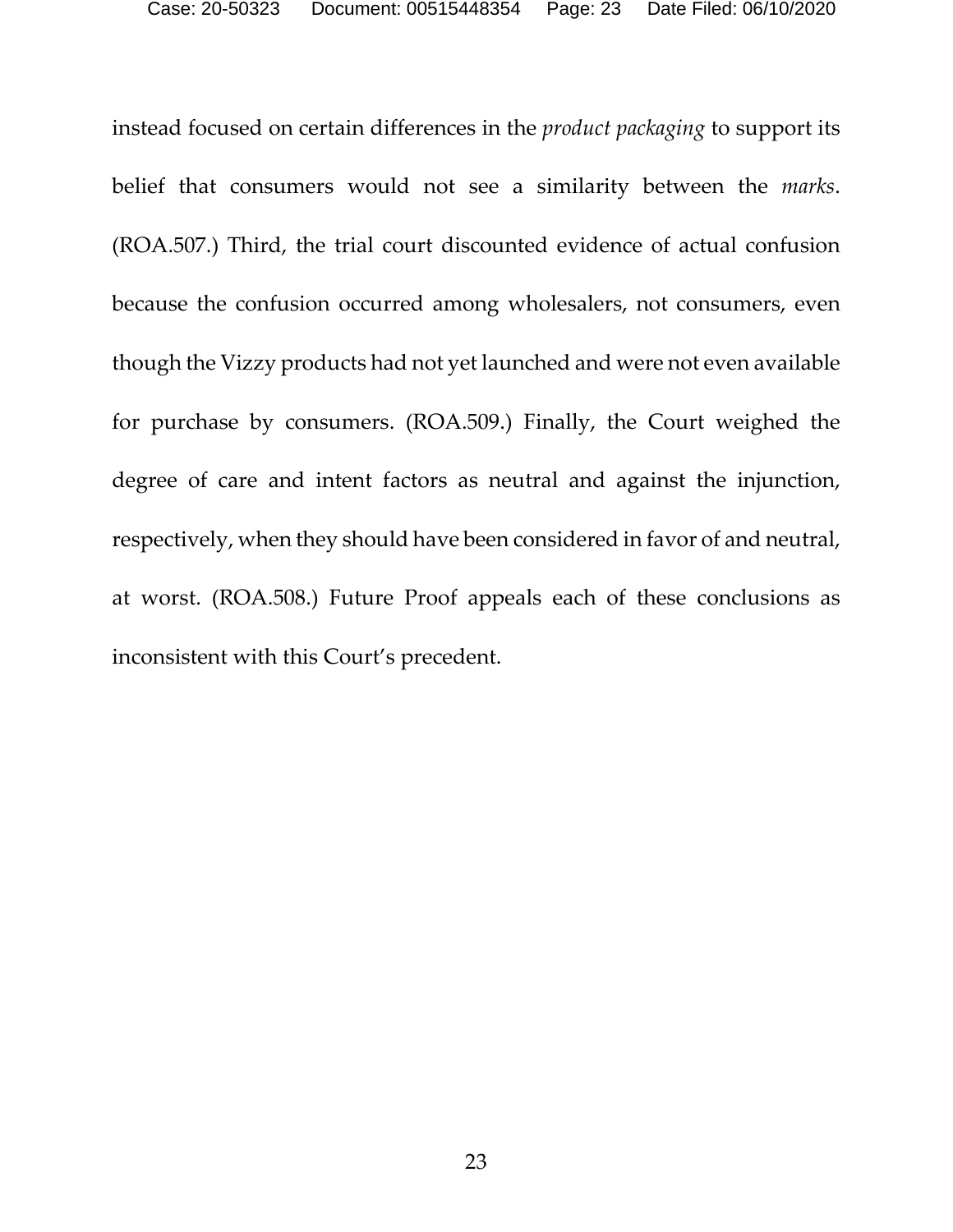#### **Summary of the Argument**

<span id="page-23-0"></span>Likelihood of confusion is typically analyzed by reference to eight "digits of confusion": "(1) the type of mark allegedly infringed, (2) the similarity between the two marks, (3) the similarity of the products or services, (4) the identity of the retail outlets and purchasers, (5) the identity of the advertising media used, (6) the defendant's intent, and (7) any evidence of actual confusion." *Bd of Supervisors for Louisiana State Univ. Agric. & Mech. Coll. v. Smack Apparel Co.,* 550 F.3d 465, 478 (5th Cir. 2008). Courts also consider "(8) the degree of care exercised by potential purchasers." *Smack Apparel,* 550 F.3d at 478. "No single factor is dispositive, and a finding of likelihood of confusion need not be supported by a majority of the factors." *Smack Apparel,* 550 F.3d at 478.

The trial court correctly found that the third, fourth, and fifth factor weigh in favor of granting the injunction, and that the second factor "weighs only marginally in favor of granting the injunction." (ROA.507.) The Court erred regarding the other factors as follows: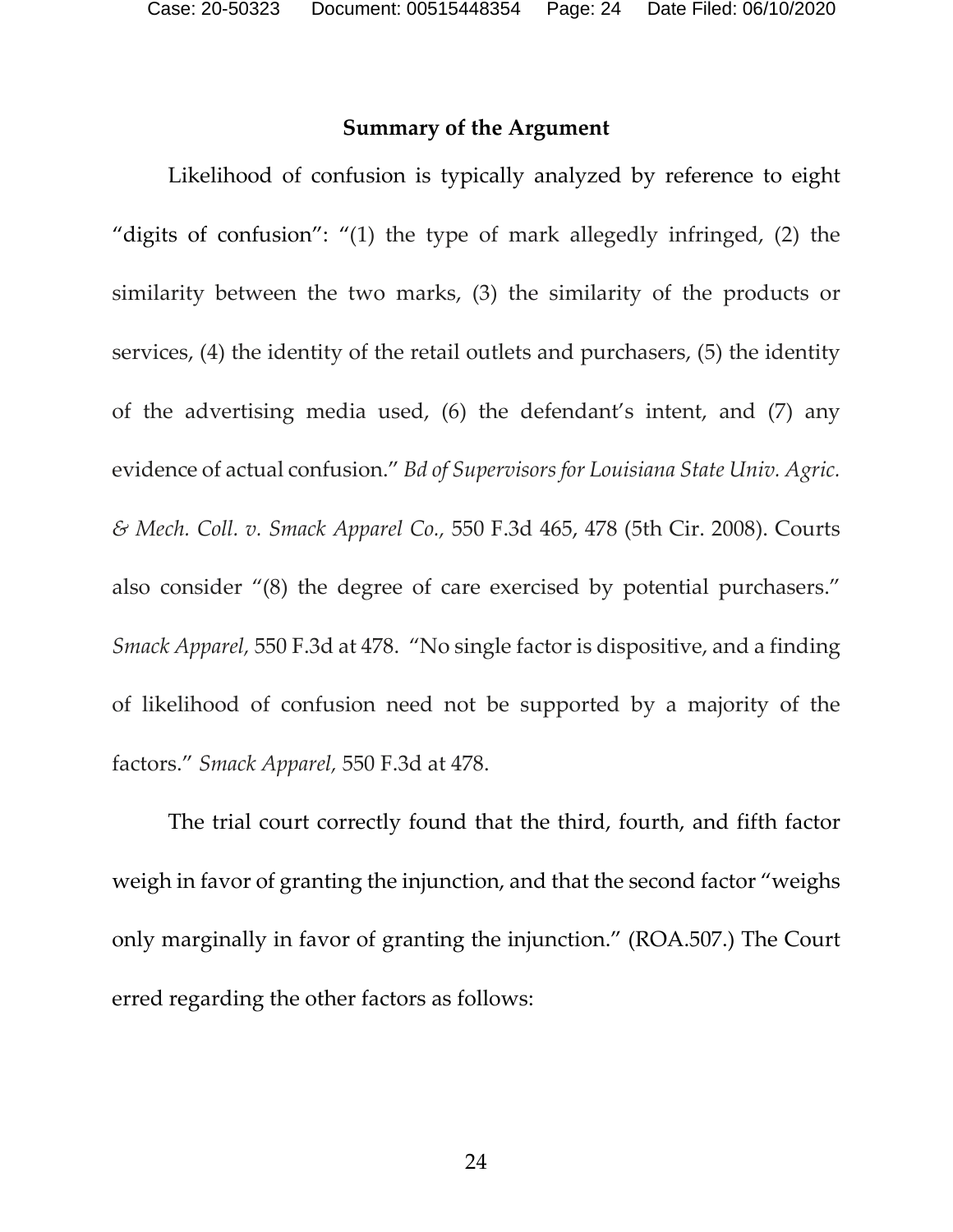*Strength of Mark.* In two ways, the trial court applied the wrong legal standards to assess the distinctiveness of the mark. First, it ignored the presumption of validity that accompanies a registered trademark such as BRIZZY. Second, the trial court failed to consider any of the tests adopted by this Court to classify a trademark on the spectrum of distinctiveness. As a result, the trial court clearly erred in finding BRIZZY to be "descriptive of a fizzy product" and "weak." (ROA.505-06.) That error alone requires reversal and reconsideration.

*Mark Similarity.* The trial court erred by finding that this factor "weighs only marginally in favor of granting the injunction." (ROA.507.) It improperly focused on certain visual differences in the product *packaging*, weighing them more than overwhelming visual and aural similarities between the *marks* and how they are used in the marketplace. (ROA.507.) Had the trial court properly focused on the similarities between the marks, as this Court's precedent requires, it would have weighed this factor strongly in favor of an injunction.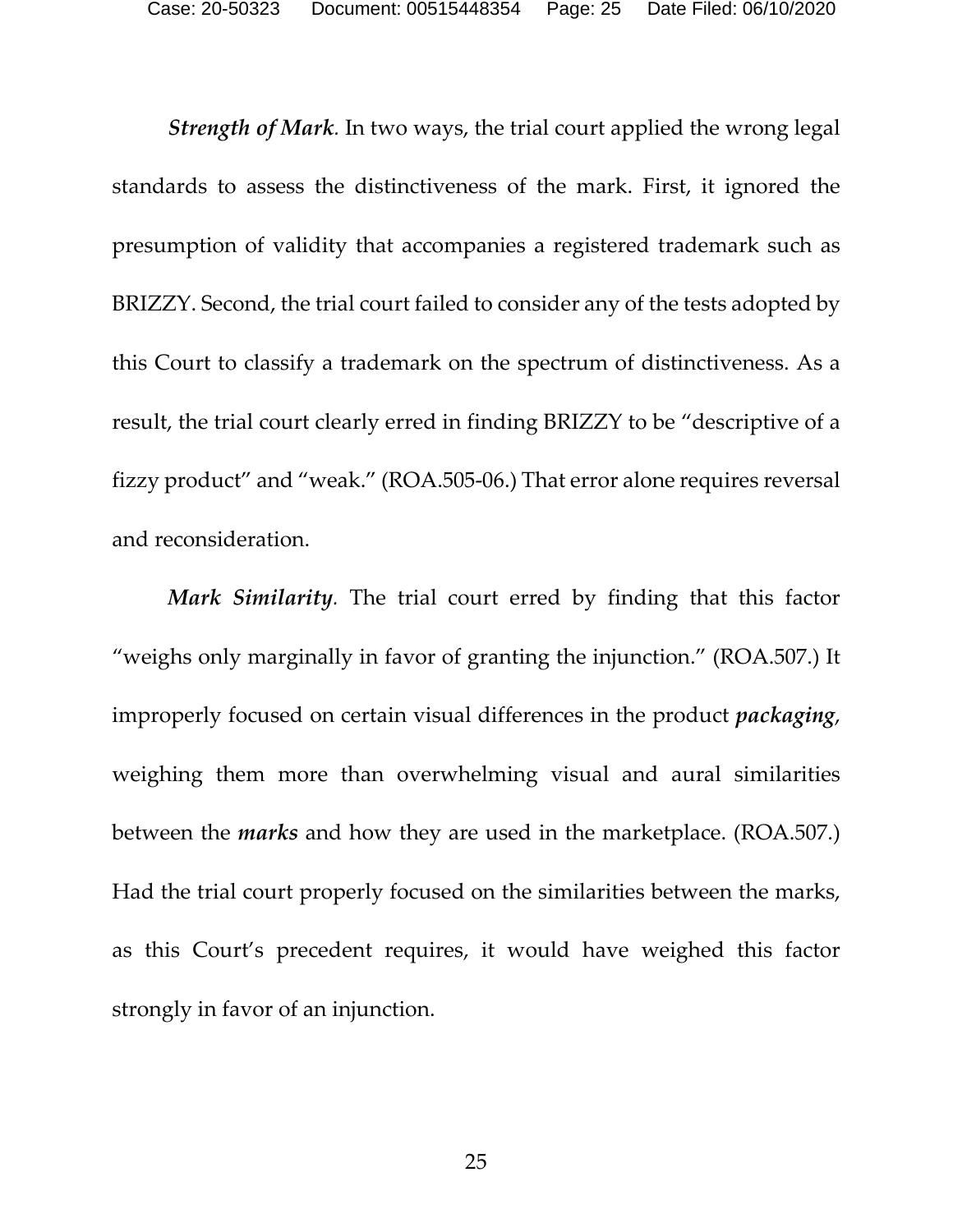Case: 20-50323 Document: 00515448354 Page: 26 Date Filed: 06/10/2020

*Actual Confusion.* The trial court acknowledged one instance of actual confusion by a wholesaler, but rejected it because "a wholesaler is *not a consumer.*" (ROA.509.) (emphasis in original). The trial court erred in reaching this conclusion. It is well-established in this Circuit that evidence of confusion among retailers and wholesalers is relevant and probative of a likelihood of confusion among consumers. This evidence of actual confusion is especially probative here because there has been little or no opportunity for confusion among consumers.

*Degree of Care by Consumers and Defendant's Intent.* Future Proof offered evidence that these beverages are low-cost products for which consumers typically make purchase decisions quickly. The trial court erred by finding that this factor "provides little or no relevance to the court's determination." (ROA.510.) And while the trial court found no evidence of intent, it nevertheless weighed this factor against granting the injunction. The trial court should have, at worst, determined that this factor is only neutral in the likelihood-of-confusion analysis.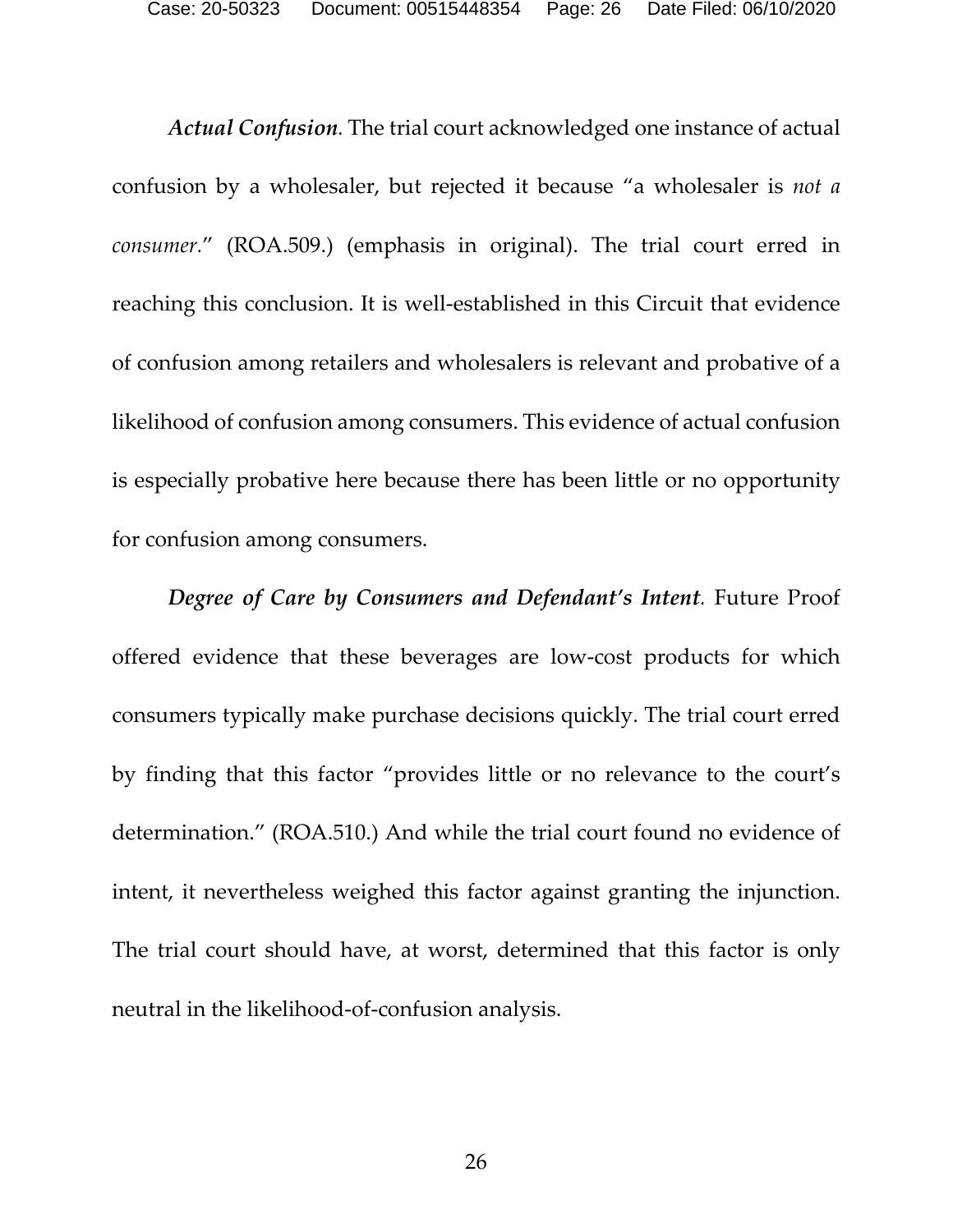Had the trial court applied the correct legal standards and properly weighed these factors, they would have compelled a different result. This Court should reverse, find that Future Proof is likely to succeed on the merits of its trademark claim, and remand for consideration of the remaining elements necessary for the imposition of injunctive relief.

#### **Argument**

<span id="page-26-0"></span>The issues in this appeal are framed by a procedural rule and a substantive doctrine. *Procedurally*, this Court reviews the denial of a preliminary injunction for abuse of discretion, examining "[e]ach of the four elements required to support a preliminary injunction … [as] a mixed question of fact and law." *Paulsson Geophysical Servs., Inc. v. Sigmar,* 529 F.3d 303, 306 (5th Cir. 2008). "Findings of fact are reviewed only for clear error; legal conclusions are subject to de novo review." *Paulsson,* 529 F.3d at 306. That said, the specific trademark-law topic of "likelihood of confusion" is often reviewed de novo. *See Elvis Presley Enters. v. Capece*, 141 F.3d 188, 196, (5th Cir. 1998) ("When a likelihood-of-confusion factual finding is 'inextricably bound up' in, or infected by, a district court's erroneous view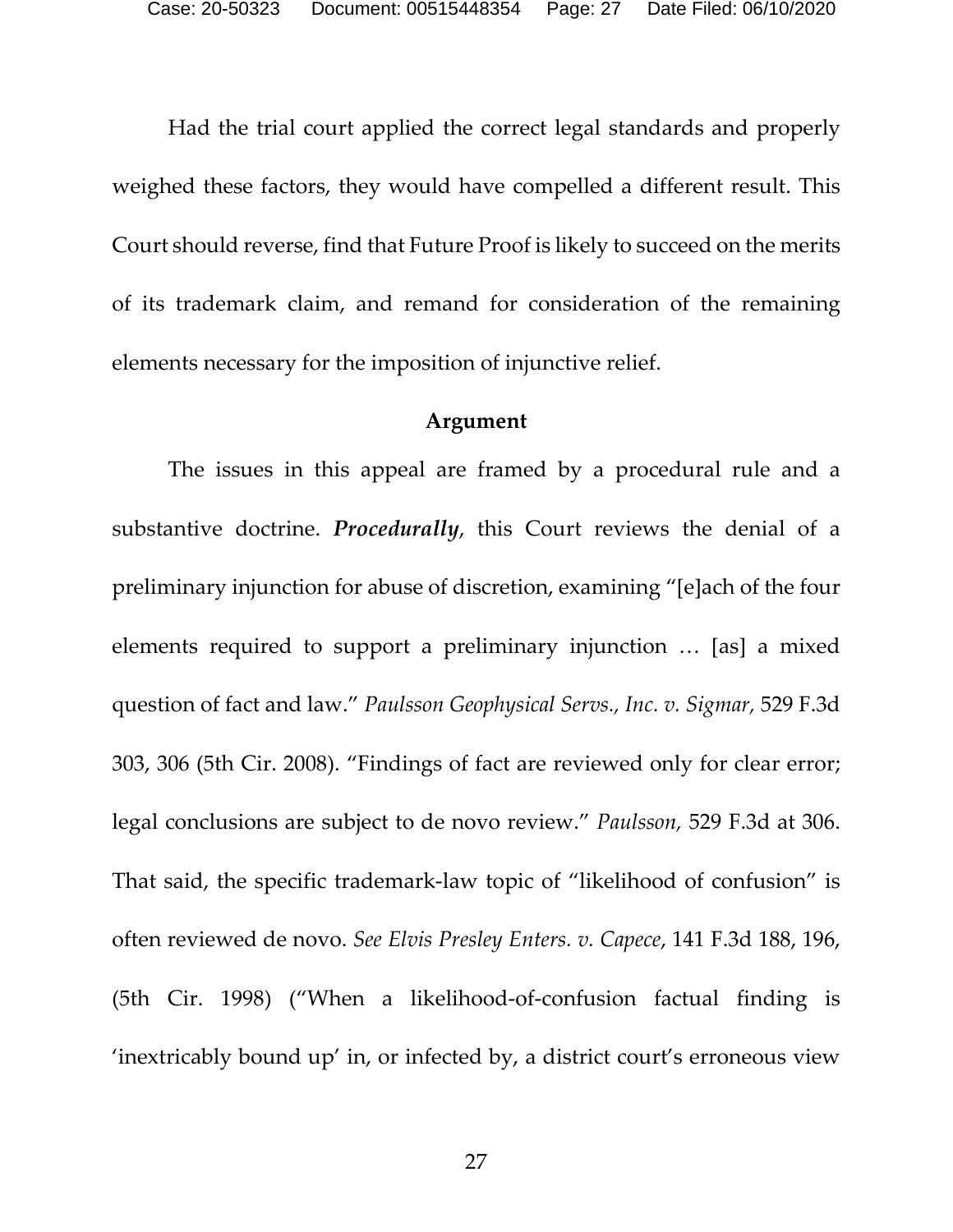of the law, we may conduct a de novo review of the fully-developed record before us.") (citing *Roto-Rooter Corp. v. O'Neal*, 513 F.2d 44, 46-47 (5th Cir. 1975)).

*Substantively*, to succeed on a trademark infringement claim, a plaintiff must: (1) establish ownership in a legally protectable mark; and (2) show infringement by demonstrating a likelihood of confusion. *Smack Apparel* Co., 550 F.3d at 474-75. Likelihood of confusion is typically analyzed by reference to eight "digits of confusion": "(1) the type of mark allegedly infringed, (2) the similarity between the two marks, (3) the similarity of the products or services, (4) the identity of the retail outlets and purchasers, (5) the identity of the advertising media used, (6) the defendant's intent, and (7) any evidence of actual confusion." *Smack Apparel,* 550 F.3d at 478. Courts also consider "(8) the degree of care exercised by potential purchasers." *Smack Apparel,* 550 F.3d at 478. "No single factor is dispositive, and a finding of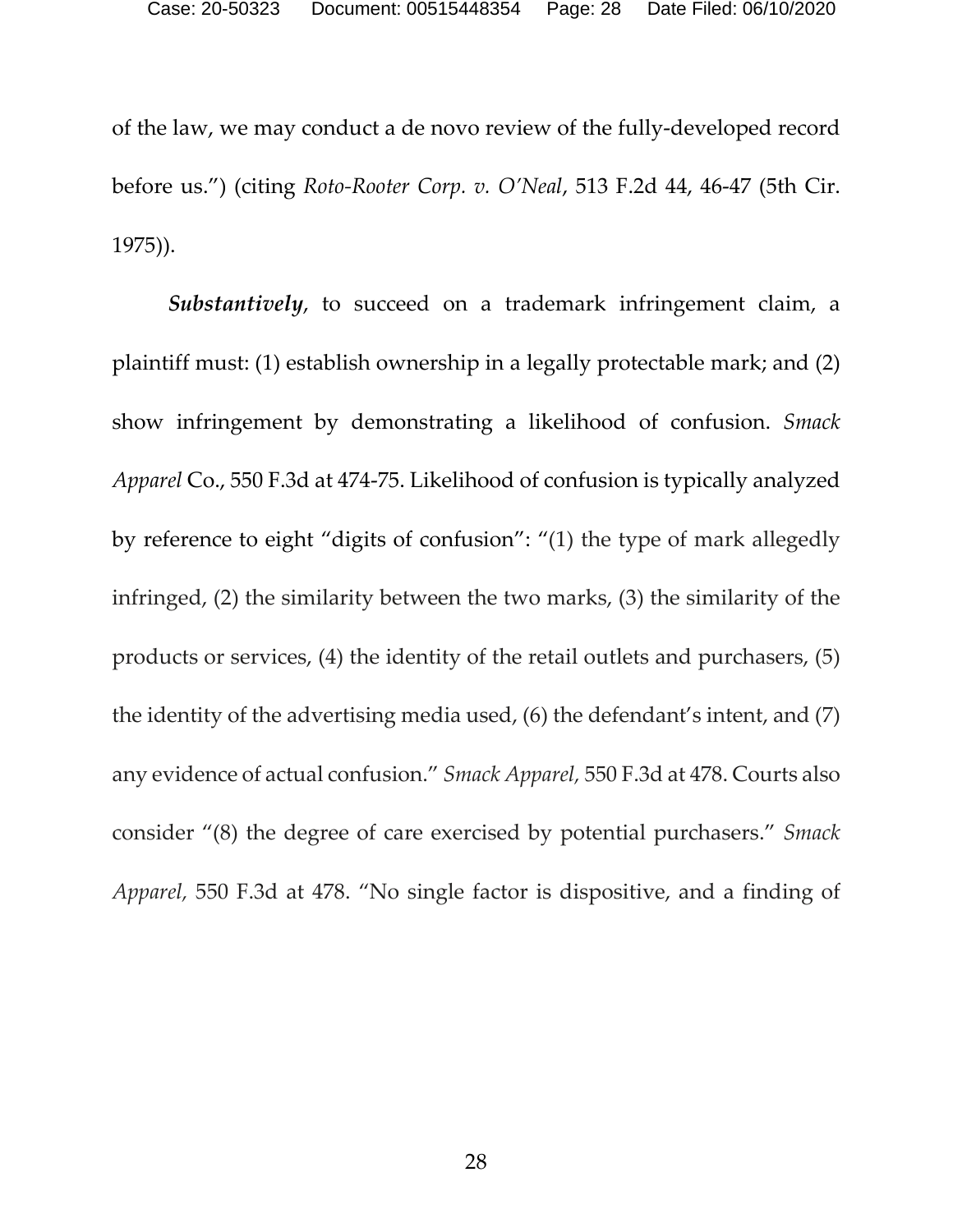likelihood of confusion need not be supported by a majority of the factors." *Smack Apparel,* 550 F.3d at 478.

The trial court made four errors of law in its evaluation of likelihood of confusion. This brief addresses each in turn, and concludes by reviewing the overall case for injunctive relief in Future Proof's favor.

### <span id="page-28-0"></span>**A. The trial court erred in its application of this Court's standards for determining the strength of a mark.**

As noted above, the first digit of confusion in a trademarkinfringement case is the strength of the plaintiff's mark. "Trademarks are characterized as running from strong to weak." *Waples-Platter Cos. v. Gen. Foods Corp.*, 439 F. Supp. 551, 575 (N.D. Tex. 1977). "The stronger the mark, the greater the protection it receives." *Elvis Presley Enters.*, 141 F.3d at 201. Two factors determine the strength of a mark: (1) the mark's position along the distinctiveness spectrum; and (2) the standing of the mark in the marketplace. *Am. Rice, Inc. v. Producers Rice Mill, Inc.*, 518 F.3d 321, 330 (5th Cir. 2008).

To assess the distinctiveness of a word mark, this Court "rel[ies] on the spectrum set forth by Judge Friendly in *Abercrombie & Fitch Co. v. Hunting*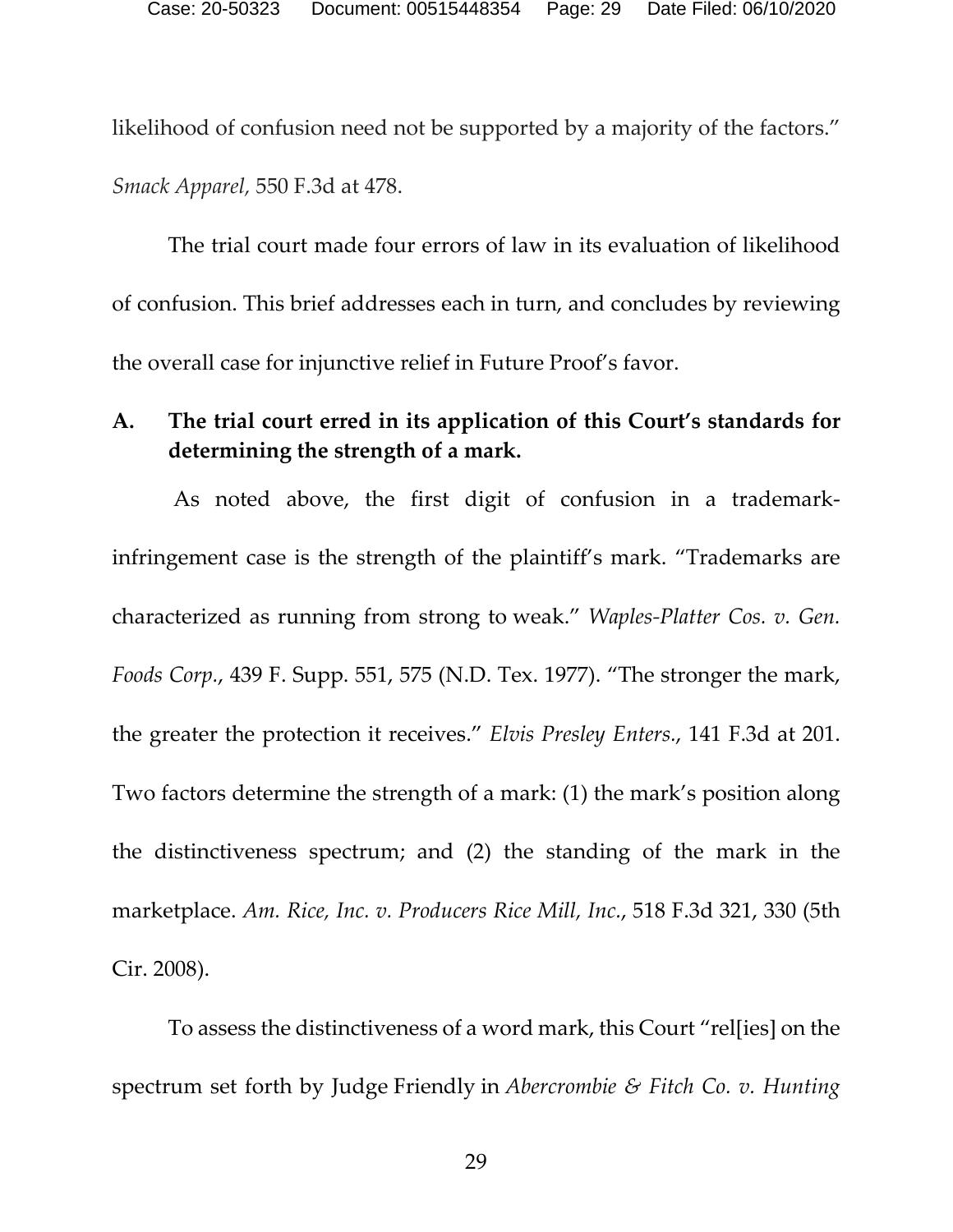*World Inc.*, 537 F.2d 4, 9 (2d Cir. 1976)." *Streamline Prod. Sys. v. Streamline Mfg.,* 851 F.3d 440, 451 (5th Cir. 2017). This spectrum divides the distinctiveness of marks into five categories: "(1) generic, (2) descriptive, (3) suggestive, (4) arbitrary, and (5) fanciful." *Streamline,* 851 F.3d at 451*.* "The latter three categories are inherently distinctive, whereas generic marks cannot be distinctive and 'descriptive marks are distinctive only if they have acquired 'secondary meaning.'" *Streamline,* 851 F.3d at 451 (quoting *Nola Spice Designs, L.L.C. v. Haydel Enters., Inc*., 783 F.3d 527, 537 (5th Cir. 2015)).

The trial court found that BRIZZY is a "weak" mark, concluding that it is merely "descriptive of a fizzy product." (ROA.505.)In so doing, the trial court misapplied this Court's precedents in two ways. *First*, it ignored the presumption of distinctiveness enjoyed by the holder of a registered trademark. A trademark is presumed to be inherently distinctive where, as here, the PTO registered the mark without requiring evidence of secondary meaning. *Alliance for Good Gov't v. Coalition for Better Gov't*, 901 F.3d 498, 507- 508, 510 (5th Cir. 2018). To be sure, this presumption may be rebutted with evidence that the mark is not inherently distinctive. But the challenger must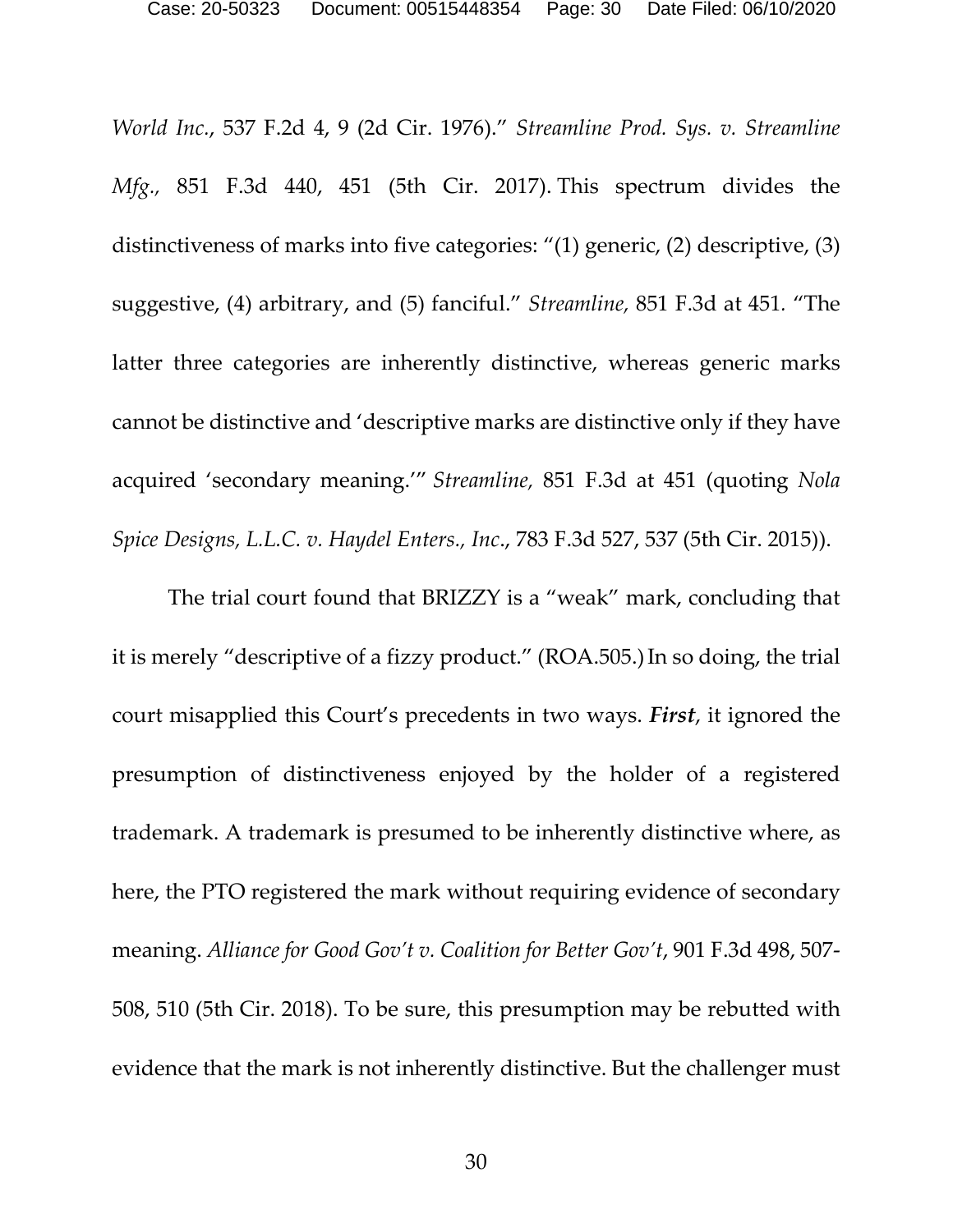do more than simply *allege* that the mark is descriptive. Instead,

The presumption of validity flowing from trademark registration ... has a burden-shifting effect, requiring the party challenging a registered mark to produce sufficient *evidence* to establish that the mark is [non-distinctive] by a preponderance of evidence. The burden shifted by the presumption is one of production rather than persuasion. If sufficient evidence of [nondistinctiveness] is produced to rebut the presumption, the presumption is "neutralized" and essentially drops from the case, although the evidence giving rise to the presumption remains.

*Amazing Spaces, Inc. v. Metro Mini Storage,* 608 F.3d 225, 237 (5th Cir. 2010)

(emphasis added). Molson Coors offered no evidence to the trial court sufficient to rebut this presumption of validity. Instead, Molson Coors merely argued – *ispe dixit* – that the "BRIZZY mark originates in large part from the term 'fizzy,' which is a term used to describe the hard seltzer beverage." (ROA.196.) As shown below, *see infra* at 32-33, that argument would fail even absent the presumption of validity; it certainly cannot be considered as evidence sufficient to overcome it.

*Second*, and assuming the presumption of validity was rebutted, the trial court also erred by ignoring the tests adopted by this Court to assess descriptiveness, all of which undermine Molson Coors's arguments and the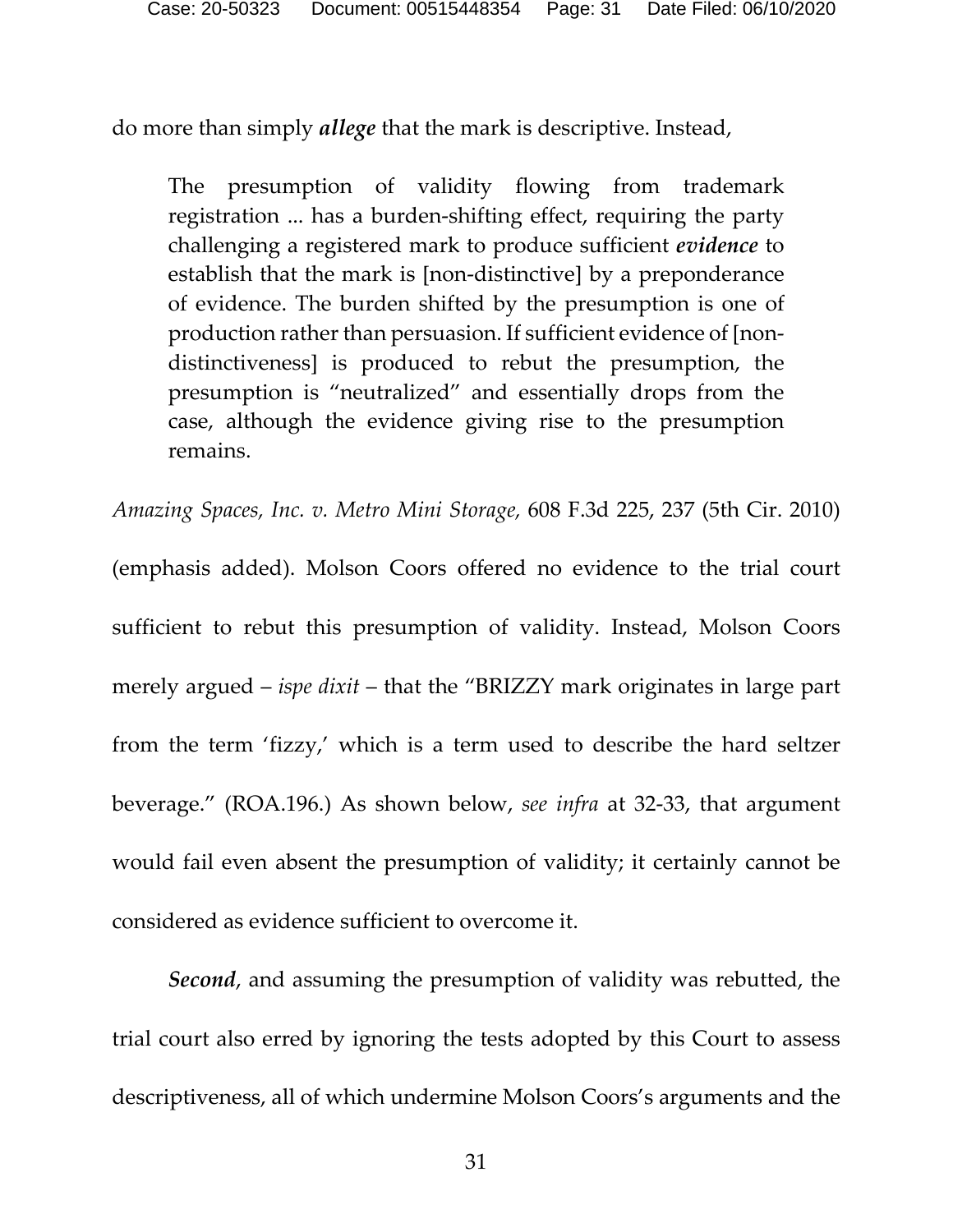trial court's ultimate conclusion. In *Zatarains, Inc. v. Oak Grove Smokehouse, Inc.*, 698 F.2d 786 (5th Cir. 1983) *(abrogated on other grounds by KP Permanent Make-Up, Inc. v. Lasting Impression I, Inc.*, 543 U.S. 111, 125 (2004)), this Court considered four tests to determine whether a mark is descriptive or suggestive, none of which the trial court even considered.

The first of those tests, the "dictionary test," asks courts to consider the definition of the words used in the mark to determine the "ordinary significance and meaning of the words to the public." *Zatarains, Inc.,* 698 F.2d at 792 (internal quotations removed). Here, BRIZZY is a made-up word not found in *any* dictionary. Necessarily, then, the word cannot describe the product "in the sense that the word naturally direct[s] attention to the purpose or function of the product." *Zatarains, Inc.,* 698 F.2d at 790*; see also Blendco, Inc. v. Conagra Foods, Inc.*, 132 F. Appx. 520, 521-22 (5th Cir. 2005) (finding dictionary test inapplicable because "BETTER-N-BUTTER" is not a standard dictionary term). Accordingly, the dictionary test cannot support a finding that the mark is descriptive.

Nor did the trial court apply the "imagination test," which measures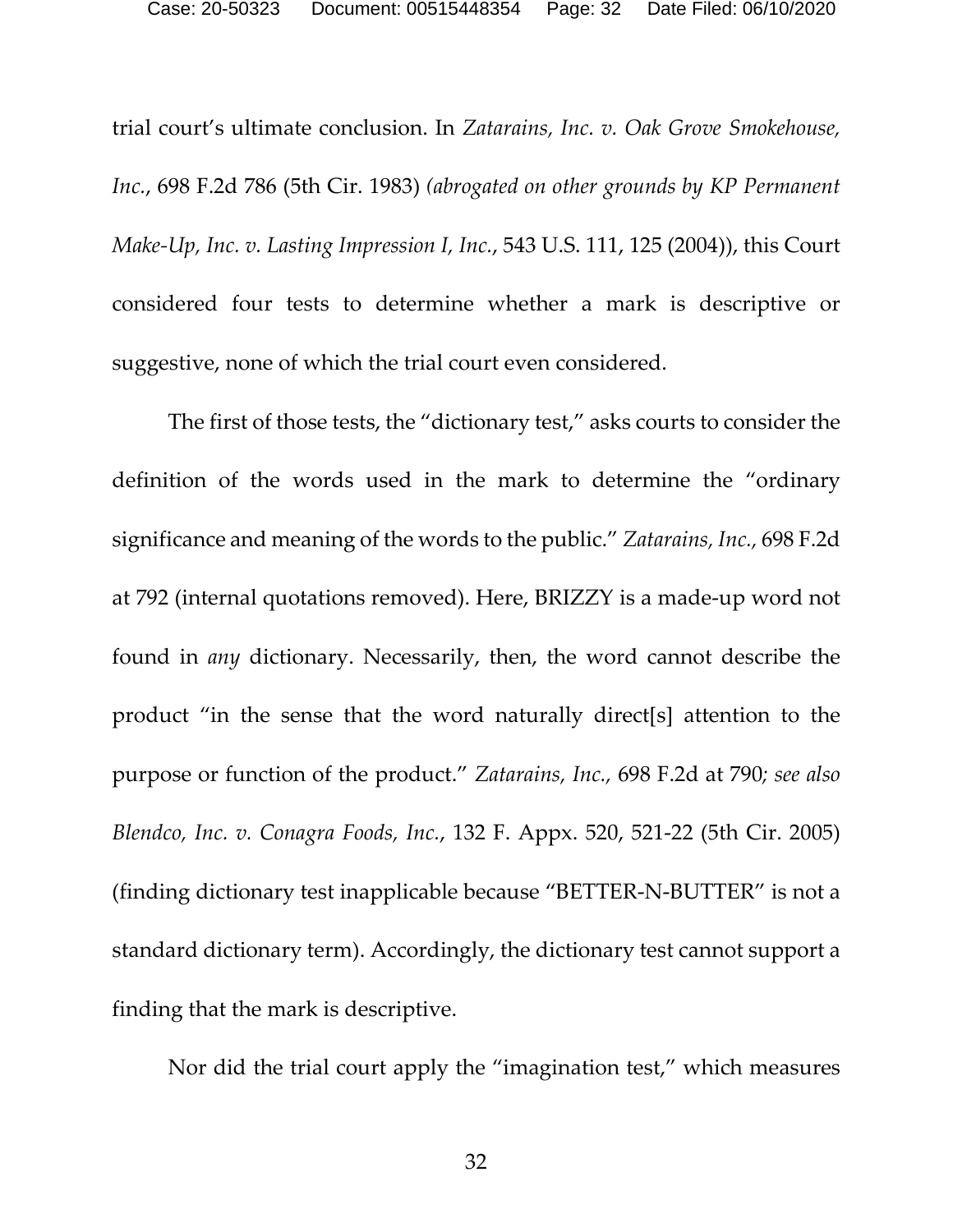"the relationship between the actual words of the mark and the product to which they are applied." *Zatarains*, 698 F.2d at 792. A mark is suggestive if it "requires imagination, thought and perception to reach a conclusion as to the nature of the goods." *Zatarains*, 698 F.2d at 792. Here, when the trial court conflated the made-up word "BRIZZY" with the idea of a "fizzy" beverage, it engaged in precisely such an "exercise of thought or imagination," showing that the BRIZZY mark is "suggestive" under the imagination test. *See Engineered Tax Services, Inc. v. Scarpello Consulting, Inc.*, 958 F.3d 1323, 1331, n. 10 (11th Cir. 2020) (recognizing "only a small imaginative leap is necessary to make a mark suggestive").[2](#page-35-0)

The trial court also did not consider the third test, which asks "whether competitors would be likely to need the terms used in the trademark in describing their products." *Zatarains*, 698 F.2d at 793 (stating a "descriptive

<sup>2</sup> *See also, e.g.*, 2 McCarthy on Trademarks § 11:72 (5th ed. 2020) (listing over 100 cases finding marks suggestive, including DIAL-A-MATTRESS for mattress sales over the telephone, GLASS DOCTOR for the repair and installation of glass, RAPID-SHAVE for aerosol shaving cream, SPRAY 'N VAC for a spray rug cleaning product, and WET ONES for moist towelettes distributed individually). This Court has itself affirmed a jury verdict finding BETTER-N-BUTTER suggestive and not descriptive for a butter substitute. *See Blendco v. Conagra Foods, Inc.*, 132 F. Appx. 520 (5th Cir. 2005).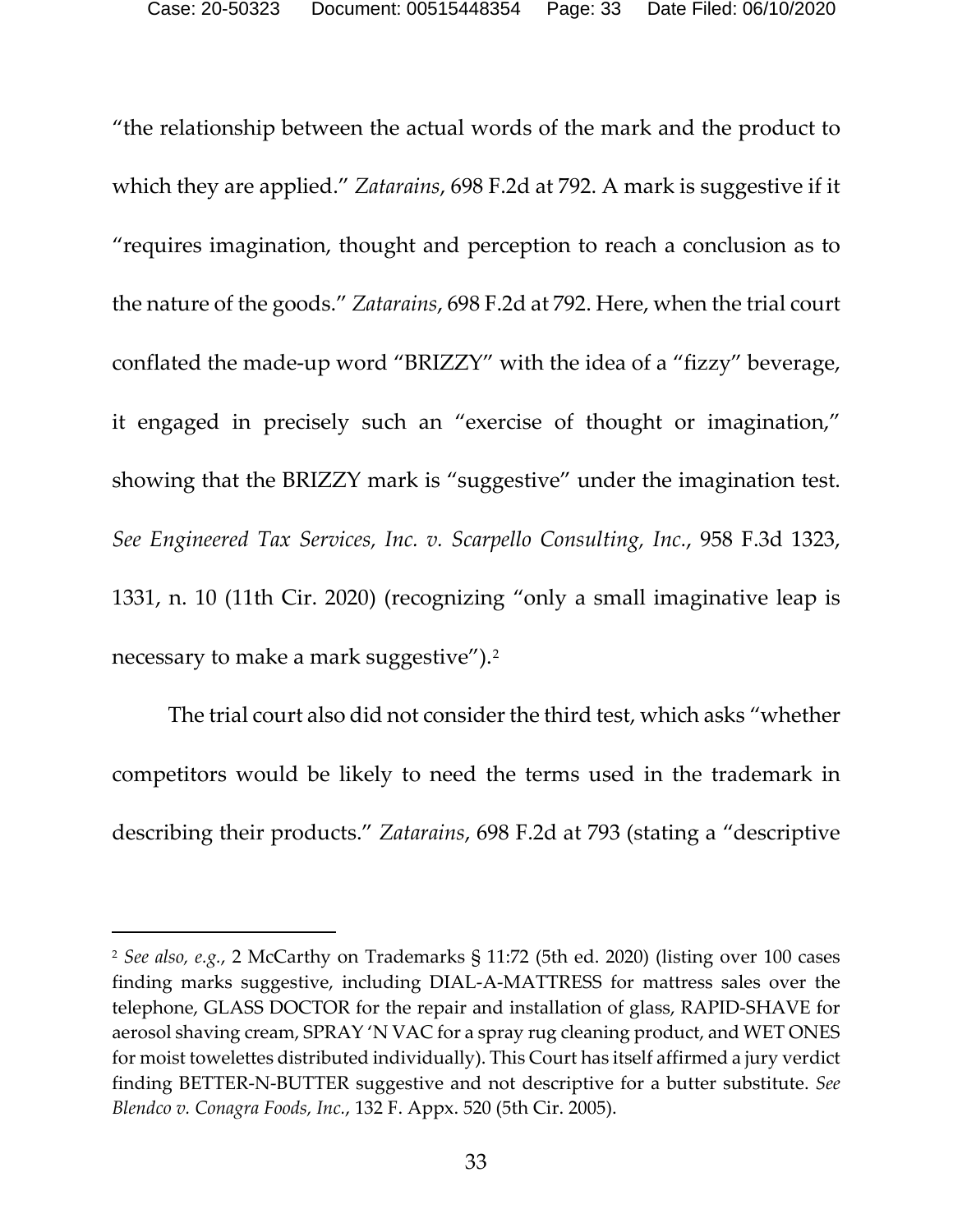term generally relates so closely and directly to a product or service that other merchants marketing similar goods would find the term useful in identifying their own goods"). BRIZZY is a coined term. It is thus a wholly unnecessary term for describing a product. Reinforcing this conclusion, Molson Coors did not identify any other merchants using BRIZZY to market similar goods. *See infra* at 35 n. 3-4. Nor did Molson Coors allege that it needs the term "Brizzy" to market or describe its own products. (ROA.206, 218.)

The fourth test examines "the extent to which a term actually has been used by others marketing a similar service or product." *Zatarains*, 698 F.3d at 793. Molson Coors failed to identify a single competitor using the term "BRIZZY" to market any product, much less a similar one. To the contrary, the trial court compounded its legal error about the controlling standard by considering what it referred to as "a plethora of competing products humorously close to Plaintiff's mark." (ROA.554.) This error is evident because all the marks cited by Molson Coors have been abandoned,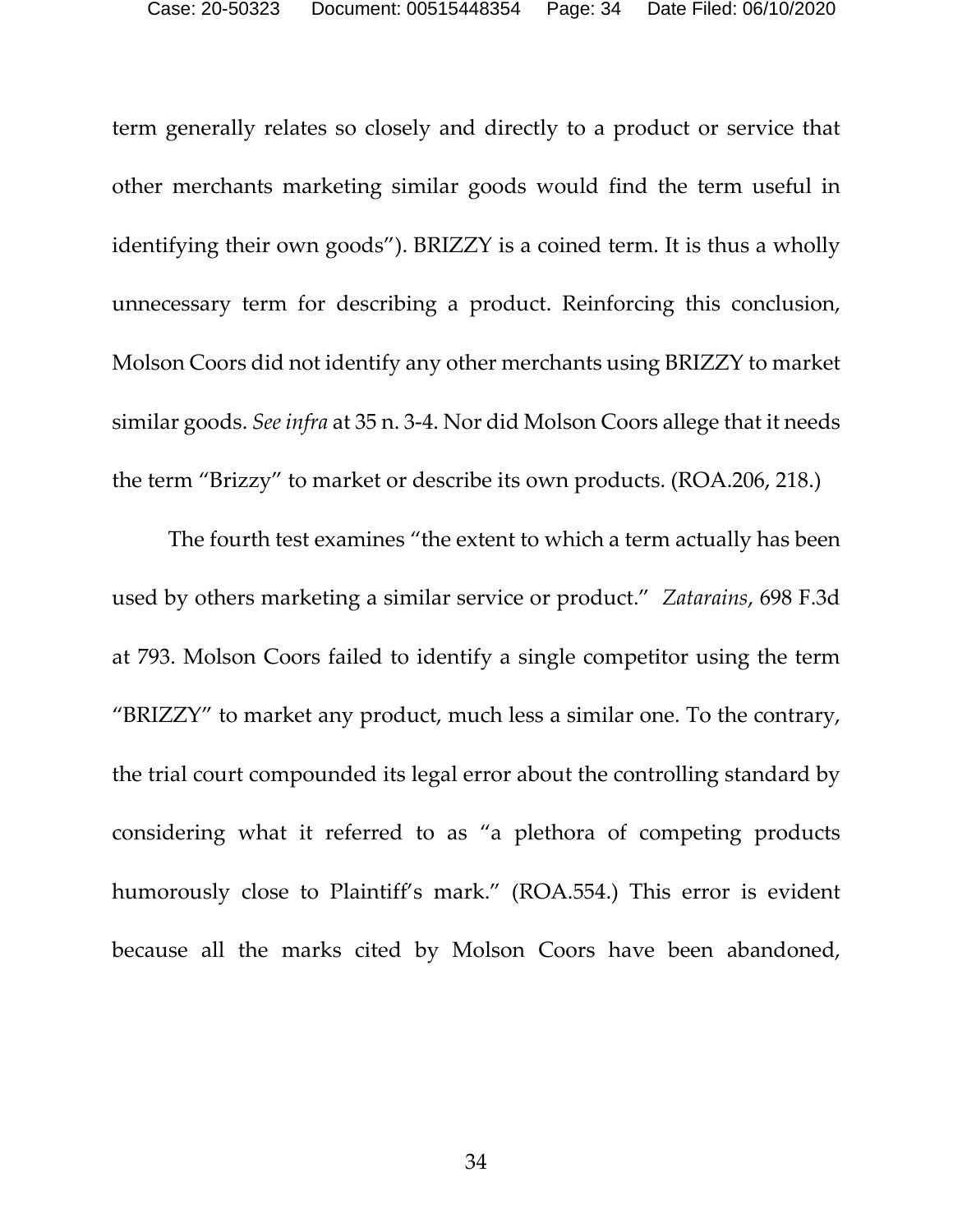cancelled, or involve products outside the relevant field of use,<sup>[3](#page-37-0)</sup> which this Court instructs should be ignored in this analysis. *Xtreme Lashes*, *LLC v. Xtended Beauty, Inc.* 576 F.3d 221, 233 (5th Cir. 2009) ("Third-party use for unrelated products is not relevant when evaluating descriptiveness."); *PlayNation Play Systems, Inc. v. Velex Corporation*, 924 F.3d 1159, 1166 (11th Cir. 2019) ("[S]imilar marks used by third parties in unrelated businesses or markets do not diminish the strength of a mark in a particular market.").

To be sure, the trial court cited a handful of marks used on nonalcoholic beverages that rhyme with "fizzy."[4](#page-38-0) But none of those products compete in the same field of use, *i.e*., alcoholic beverages, except beer; alcoholic fruit cocktail drinks; [and] prepared alcoholic cocktails. Moreover,

<sup>&</sup>lt;sup>3</sup> BRIZZY covers alcoholic beverages; but the examples cited by Molson Coors cover "oral moisturizers and lubricants," "[p]eripheral computers equipment," and "pizza," (ROA.229, 231, 234-36, and 239.), just to name a few.

<sup>4</sup> *See, e.g.,* (ROA.195, 201.) (citing BIZZY, a non-alcoholic, non-carbonated coffee-based beverage registered on the Principal Register with no disclaimer); (ROA.197, 293-94*.*) (citing IZZE, non-alcoholic carbonated fruit juices and soft drinks registered on Principal Register with no disclaimer); (ROA.197.) (citing FIZZY FOX, a variety of non-alcoholic beverages, all registered on the Principal Register with no disclaimer of "fizzy"); (ROA.444, 466.) (citing FIZZY LIZZY, non-alcoholic carbonated beverages registered on the Principal Register with no disclaimer of "fizzy"); (ROA.444, 467-68.) (citing FIZZIES, a non-alcoholic tablet for making soft drinks registered on Principal Register with no disclaimer).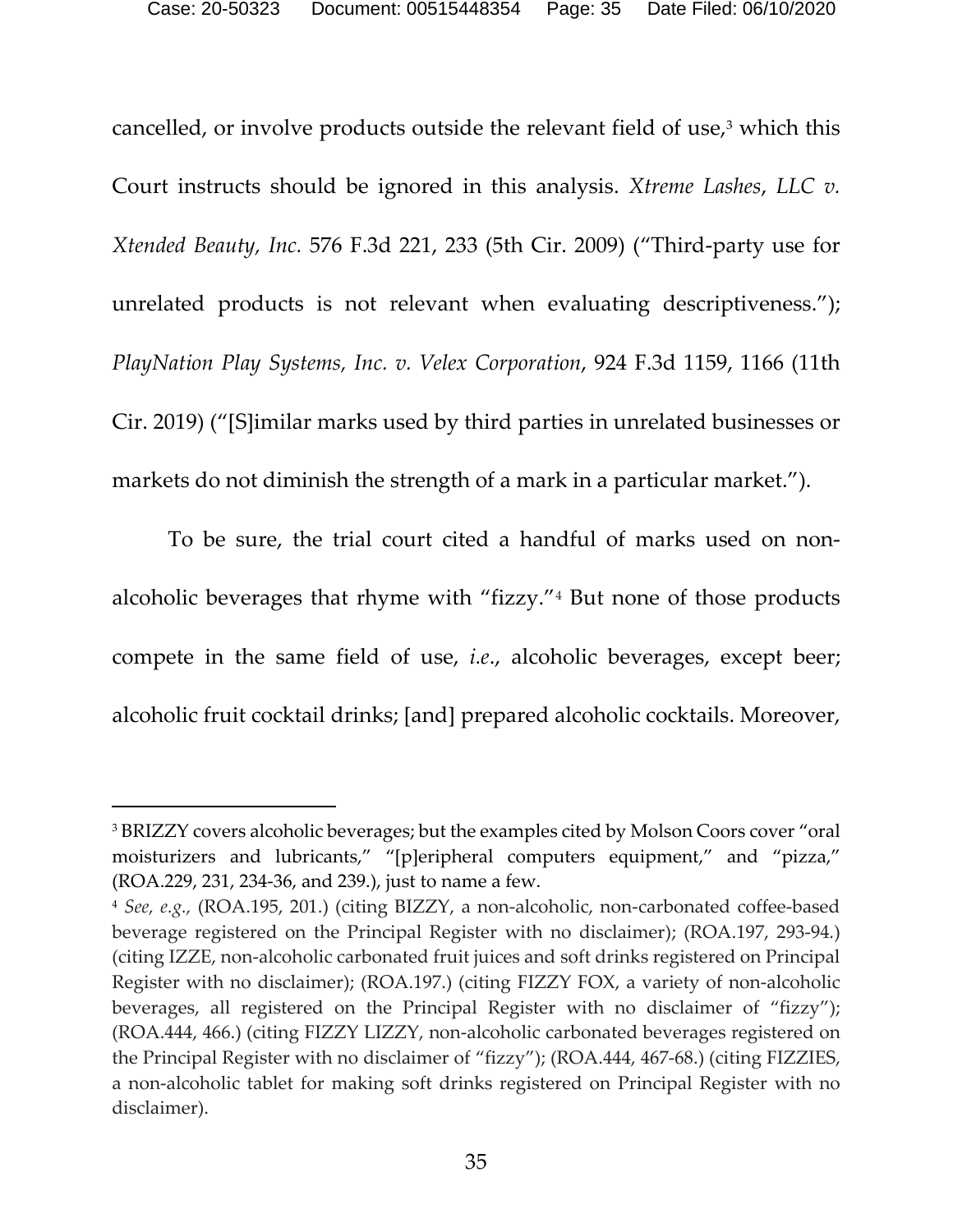the undisputed fact that the PTO registered all of those marks on the Principal Register without proof of secondary meaning further underscores the conclusion that BRIZZY is inherently distinctive and not merely descriptive. *See supra* at 30-31.

Future Proof contends that the mark BRIZZY is arbitrary as it has no dictionary meaning, is not used by others for any other goods or services, and is a coined term. At worst, BRIZZY is a suggestive mark when properly considered under the correct legal standard, not merely "descriptive of a fizzy product" as the trial court concluded.<sup>[5](#page-39-0)</sup> (ROA.505.) This Court has specifically admonished trial courts to be "wary of leaping too quickly to any

<span id="page-35-0"></span><sup>5</sup> In making this determination, the trial court relied on two cases, *Myo, LLC v. Brull & York, LLC*, No. 1:18-CV-370-RP, 2019 WL 136820 (W.D. Tex. Jan. 8, 2019) and *Sun Banks of Fla, Inc. v. Sun Fed. Sav. & Loan Ass'n*, 651 F.2d 311 (5th Cir. 1981). The trial court's reliance on *Myo* was misplaced for at least two reasons: *first*, Judge Pitman found the mark – MYO MASSAGE – highly descriptive because the dictionary definition of the terms "Myo" and "Massage" provide a "literal characterization of the service provided." *Myo*, 2019 WL 136820 at \*4. BRIZZY is a coined term with no dictionary definition. *Second*, Judge Pitman identified five other trademark registrations that use the term "myo" for massage therapy providers, and another fifty registrations that use the word in other industries. *Myo,* 2019 WL 136820 at  $*5$ . Molson Coors has not identified even a single trademark registration that uses the term BRIZZY in the same field of use or a related industry. The trial court's reliance on *Sun Banks* was misplaced for the same reason. *See Sun Banks*, 651 F.2d at 316 and n. 8 (referencing "over 4400 businesses registered with the Florida Secretary of State us[ing] the word 'Sun' in their names" and "50 active financial businesses employing a compound of the word 'Sun'").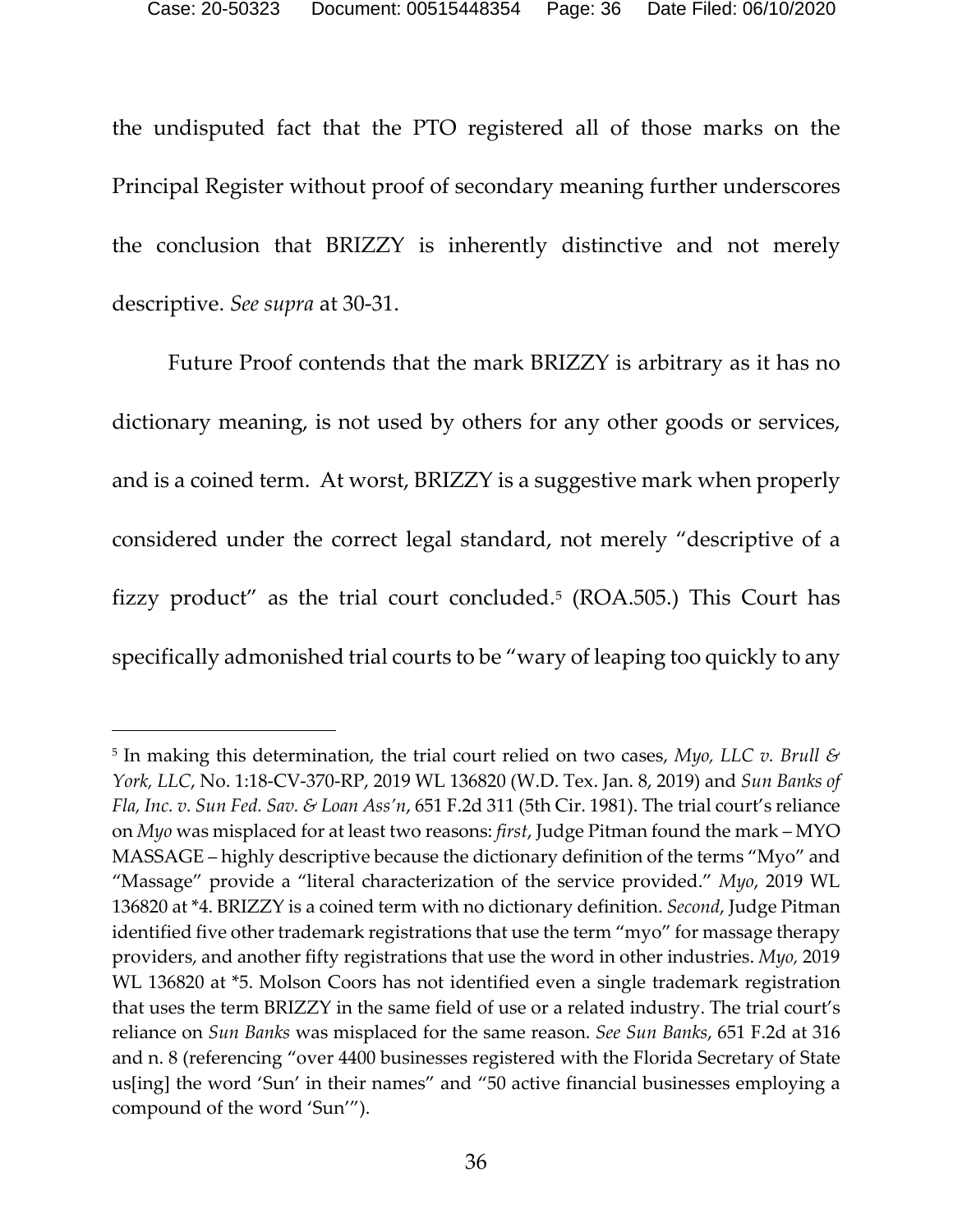conclusion [that a mark is descriptive] before a full presentation of the evidence." *Union Nat'l Bank v. Union Nat'l Bank*, 909 F.2d 839 (5th Cir. 1990) (reversing denial of injunction to allow plaintiff to present evidence concerning proper classification of mark). But that is exactly what the trial court did in this instance, finding the mark "descriptive of a fizzy product," even before the exchange of any discovery.

This clear error, if left undisturbed, may significantly affect the outcome of this case. *See Union Nat'l Bank of Texas*, 909 F.2d at 845 n. 13 ("The significance of this assignment cannot be over-emphasized since, as in this case, once a determination has been made, it *may* bring a party's case to a halt....") (emphasis in original). It thus provides a compelling reason for reversal.

### <span id="page-36-0"></span>**B. The trial court erred in evaluating the products' similarity.**

The trial court also erred in evaluating the second factor by finding that it weighed "only marginally in favor granting the injunction." (ROA.507.) It erred in two specific ways. *First*, while the trial court acknowledged the obvious similarities between the marks, it erroneously

37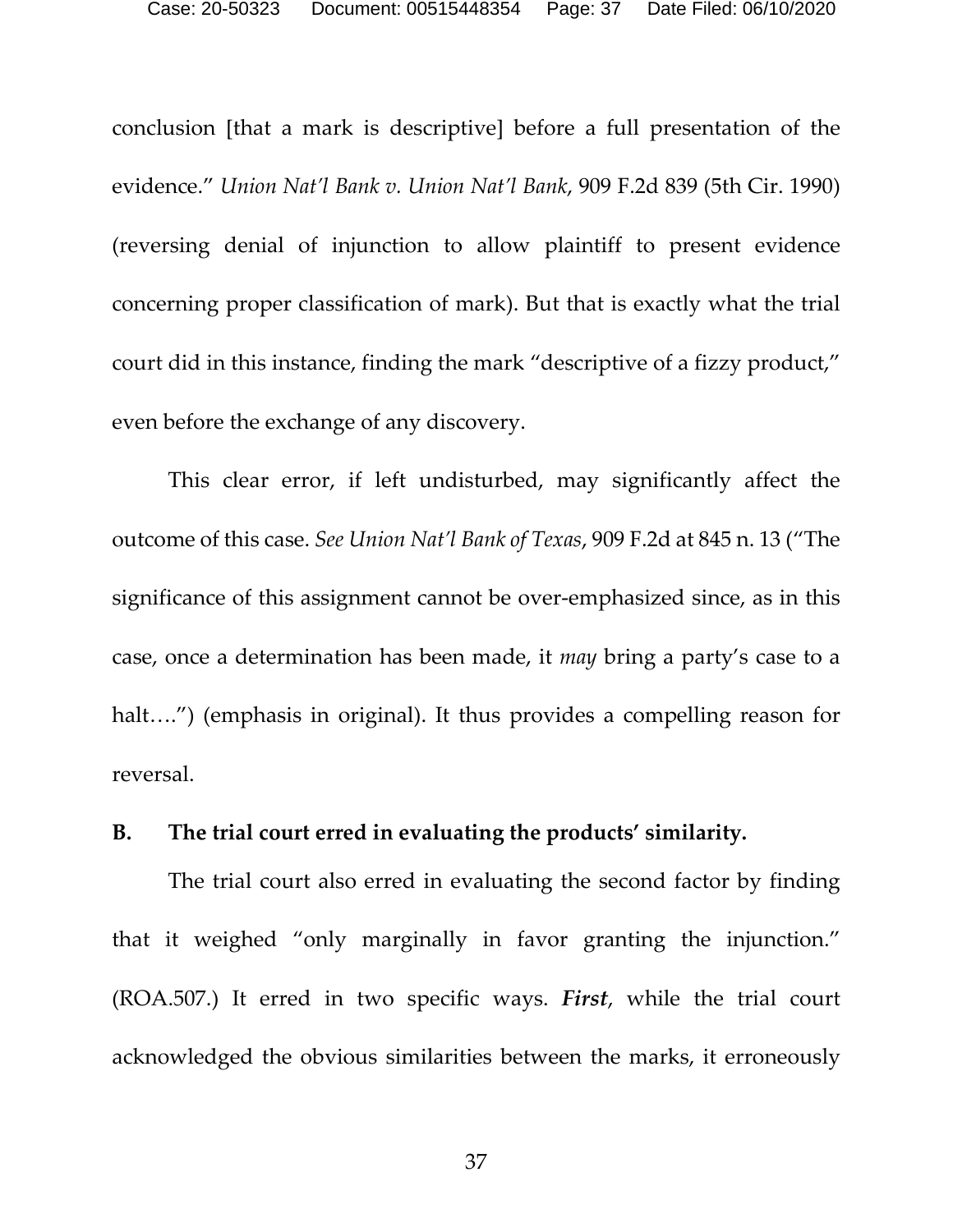focused on certain visual differences in *product packaging* to support its conclusion that consumers would see no significant similarity between the *marks*. (*See* ROA.507.) This focus was misguided. *See Gruma Corp. v. Mexican Restaurants, Inc.,* 497 F. Appx. 392, 396 (5th Cir. 2012) ("It is clear … that the dominant *word* or *words* in a mark should be the focus of the analysis.") (emphasis added); *Marathon Mfg. Co. v. Enerlite Prods. Corp*., 767 F.2d 214, 219 (5th Cir. 1985) (finding "similarity of design" not "the sole or always the most important factor in the determination of infringement"); *see also Chevron Chem. Co. v. Voluntary Purchasing Grps., Inc*., 659 F.2d 695, 704 (5th Cir. Unit A 1981) ("It was error to determine dissimilarity on the basis of a 'close examination and comparison' in the face of close overall similarity.") (citations omitted).

<span id="page-37-0"></span>*Second*, by focusing on certain visual differences in the product packaging, the trial court ignored the aural similarities between the marks "in the context that a customer perceives them in the marketplace." *See Elvis Presley Enters.*, 141 F.3d at 197. "Similarity of appearance is determined on the basis of the total effect of the designation, rather than on a comparison of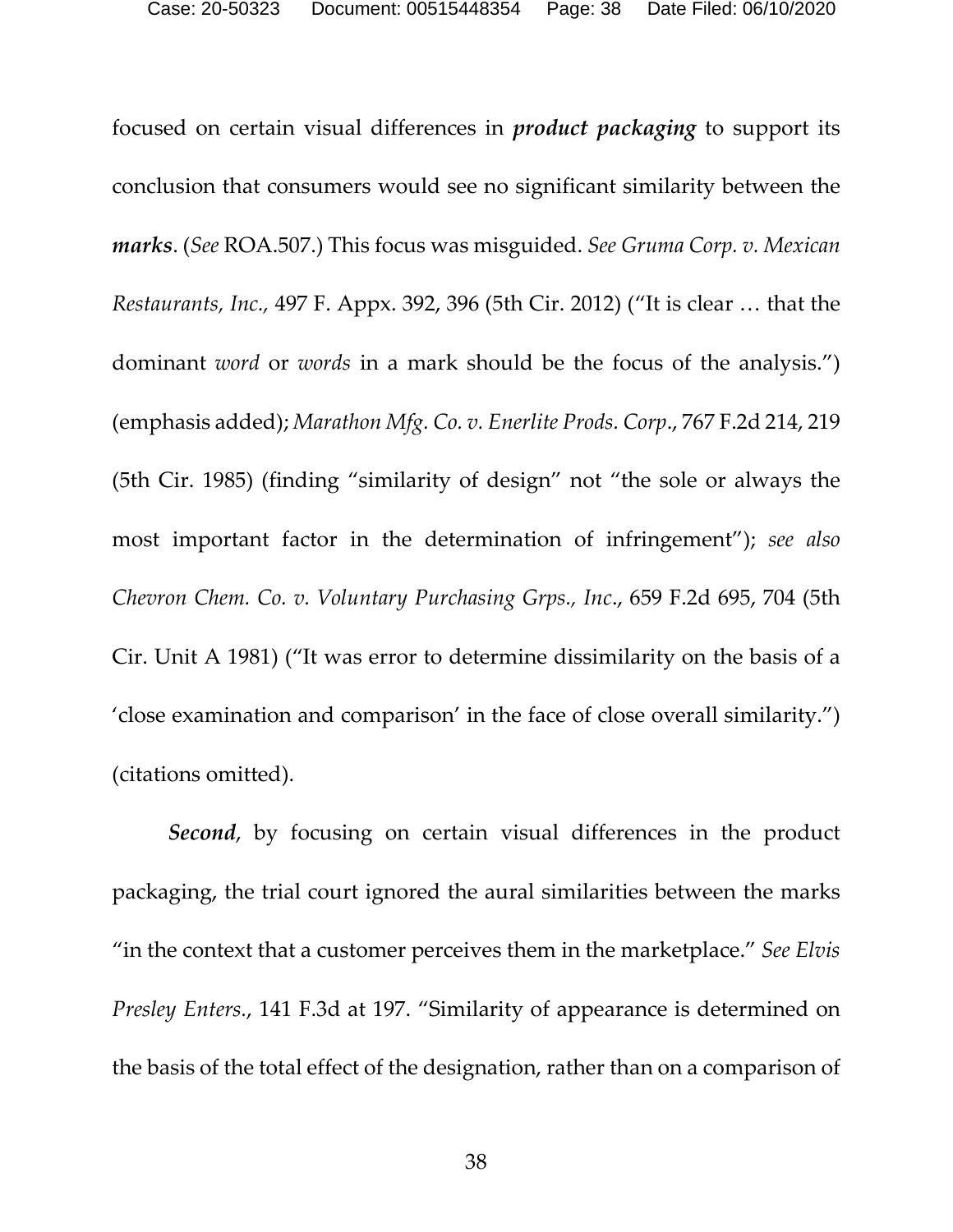individual features." *Xtreme Lashes,* 576 F.3d at 228 (citations omitted). Here, the marks are so similar that they differ only by the initial character(s) – "V" instead of "BR." Otherwise, the marks have the same number of syllables, the same stress pattern, and are made up of the exact same sequence of characters – IZZY – which causes the marks to not only rhyme, but when spoken, to also be difficult to distinguish based solely on the initial consonant sounds.

This is especially true because neither "Brizzy" nor "Vizzy" have a dictionary definition. As a result, slight variations in appearance or sound are difficult to distinguish. *Krim-Ko Corp. v. Coca-Cola Bottling Co.*, 390 F.2d 728, 731 (Fed. Cir. 1968) (stating that "with coined words which are meaningless so far as the English language is concerned, slight variations in spelling or arrangement of letters are often insufficient to direct the buyer's attention to the distinction between marks.") (internal citations omitted).

<span id="page-38-0"></span>The Federal Circuit's *Krim-Ko* case is particularly instructive. It held that BEEP (for fruit juice drinks) and VEEP (for soft drinks) were confusingly similar, reasoning: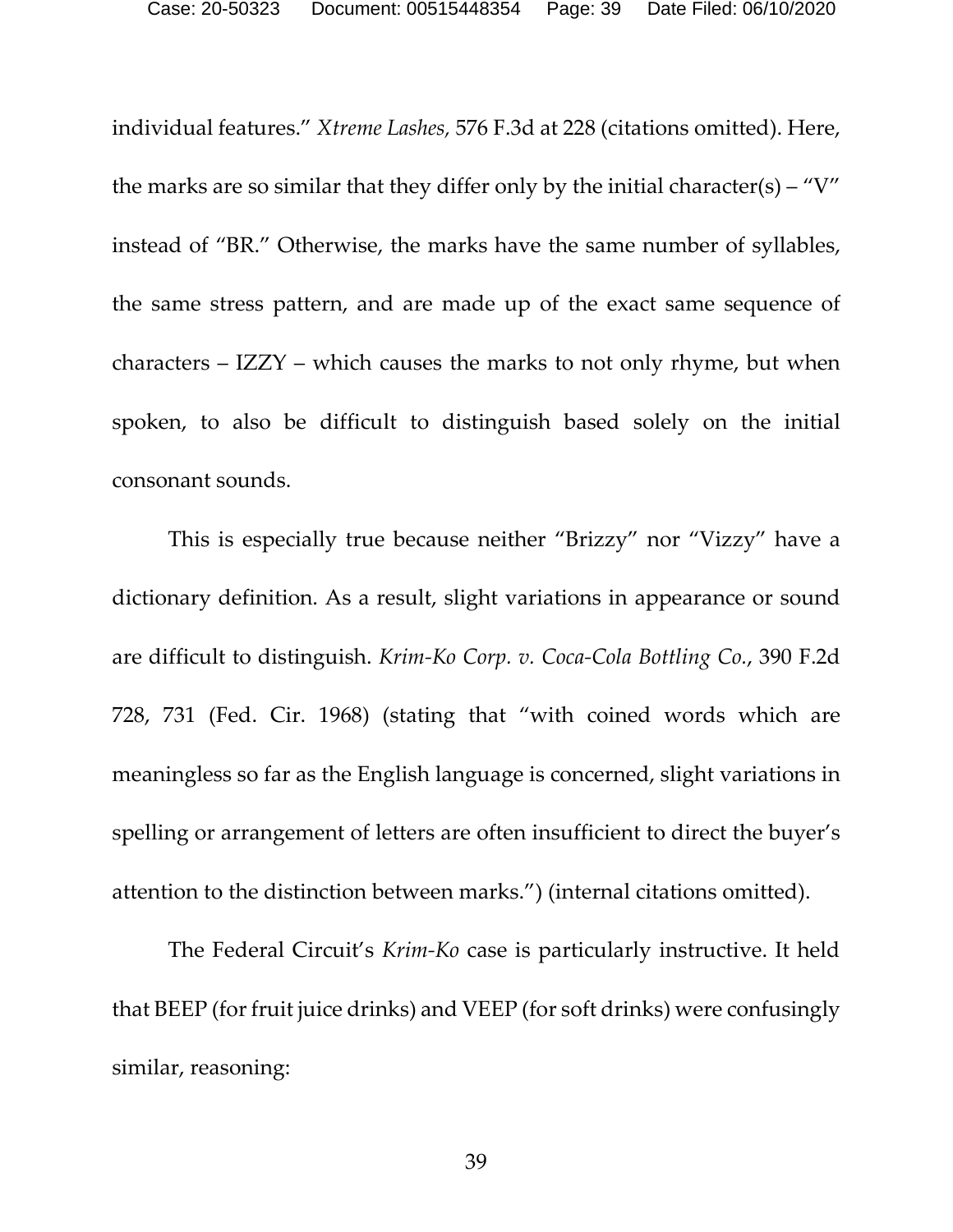Despite specific differences in spelling and in probable meaning, the dominant factor for consideration is the likelihood of confusion arising from the similarity in sound of the two words when spoken. The consonants "V" and "B" provide the initial aural impact on the listener and initiate the psychological processes leading to recall and assignment of a meaning to the words. *The consonant sounds "B" and "V" are likely to be misunderstood by the listener, depending as they do on such variables as the diction of the speaker and the hearing acuity of the listener*. Thus there may well be a doubt as to whether the entire words when spoken are likely to confuse a listener-purchaser. Unless both the one speaking and the one hearing the two words are particularly careful, the sound similarities of "V" and "B" may lead to a confusion in the recall process, so as to negate the effect of the differences in meaning of the words.

#### <span id="page-39-0"></span>390 F.2d at 732 (emphasis added).

*Krim-Ko* involved *different* drinks—fruit juices and soft drinks. Its analysis compels the conclusion that VIZZY is confusingly similar to BRIZZY, since Vizzy and Brizzy® products involve the *same* type of drink, alcoholic seltzer products. And this aural similarity is particularly important here because these types of products are often purchased by verbal request (*e.g.*, in a bar or restaurant), a consideration also recognized by *Krim-Ko,* but ignored by the trial court. *Krim- Ko,* 390 F.2d at 731-32 (acknowledging "sound is of particular importance when we are dealing with products like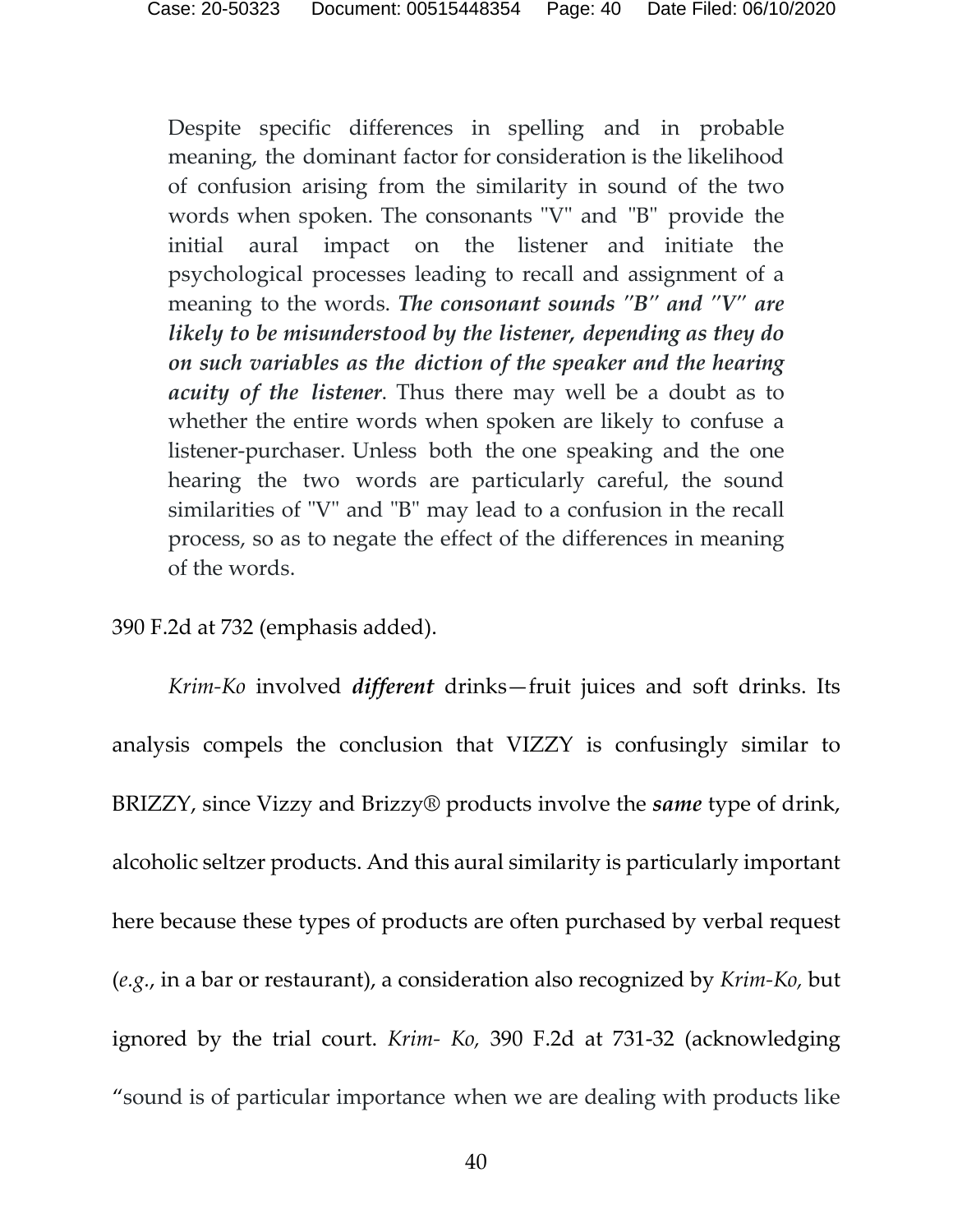soft drinks which may frequently be purchased by the spoken word"); *see also Marathon*, 767 F.2d at 219 ("[S]imilarity of sound as well as appearance may be taken into account…"). The clear and overwhelming similarity of VIZZY and BRIZZY make this factor weigh heavily in favor of injunctive relief.

#### <span id="page-40-0"></span>**C. The trial court erred in its evaluation of actual confusion.**

The seventh factor is "actual confusion." *See supra* at 24. Actual confusion is the "best evidence of a likelihood of confusion." *Viacom Int'l*, v. *IJR Capital Investments, L.L.C.*, 891 F.3d 178, 197 (5th Cir. 2018) (quoting *Elvis Presley Enters.*, 141 F.3d at 203–04). "[V]ery little proof of actual confusion" is needed to establish a likelihood of confusion. *Streamline*, 851 F.3d at 457 (quoting *Xtreme Lashes*, 576 F.3d at 229). Indeed, "testimony of a single known incident of actual confusion by a consumer has been found to be sufficient evidence to support the district court's finding of actual confusion." *Streamline*, 851 F.3d at 457 (citing *La. World Exposition v. Logue*, 746 F.2d 1033, 1041 (5th Cir. 1984)). If the plaintiff provides proof of actual confusion, the defendant must provide "an *almost overwhelming* amount of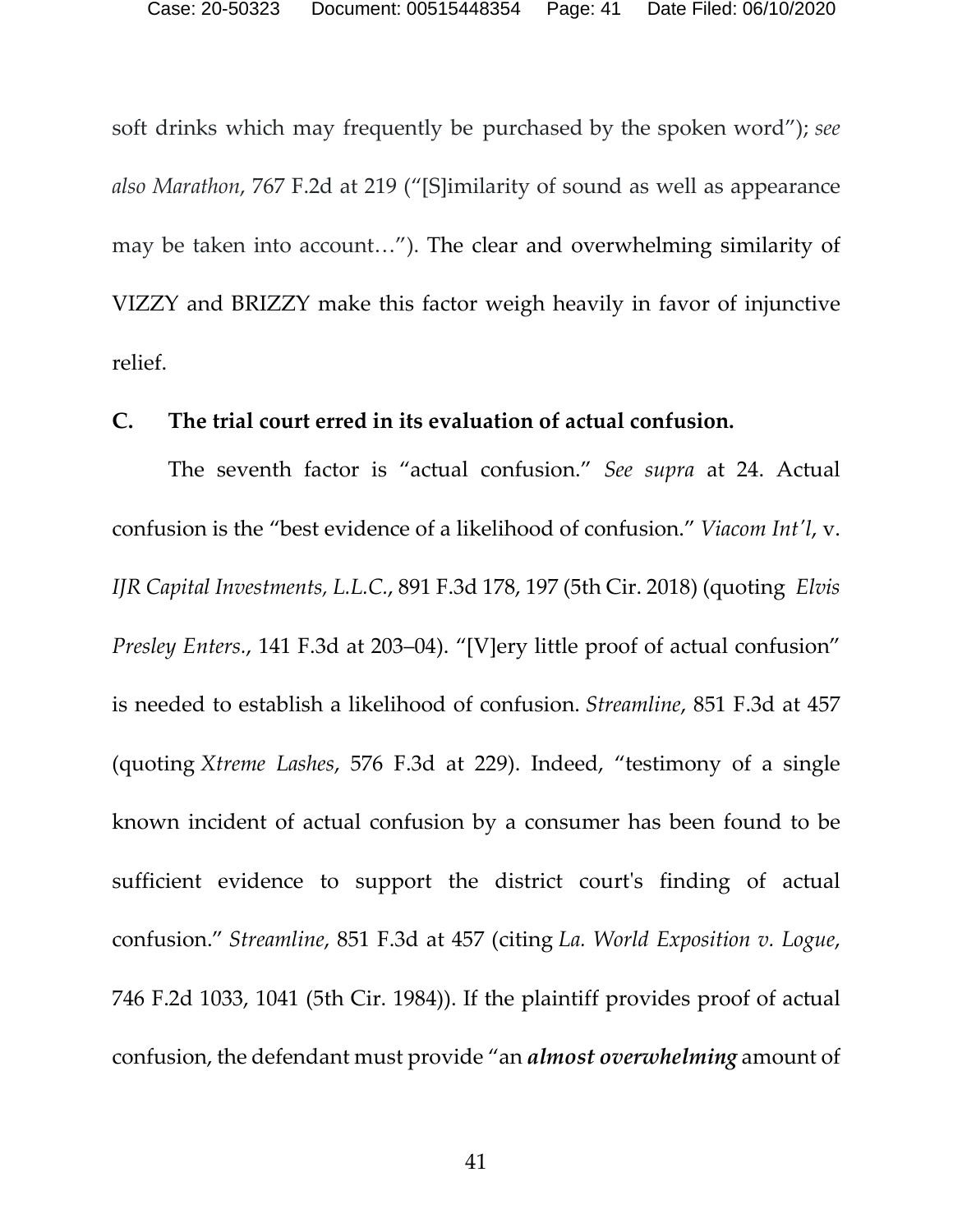proof . . . to refute such proof." *Xtreme Lashes*, 576 F.3d at 230 (emphasis added).

The trial court acknowledged an instance of actual confusion by a wholesaler but rejected it because "a wholesaler is *not a consumer.*" (ROA.509.) (emphasis in original). It is well-established, however, that evidence of confusion among retailers and wholesalers is relevant and probative of a likelihood of consumers among consumers. *See, e.g., Society of Financial Examiners v. National Ass'n of Certified Fraud Examiners Inc.*, 41 F.3d 223, 228 (5th Cir. 1995) (evidence of confusion by consumers can be inferred from confusion of retailers, sales clerks and the like); *Fuji Photo Film Co., Inc. v. Shinohara Shoji Kabushiki Kaisha*, 754 F.2d 591, 59 (5th Cir. 1985) (evidence of confusion of distributors and visitors at a trade show is evidence of confusion by consumers).

This evidence of confusion is especially probative because Molson Coors had not even launched its Vizzy products to consumers at the time the trial court considered the issue. Future Proof therefore had little or no opportunity to submit evidence of *consumer* confusion. *See, e.g., Eli Lilly &*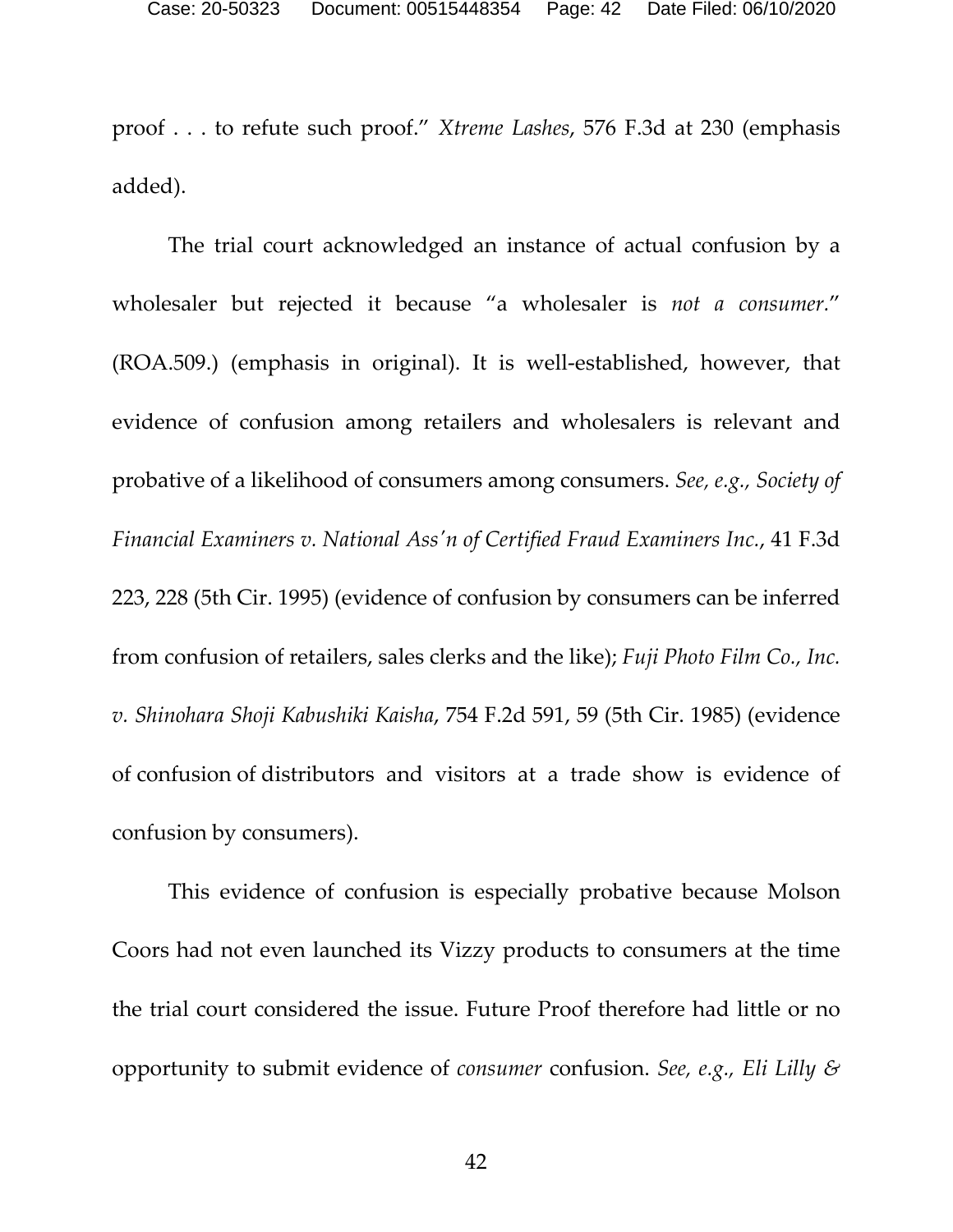*Co. v. Natural Answers, Inc*., 233 F.3d 456 (7th Cir. 2000) (when the challenged product is new on the market "it is not surprising that [plaintiff] cannot identify customers who were actually confused…."). Molson Coors had, however, discussed the product with its wholesalers, and Future Proof submitted evidence of confusion among that group. *See supra* at 21.

The trial court erred by refusing to consider evidence of wholesaler confusion. *See Xtreme Lashes*, 576 F.3d at 230 ("courts may not ignore competent evidence of actual confusion"). As a result, the trial court improperly concluded that this factor weighed against granting the injunction, providing another reason why its ruling should be reversed.

# <span id="page-42-0"></span>**D. The trial court erred in its evaluation of the degree of care and intent factors.**

Two other factors were relevant to the trial court's analysis—the degree of care exercised by consumers and Molson Coors's intent. The trial court did not correctly weigh either one.

As to degree of care, this Court recognizes that "[w]here items are relatively inexpensive, a buyer may take less care in selecting the item, thereby increasing the risk of confusion." *Xtreme Lashes*, 576 F.3d at 231. In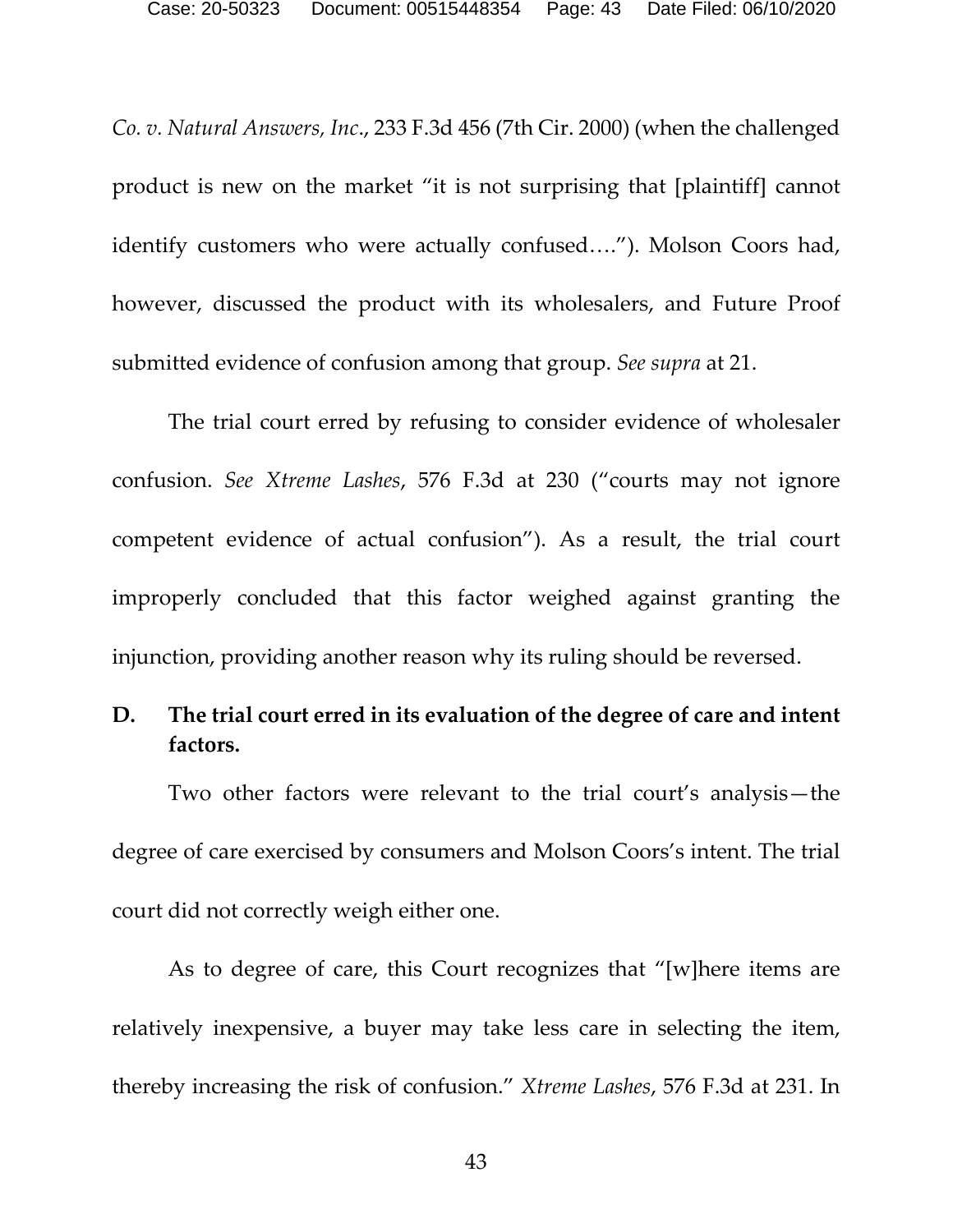the hard seltzer market in particular, consumers typically make quick decisions between various products in a crowded array, often in a crowded bar or restaurant. (ROA.64, 83.) In addition, the Brizzy® products sell for approximately \$14.99 (for a 12 can variety pack), and it is reasonable to assume that Molson Coors's products will sell for a similar price. (ROA.84.) The low cost of hard seltzer products and the crowded, sometimes fastpaced environments in which they are purchased weighs heavily in Future Proof's favor. The trial court acknowledged these facts but found that this factor "provides little or no relevance to the court's determination." (ROA.510.)

As to intent, proof of the defendant's intent to confuse the public is not necessary to a finding of a likelihood of confusion, but "[i]f a mark was adopted with the intent to confuse the public, that alone may be sufficient to justify an inference of likelihood of confusion." *Elvis Presley Enters.*, 141 F.3d at 203. Here, the record shows that Molson Coors and its executives were keenly aware of Future Proof's use of the BRIZZY mark when Molson Coors launched its recent media blitz. (ROA.82.) A Molson Coors representative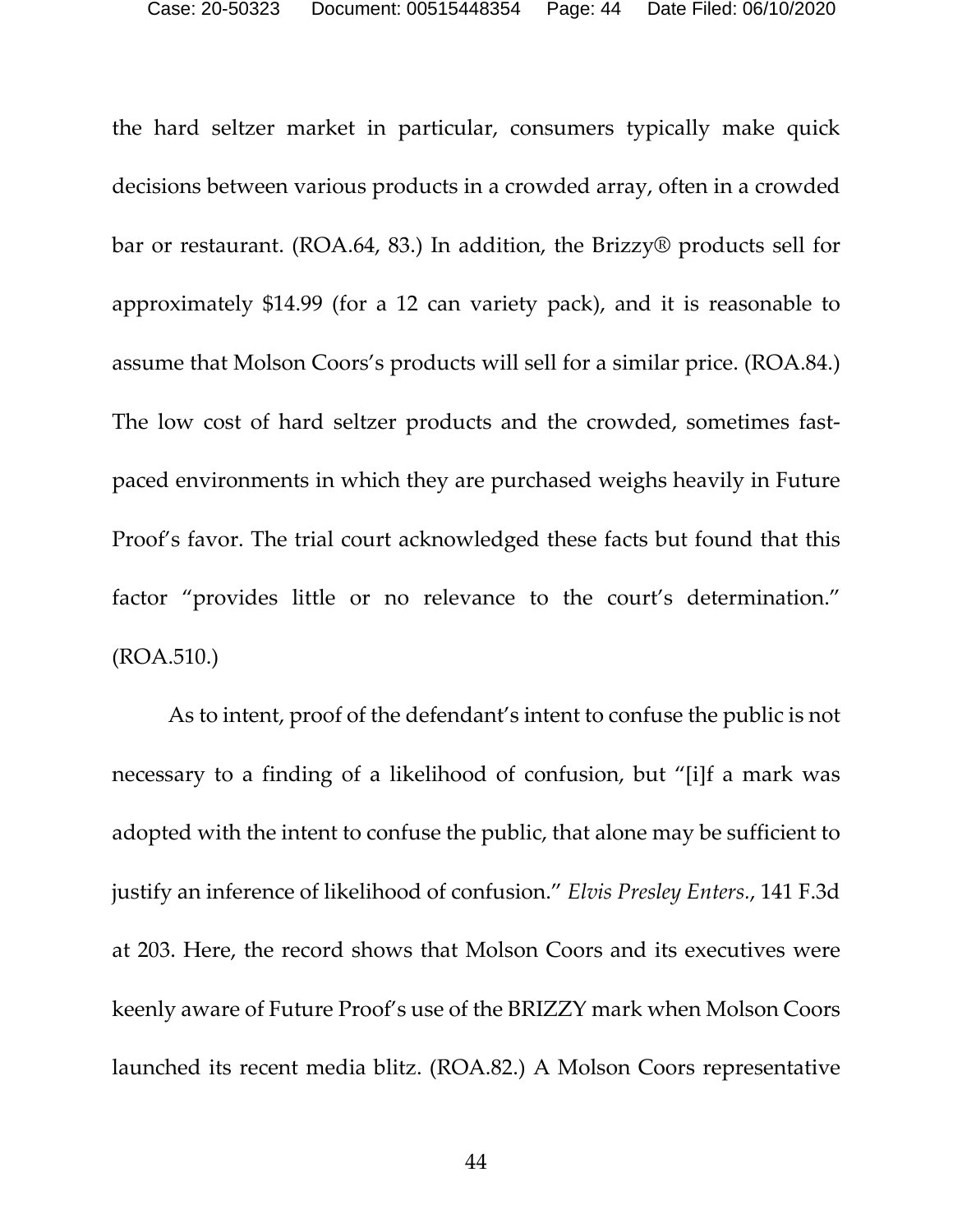conceded having reviewed Future Proof's website and acknowledged that Future Proof's Brizzy® products were *already* in distribution when Molson Coors decided on the Vizzy name. (ROA.122, 126.) Defendants also had constructive notice of Future Proof's trademark application, which was filed on November 30, 2018. (ROA.63, 79-80, 86-90.)

Again, the trial court acknowledged these facts, but found no evidence suggesting that Molson Coors intended to derive a benefit from Future Proof's reputation in the market. Based on that finding, the trial court weighed this factor against Future Proof. This is clear error. The trial court should have determined that this factor is no worse than neutral. *See Viacom Int'l*, 891 F.3d at 195 ("If there is no evidence of intent to confuse, then this factor is neutral.").

### <span id="page-44-0"></span>**E. The remaining Rule 65 factors support injunctive relief.**

The trial court did not reach the remaining Rule 65 factors. Because Future Proof provided ample and credible evidence on each of them, none of them provide any potential alternative basis for affirmance of the trial court's ruling. To the contrary, the evidence offered by Future Proof on these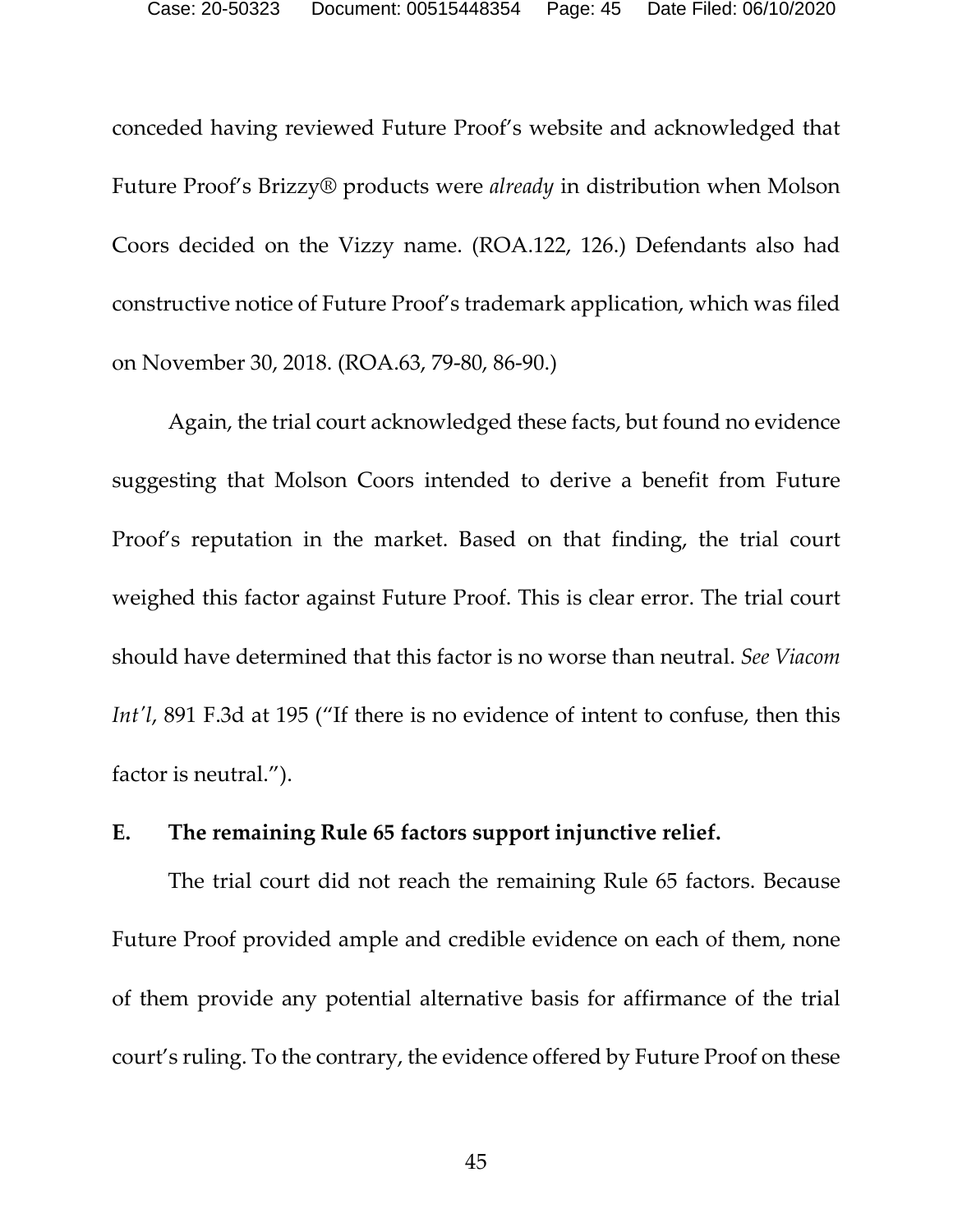factors shows why the matter should be remanded for reconsideration under the proper legal standards set forth above. *See Heil Trailer Int'l Co. v. Kula*, 542 F. Appx. 329, 330 (5th Cir. 2013).

*Irreparable injury*. Future Proof is suffering and will continue to suffer immediate and irreparable harm. *First*, in a Lanham Act case such as this one, courts "presume the existence of an irreparable injury if the plaintiff establishes a substantial likelihood of confusion" or a "tendency to deceive." *Abraham v. Alpha Chi Omega*, 708 F.3d 614, 627 (5th Cir. 2013) ("All that must be proven to establish liability and the need for an injunction against infringement is the likelihood of confusion—*injury is presumed*.") (emphasis added) (quoting 5 MCCARTHY'S ON TRADEMARKS AND UNFAIR COMPETITION § 30:2 (4th Ed. 2001)). Because Future Proof has shown that Molson Coors's use of the VIZZY mark is likely to cause confusion, Future Proof will be irreparably harmed absent injunctive relief.

*Second*, even without this presumption, Future Proof showed that Molson Coors's national launch of the Vizzy products will swamp the market, causing confusion and diverting consumers to Molson Coors.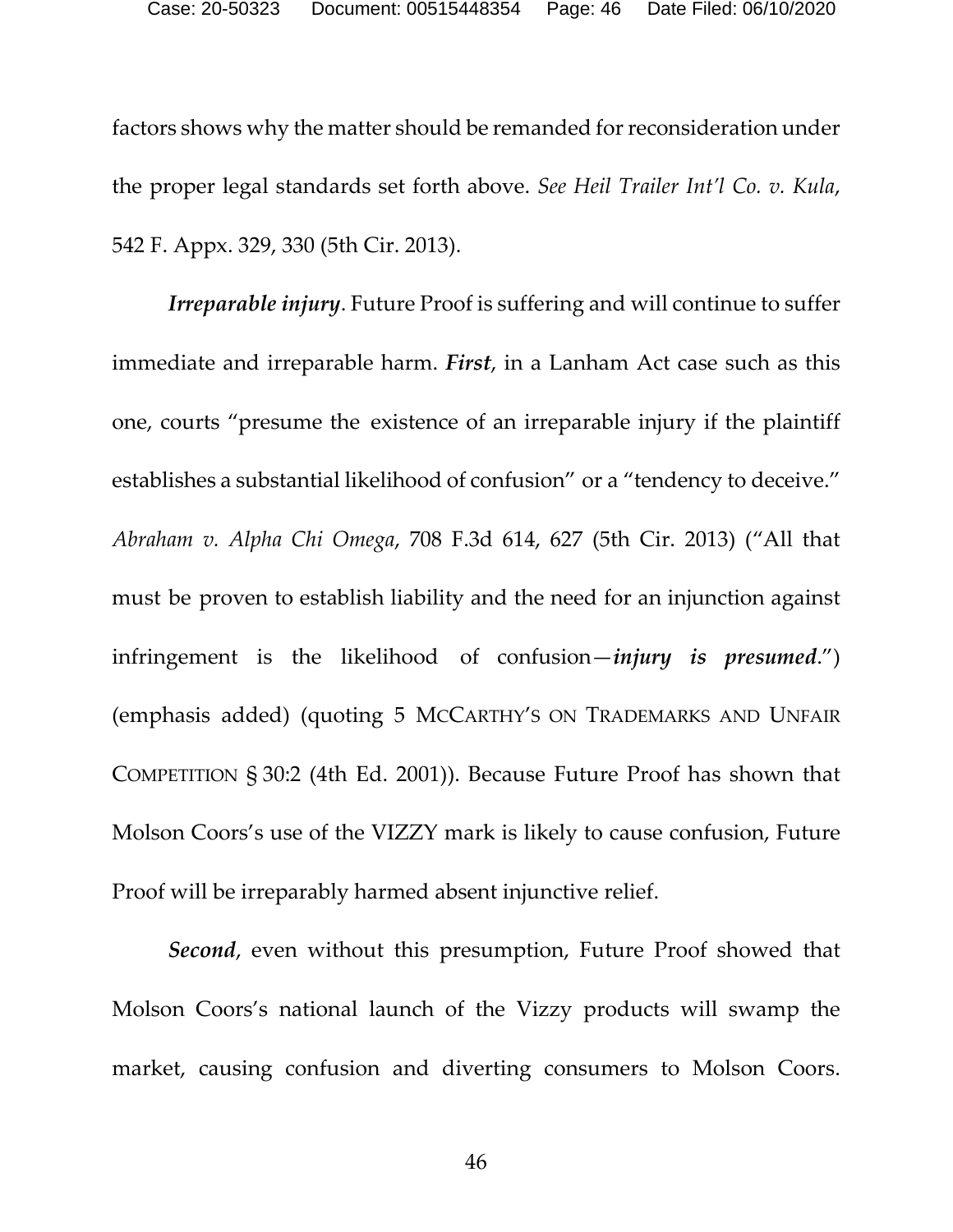(ROA.84.) This would be especially true in those markets in which Future Proof has not yet begun distributing its Brizzy® products. Those lost customers, lost sales, and lost profits are notoriously difficult to quantify, and thus establish irreparable injury. *See Paulsson*, 529 F.3d at 313 (considering loss of business and customer confusion components of irreparable harm).

Trademark law recognizes this situation as "reverse confusion." *See, e.g*., *Capital Films Corp. v. Charles Fries Productions, Inc.*, 628 F.2d 387 (5th Cir. 1980); *see also* 4 MCCARTHY'S § 23:10 (5th Ed. 2020) (using the heading "Large Company Rolls Over Small Senior User" to explain the doctrine). The seminal case on reverse confusion, *Big O Tire Dealers, Inc. v. Goodyear Tire & Rubber Co.*, 408 F. Supp. 1219 (D. Colo. 1976), *aff'd and award modified*, 561 F.2d 1365 (10th Cir. 1977), *cert. dismissed*, 434 U.S. 1052 (1978), is strikingly similar to the facts here.

In *Big O*, the senior user – Big O – sold privately labeled tires through a system of dealers in the western United States. One of its brands was BIGFOOT, which it launched in 1973 for bias belted tires. In 1974, the much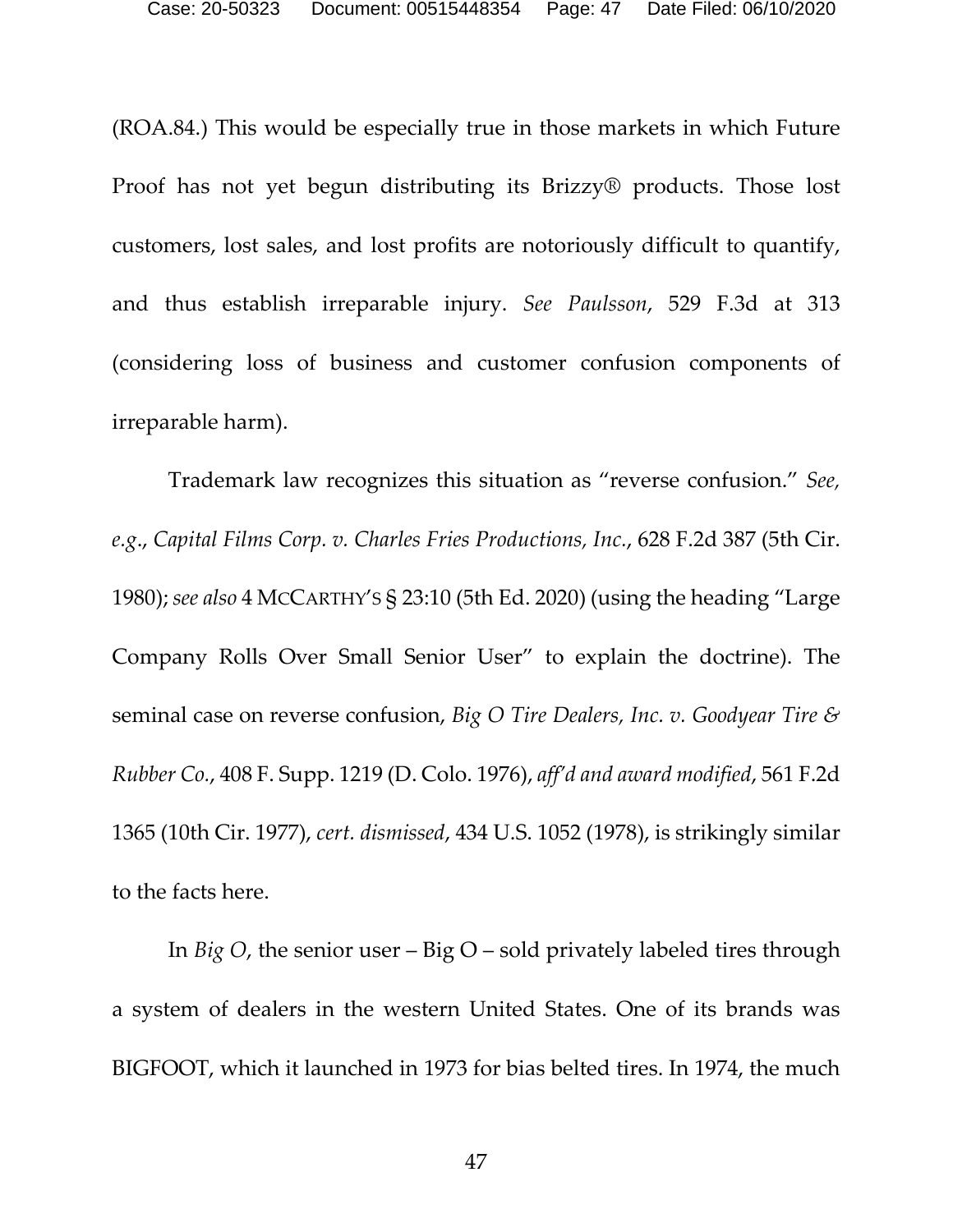larger junior user – Goodyear – decided to use BIGFOOT for a new radial tire to be launched in the fall. Goodyear budgeted \$6 million for a national advertising blitz over a five-month period, but just before it launched its campaign, it discovered Big O's prior use of BIGFOOT on tires. After negotiations between the parties failed, Goodyear launched its massive advertising campaign anyway, thereby swamping Big O's BIGFOOT brand. Not only did consumers try to purchase Goodyear's radial tires from Big O, which Big O had to explain it did not sell, but they also assumed that Big O had stolen the BIGFOOT mark from the more well-known Goodyear.

*Big O* shows how a massive national media campaign of the type planned by Molson Coors can ruin a smaller company like Future Proof. Evidence showed that the national launch of the Vizzy products (coupled with its massive national media campaign) will swamp Future Proof's BRIZZY mark and stunt Future Proof's growth in its existing markets and in new markets across the country. (ROA.85.) This harm is irreparable and represents an especially egregious harm to Future Proof, who properly sought federal trademark registration to preserve its priority to enter these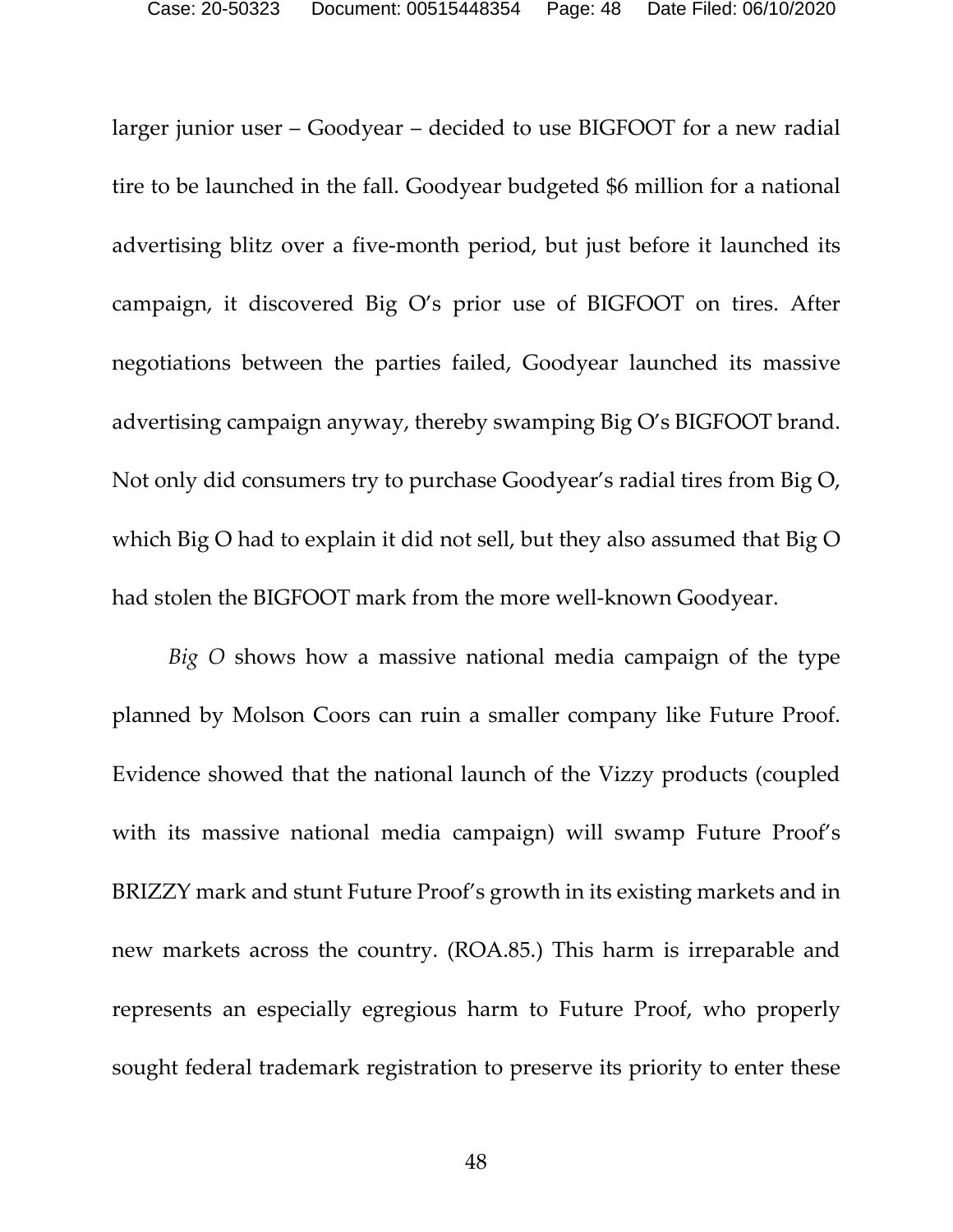same markets without interference by a third-party infringer such as Molson Coors.

*Balance of Hardships.* The balance of hardships ordinarily weighs against a party found to be infringing trademarks in violation of the Lanham Act. *See Lakedreams v. Taylor*, 932 F.2d 1103, 1113-1114 (5th Cir. 1991) (district court properly determined that the balance of hardships weighed in favor of alleged copyright owner, and not against the alleged infringer); *TGI Friday's Inc. v. Great Northwest Restaurants, Inc.,* 625 F. Supp. 2d 763, 773 (N.D. Tex. 2009)("[C]ourts usually hold that when defendants improperly use a plaintiff's trademark, the threatened harm to the plaintiff outweighs the threatened harm to the defendants.") (internal quotation marks omitted). That is especially true here, where the requested injunction requires only that Molson Coors conduct its business in accordance with the law. *See TGI Friday's,* 652 F. Supp. 2d at 773. And any harm Molson Coors would suffer is both limited and entirely self-inflicted. *Fantastic Sams Franchisee Corp. v. Moseley*, No. H-16-2318, 2016 WL 7426403, at \*6 (S.D. Tex. Dec. 23, 2016); *See Lakedreams,* 932 F.2d at 1110 n.12 (applying "the First Circuit's view" that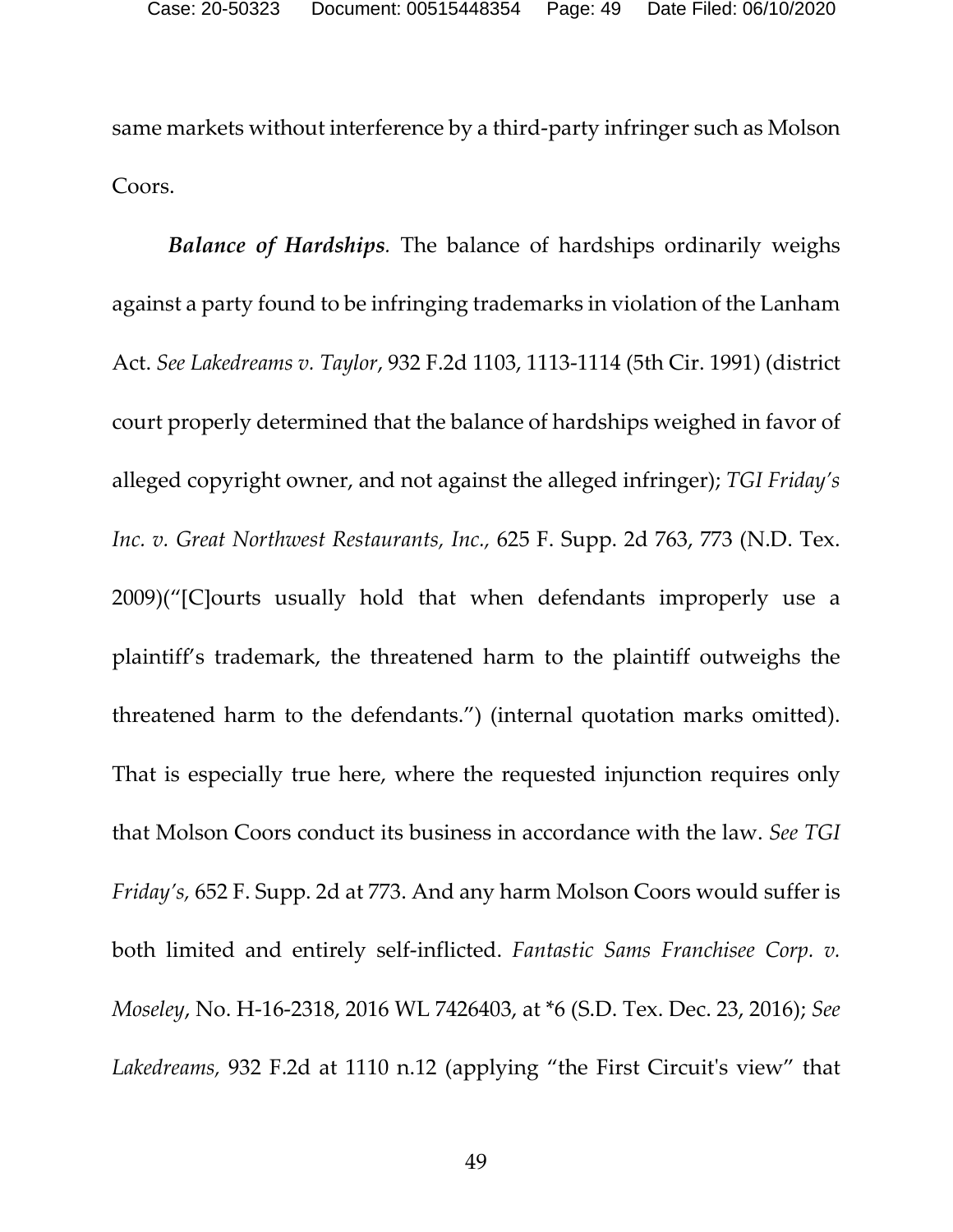"[w]here the only hardship that the defendant will suffer is lost profits from an activity which has been shown likely to be infringing, such an argument in defense 'merits little equitable consideration.'") (citations omitted).

While Molson Coors may incur some cost associated with rebranding the infringing products marked with the VIZZY mark and may lose its investment in the development costs of the Vizzy name, such costs pale in comparison to the harm suffered by Future Proof if the Vizzy products are allowed to launch using the infringing Vizzy name. Accordingly, a balancing of hardships strongly favors Future Proof, the party that properly exercised its rights and invested its money to protect its trademark at the PTO, rather than Molson Coors, who chose a name confusingly similar to the BRIZZY mark.

*Public Interest.* The public interest consideration heavily favors an injunction. Indeed, "[t]he public interest is always served by requiring compliance with Congressional statutes such as the Lanham Act and by enjoining the use of infringing marks." *Quantum Fitness Corp. v. Quantum LifeStyle Ctrs., LLC*, 83 F. Supp. 2d 810, 832 (S.D. Tex. 1999). In fact, a primary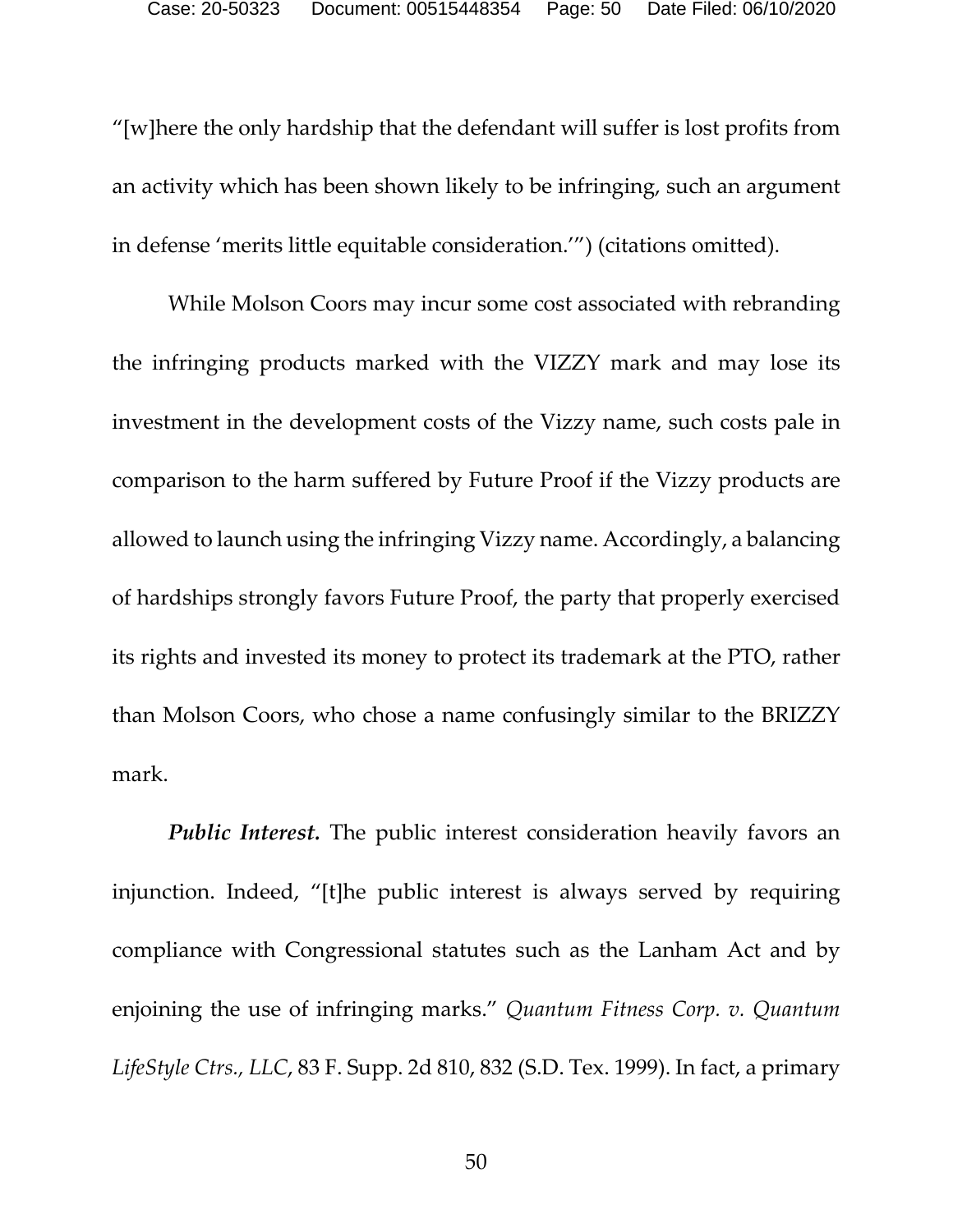purpose of trademark law is to protect consumers in the public from being confused or deceived into purchasing products other than those that they intend. Accordingly, the public interest is best served in this case by enjoining Molson Coors from launching its Vizzy hard seltzer product line, which is confusingly similar to Future Proof's already successful Brizzy® hard seltzer products.

#### **Conclusion**

<span id="page-50-0"></span>For the foregoing reasons, this Court should reverse, either finding that Future Proof is likely to succeed on the merits of its trademark infringement claim or instructing the trial court on the legal framework for considering the matter, and remand for proper consideration of the remaining injunction factors. Future Proof also respectfully requests all other relief to which it is entitled, consistent with the above dispositions.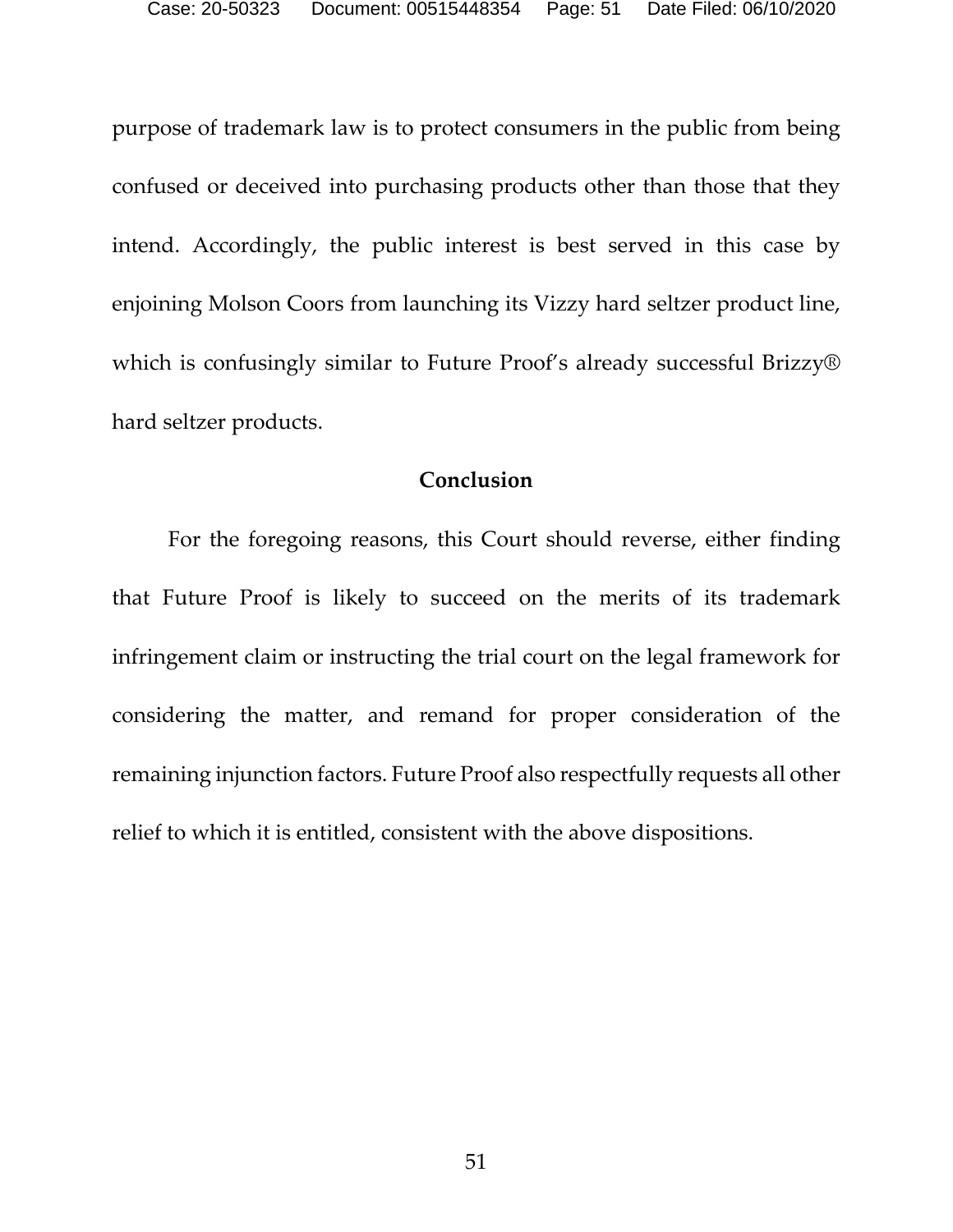Dated: June 10, 2020 Respectfully submitted,

*/s/ David S. Coale\_\_\_\_\_\_\_\_\_\_\_\_*  David S. Coale Texas State Bar No. 00787255 dcoale@lynnllp.com Christopher J. Schwegmann Texas Bar No. 24051315 [cschwegmann@lynnllp.com](mailto:cschwegmann@lynnllp.com) Kent D. Krabill Texas Bar No. 24060115 kkrabill@lynnllp.com Chisara Ezie-Boncoeur Texas Bar No. 24103714 cezie-boncoeur@lynnllp.com **LYNN PINKER HURST & SCHWEGMANN , LLP** 2100 Ross Avenue, Suite 2700 Dallas, Texas 75201 Telephone: (214) 981-3800 Facsimile: (214) 981-3839

Kirby Cronin Texas Bar No. 00793566 kcronin@croninpllc.com **CRONIN PLLC** 4301 Westbank Drive Building B, Suite 270 Austin, Texas 78746 Telephone: (512) 703-1400

*Attorneys for Appellant Future Proof Brands, LLC*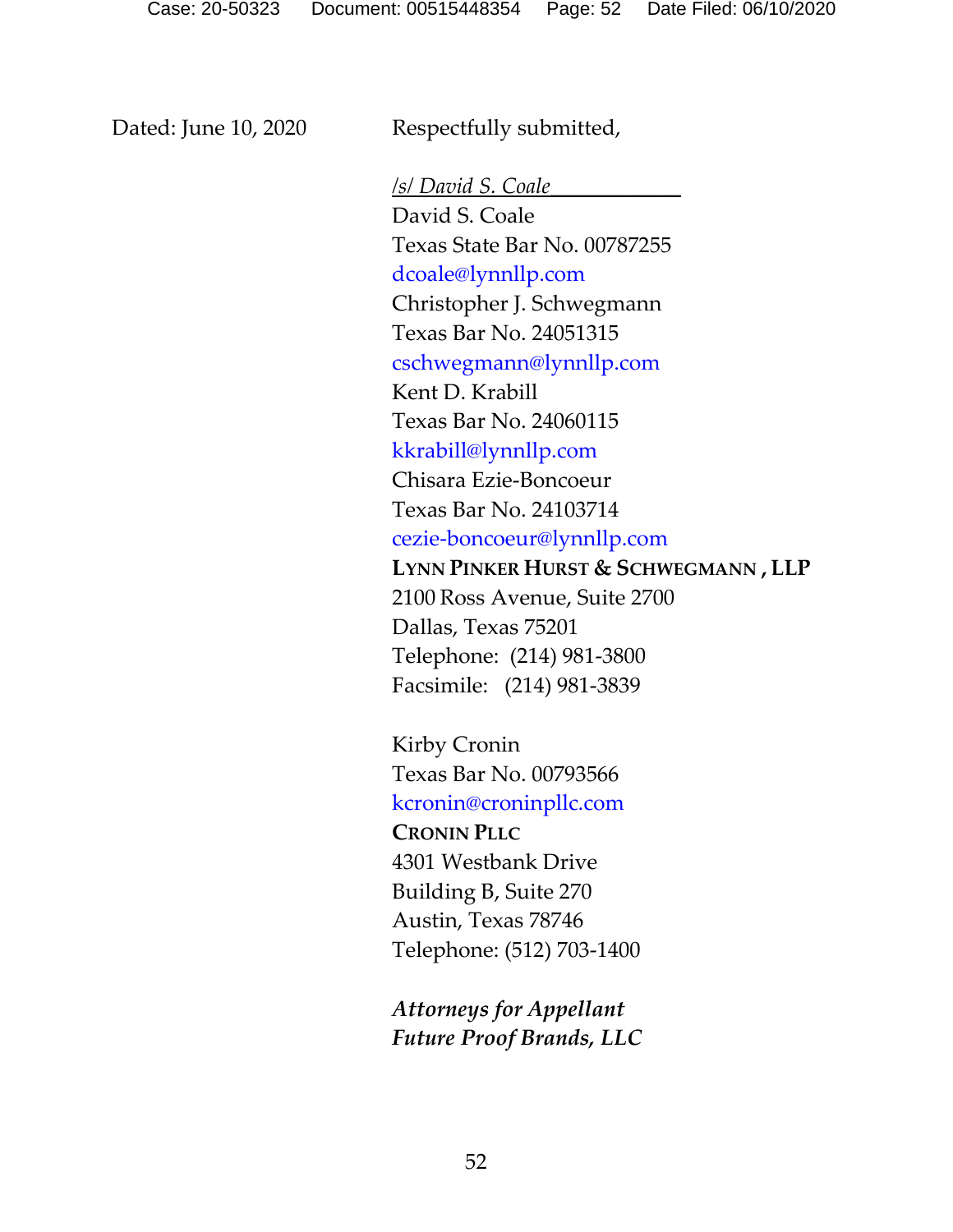### **Certificate of Service**

<span id="page-52-0"></span>The undersigned certifies that on June 10, 2020, the foregoing Petition

was filed with the Clerk for the United States Court of Appeals for the Fifth

Circuit, and that all counsel of record were served by electronic means on

that same date.

Pete Marketos Brett S. Rosenthal **REESE MARKETOS LLP** 750 N. Saint Paul Street, Suite 600 Dallas, Texas 75201

Christopher Cole Mark Klapow Vincent Galluzzo **CROWELL & MORING, LLP** 1001 Pennsylvania Avenue NW Washington, DC 20004-2595

*Attorneys for Appellees*

*/s/ David S. Coale*

David S. Coale